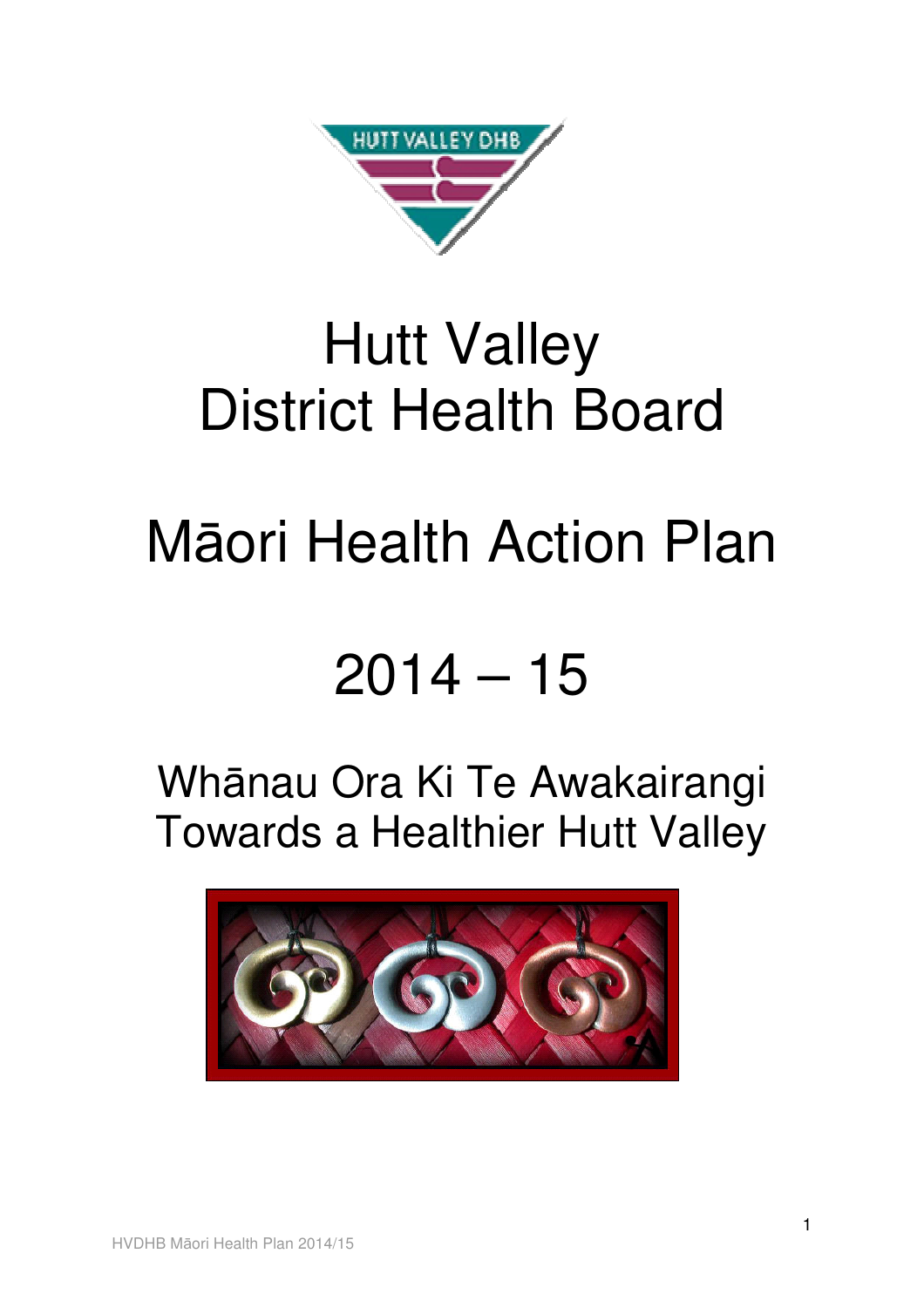#### **1. He Mihi**

Ti Hei Mauriora He honore he kororia ki te Atua He maungarongo ki te whenua He whakaaro pai ki te tangata

E mihi ana tenei ki a Te Atiawa otira ki nga iwi o te motu e noho mai nei i roto i te rohe o Awakairangi ara Te Upoko o te Ika.

Tenei te karanga, te wero, te whakapa atu i a tatou katoa kia horapa, kia whakakotahi o tatou kaha i te whakatikatika o tatou mauiui. He aha ai, he oranga mo te tangata.

Kei i a te Poari Hauora o Awakairangi te mana tiaki putea Me ki e rua nga whainga o te Poari.

Ko te whainga tuatahi ko te tohaina o te putea ki nga wahi e tika ana.

Tuarua ki a waihangatia katoa nga ratonga he painga mo te iwi. No reira e raurangatira ma kei roto i a tatou ringaringa te korero. No reira haere whakamua, pumau ra ki te kaupapa o te Hauora.

Tena koutou katoa.

**Greetings** 

All honour and glory to our maker. Let there be peace and tranquility on earth. Goodwill to mankind.

The Hutt Valley District Health Board respectfully recognises Te Atiawa and acknowledges the community of the Hutt Valley.

This is the cry, the challenge to all concerned to collectively unite our efforts in addressing and improving the health needs of the community.

The Hutt Valley District Health Board's Māori Health Plan has specific responsibilities in providing equitable funding in the continual delivery of core services. The ultimate goal of the Hutt Valley District Health Board is the wellness of the community.

Therefore the community collectively needs to grasp with both hands the initiative to be involved and committed.

So let's move forward.

Tena koutou katoa.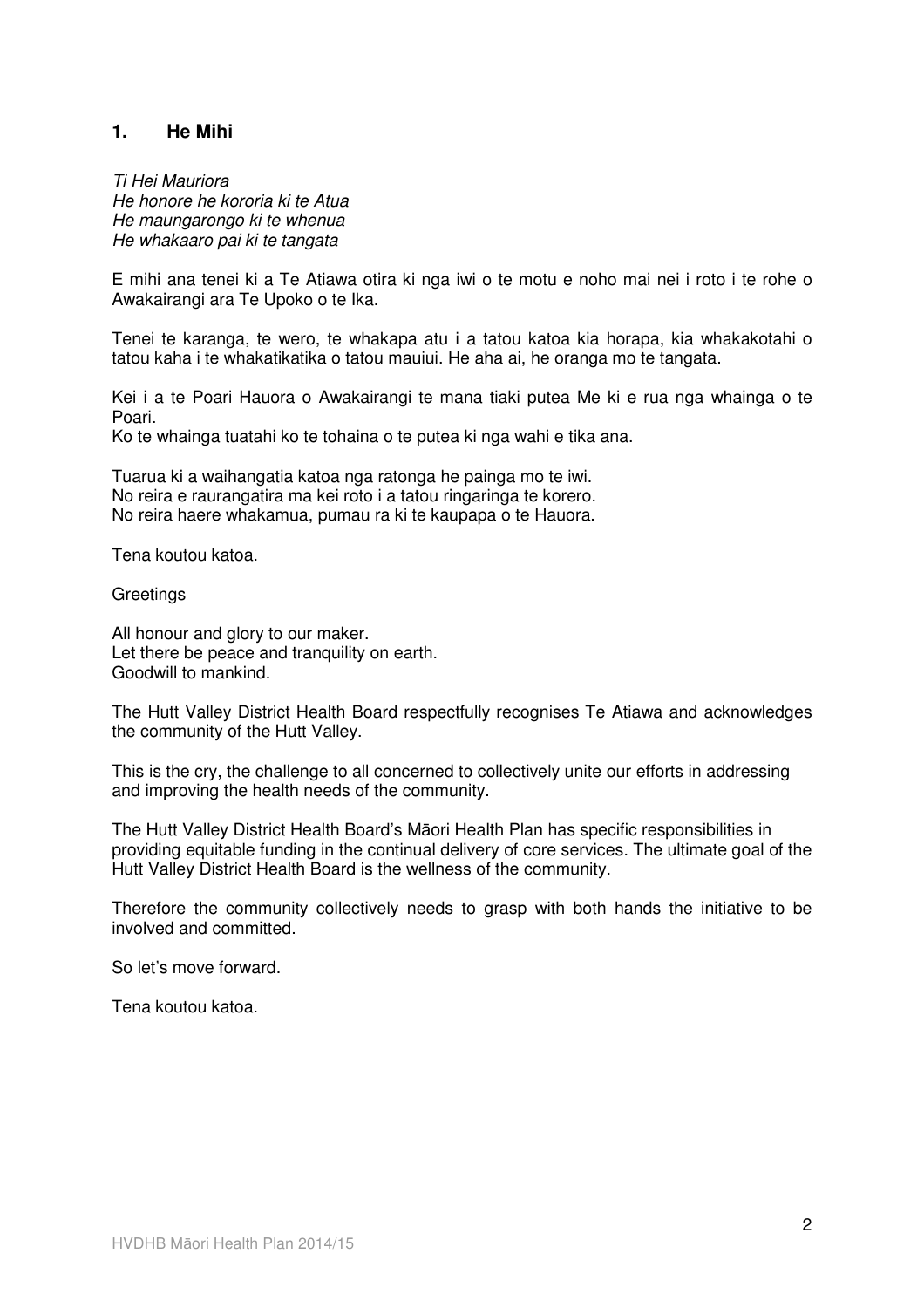## TABLE OF CONTENTS

| 1.              |  |
|-----------------|--|
| 2.              |  |
| 3.              |  |
| 3.1.            |  |
| 3.2.            |  |
| 3.3.            |  |
| 3.4.            |  |
| 4.              |  |
| 4.1.            |  |
| 4.2.            |  |
| 4.3.            |  |
| 4.4.            |  |
| 5.              |  |
| 5.1.            |  |
| 5.2.            |  |
| 5.3.            |  |
| 5.4.            |  |
| 6.              |  |
| 6.1.            |  |
| 6.2.            |  |
| 6.3.            |  |
| 6.4.            |  |
| 6.5.            |  |
| 7.              |  |
| 7.1.            |  |
| 7.2.            |  |
| 7.3.            |  |
| 7.4.            |  |
| 7.5.            |  |
| 8.              |  |
| 9.              |  |
| 9.1.            |  |
| 10 <sub>1</sub> |  |
| 10.1.           |  |
| 10.2.           |  |
| 11.             |  |
| 11.1.           |  |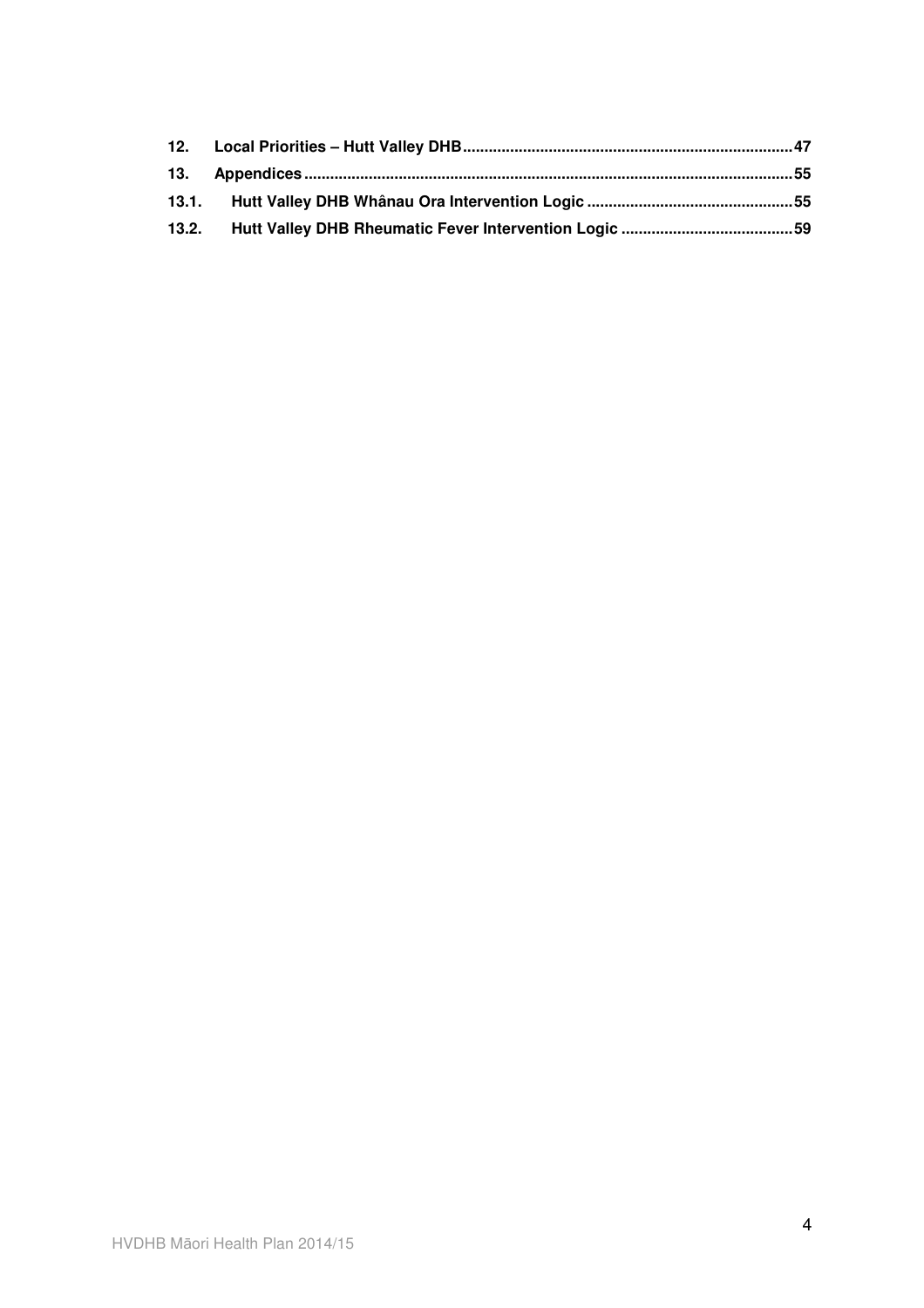## **2. Background and Context**

The Hutt Valley DHB (HVDHB) recognises and respects the Treaty of Waitangi, and the principles of partnership, participation and protection, acknowledging the special relationship between the Crown and Tangata Whenua under the Treaty of Waitangi. The HVDHB Māori Health Plan also recognises the Ministry of Health's Māori Health Strategy (2002): He Korowai Oranga which sets the direction for the health and disability sector in relation to Māori accompanied by Whakataataka, the separate action plan.

The realisation of the Whānau Ora policy alongside the Māori Health Strategy provides the opportunity to build on the developments and gains made within the health and other government sectors to progress and improve Māori health outcomes.

#### 'Whānau Ora is an integrated and intersectoral approach to whānau wellbeing which is aimed at reducing adverse whānau incidents and increasing positive whānau achievements'

Given the inequitable rates of morbidity and mortality between the health of Māori and non-Māori, reducing disparities continues to be a key aim across the health sector with the intention of improving health outcomes for Māori and other vulnerable population groups.

As such reducing the disparities that exist for Māori in the Hutt Valley district, through the achievement of better Māori health outcomes, needs to be the highest priority in order to achieve the vision of Whānau Ora, being vibrant healthy families.

Section 6 of the 2014/15 Operational Policy Framework requires District Health Boards to develop and submit a 2014/15 Māori Health Plan (MHP) using the template provided by the Ministry to document how the DHB will improve Māori health and reduce Māori health outcome disparities.

The Hutt Valley DHB Māori Health Plan (MHP) aligns with the 2014/2015 Hutt Valley Annual Plan priorities and intentions. The MHP provides the context and mechanism by which the DHB will monitor and measure their performance and effectiveness to improve Māori Health outcomes and to reduce inequalities and disparities between Māori and non-Māori. .

Established long-term relationships, partnerships and understandings exist across a wide range of health and social sector services and groups, including Māori providers, and Iwi Māori – Mana Whenua and Taurahere alike. Several interagency services and nongovernment networks are also important for the DHB. These networks provide opportunities to address the social determinants of health for Māori and others.

#### **Population health outcome: Improving Equity**

Improving equity is a key desired population health outcome. In choosing improved health equity as one of our outcome areas, the DHBs see improving the accessibility and responsiveness of services integral to the patient experience and to patients being empowered to take responsibility for their own health. If we positively impact on improving health equity we will achieve health gains for all groups in our population and ensure equity of access across the three DHBs and all population groups.

To demonstrate change in improving equity, there is a quarterly equity report that is presented to the Community and Public Health Advisory Committee (CPHAC). The set of equity indicators were selected based on the following criteria: priority area – for both the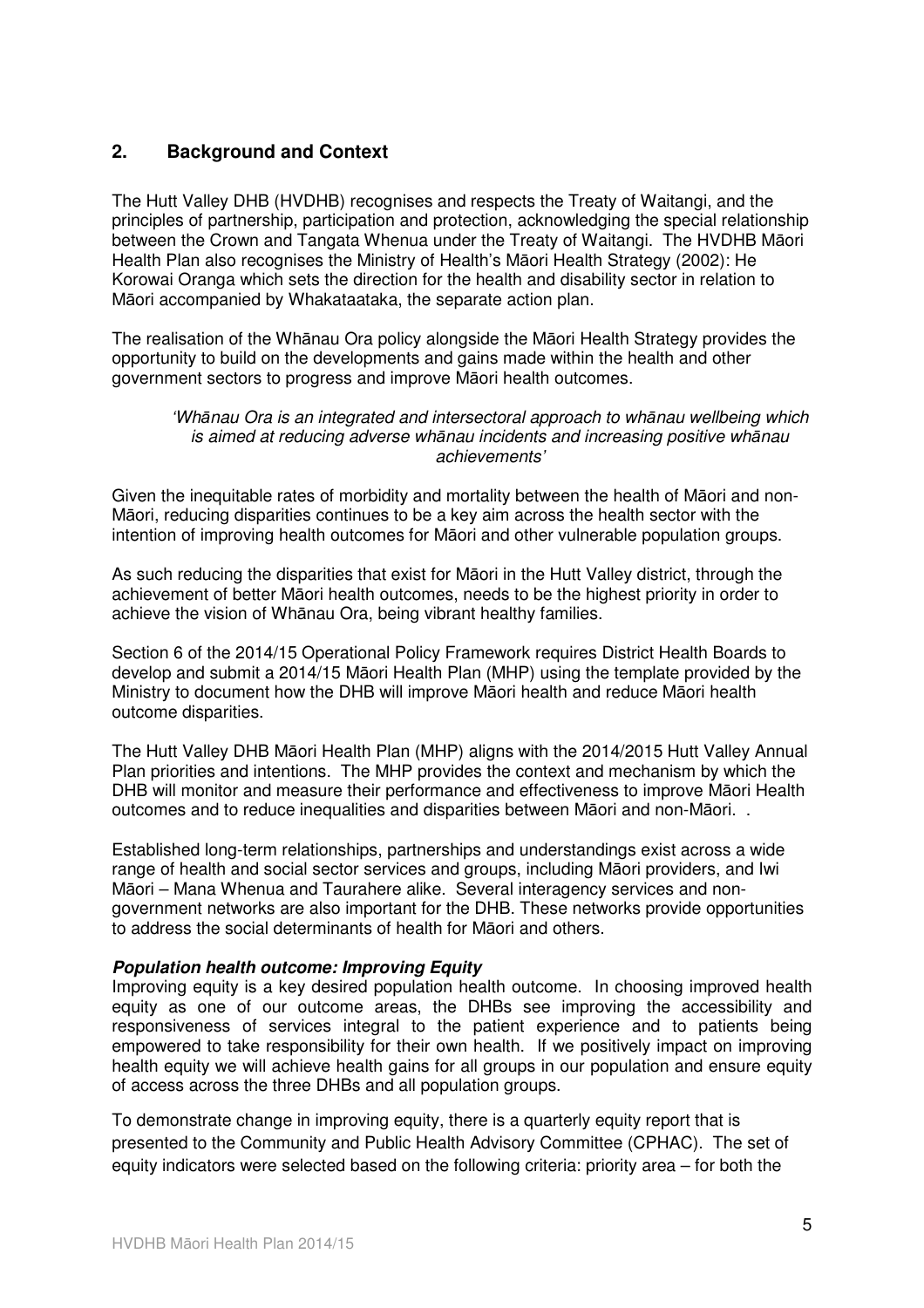Government and Boards; coverage across the life-course; ready availability of data; measures of both the process of health care delivery and health outcomes; and consistency with the existing Maori Health indicators set.

There are three "headline indicators", for which aspirational targets are set to drive improvement in equity in key areas. The headline indicators of the report are preschool enrolment in dental services, cardiovascular risk assessments in primary care (health target), and the rate of did not attend (DNA) hospital outpatient appointments. The headline indicator areas represent some of the major contributors to avoidable morbidity in both children and adults. They have been chosen because there are documented disparities relating to either the indicator itself or downstream outcomes (for example, with respect to CVD inequities in cardiac surgical interventions and mortality rates). They are key measures of effective access to community-based, primary and secondary healthcare services and are amenable to intervention by DHBs and PHOs.

#### **DHB Strategic & M**ā**ori Alliances**

Hutt Valley DHB participates at both a sub-regional, regional and national level with other DHB Māori health colleagues through the Central Region Māori Managers fora and Tumu Whakarae the national body of DHB Māori managers. The national work programme identifies specific priorities for DHBs which strive to exceed the national priorities and targets for Māori. In 2013/14 several national projects informed Māori health across DHBs, such as the Consolidated National Māori Health Plan Indicator Report, Draft Central Regional DHB Whānau Ora framework, and the Māori Health Workforce Development Plan.

#### **Sub-Regional Activity**

In late 2012 Wairarapa, Hutt Valley and Capital & Coast DHBs combined their Planning and Funding functions into a single unit that is jointly directed by the two CEOs of the three DHBs but is operationally managed by Capital and Coast DHB. It is now known as the Service Integration and Development Unit (SIDU) and its role is to provide a mix of strategic leadership and change management across the region. With this change challenges and opportunities are expected. A key commitment to focus on reducing health disparities by improving health outcomes for Māori and other vulnerable population groups is an integral part of this change.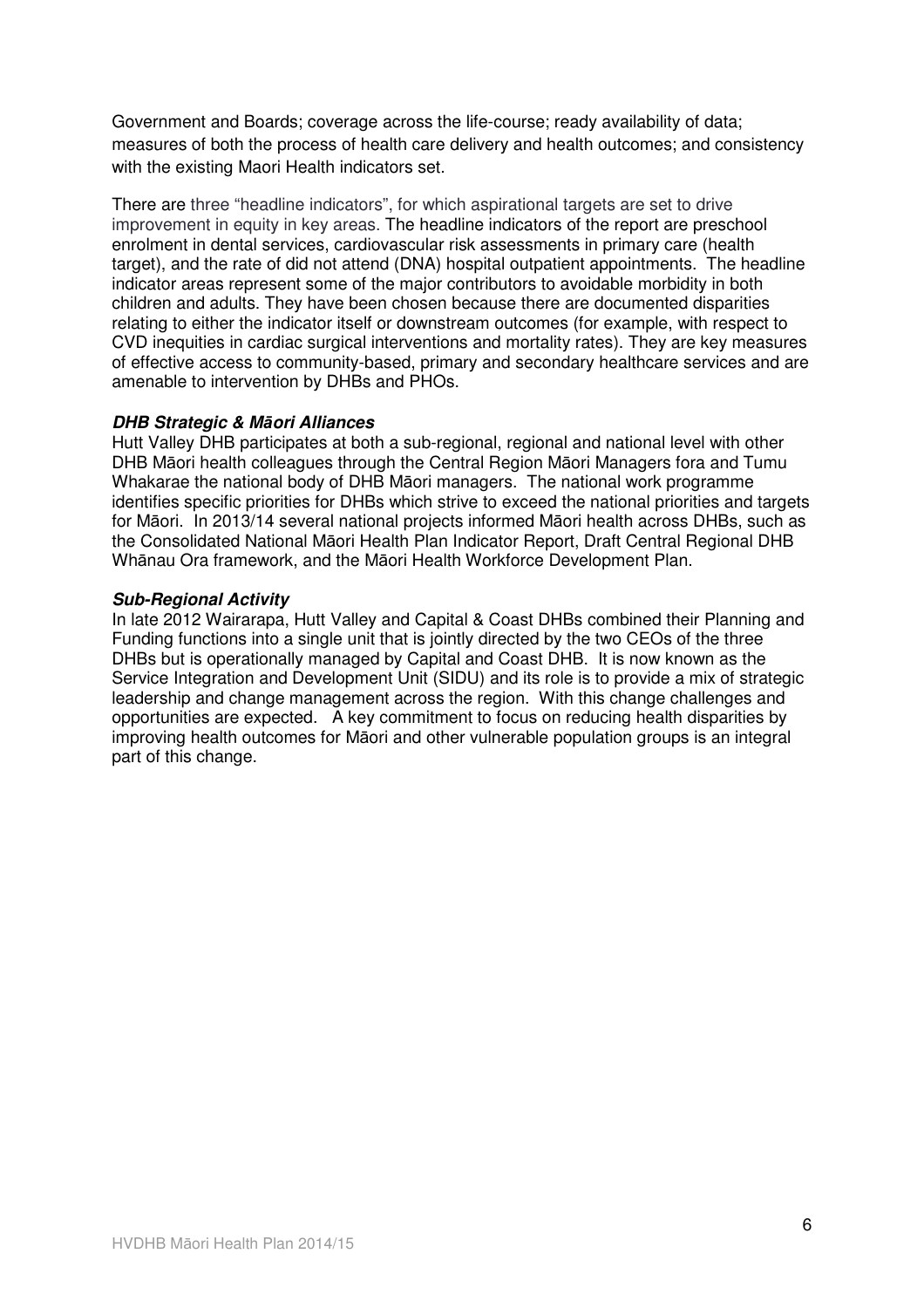## **3. Hutt Valley DHB's Mâori population and their health needs**

This section describes the Hutt Valley DHB region's population and population health needs comparable for Māori and non-Māori.

If Māori are to achieve the same level of health as other New Zealanders, their health status should be understood in the context of the broader determinants of health, particularly social, cultural and economic status. Strategies to improve Māori health should be effective at improving access to quality health care services for Māori. The Hutt Valley DHB Health Needs Assessment identifies a range of conditions where significant disparities exist for Māori. These include:

## **3.1. Demographics**

Hutt Valley DHB is home to 3 percent of the national population. Geographically it is an urban DHB, covering two territorial authorities: Hutt City and Upper Hutt City. Our neighbouring DHBs are Wairarapa and Capital & Coast DHBs. All of which sit within the broader Central Region inclusive of Whanganui, MidCentral and Hawkes Bay DHBs.

Key features of our population include:

- − Our population is approximately 145,835<sup>1</sup> in the 2014/15 year, projected to increase to around 149,115 by 2026
- − Population distribution (age, gender, and ethnicity) is similar to the New Zealand population, but with a slightly higher proportion of Maori (18%) and Pacific (8%) when compared with the national averages (15% and 7% respectively).
- − The population of the Hutt Valley is changing and over time there will be more people who are older and more Maori, Pacific and Asian. Between 2013 and 2026 the Asian population is expected to grow by 40%, Pacific by 18% and Maori by 13%.
- − Our population is currently slightly younger than the national average; with Maori and Pacific populations being generally younger than the rest
- − The proportion of people residing in urban areas (98.1%) which is higher than the national rate (86%).
- − 70% of the population of the Hutt Valley reside in Lower Hutt
- − There is variation in the level of deprivation across the Hutt Valley, with 25% of Lower Hutt within Quintile 5, compared with 11% within Upper Hutt.
- − Maori and Pacific people are over-represented in the most deprived areas. Areas of relatively high deprivation within the Hutt Valley district include Naenae, Taita, Moera, Timberlea, and parts of Petone, Stokes Valley, Wainuiomata, Waiwhetu and central Upper Hutt.

## **3.2. M**ā**ori Population**

Māori, at 25,955 people, make up 18% of the population in the Hutt Valley. Our Māori population is generally younger than the rest of the population, and experiences higher levels of deprivation than non-Māori.

## **3.3. Age Structure**

 $\overline{a}$ 

The proportion of people identifying themselves as Māori in Hutt Valley DHB is more than that of New Zealand as a whole, (18% compared to 14.6%). This represents 3.7 percent of the New Zealand Māori population (2006 Census).

<sup>&</sup>lt;sup>1</sup> 2013 Statistics New Zealand Population Projections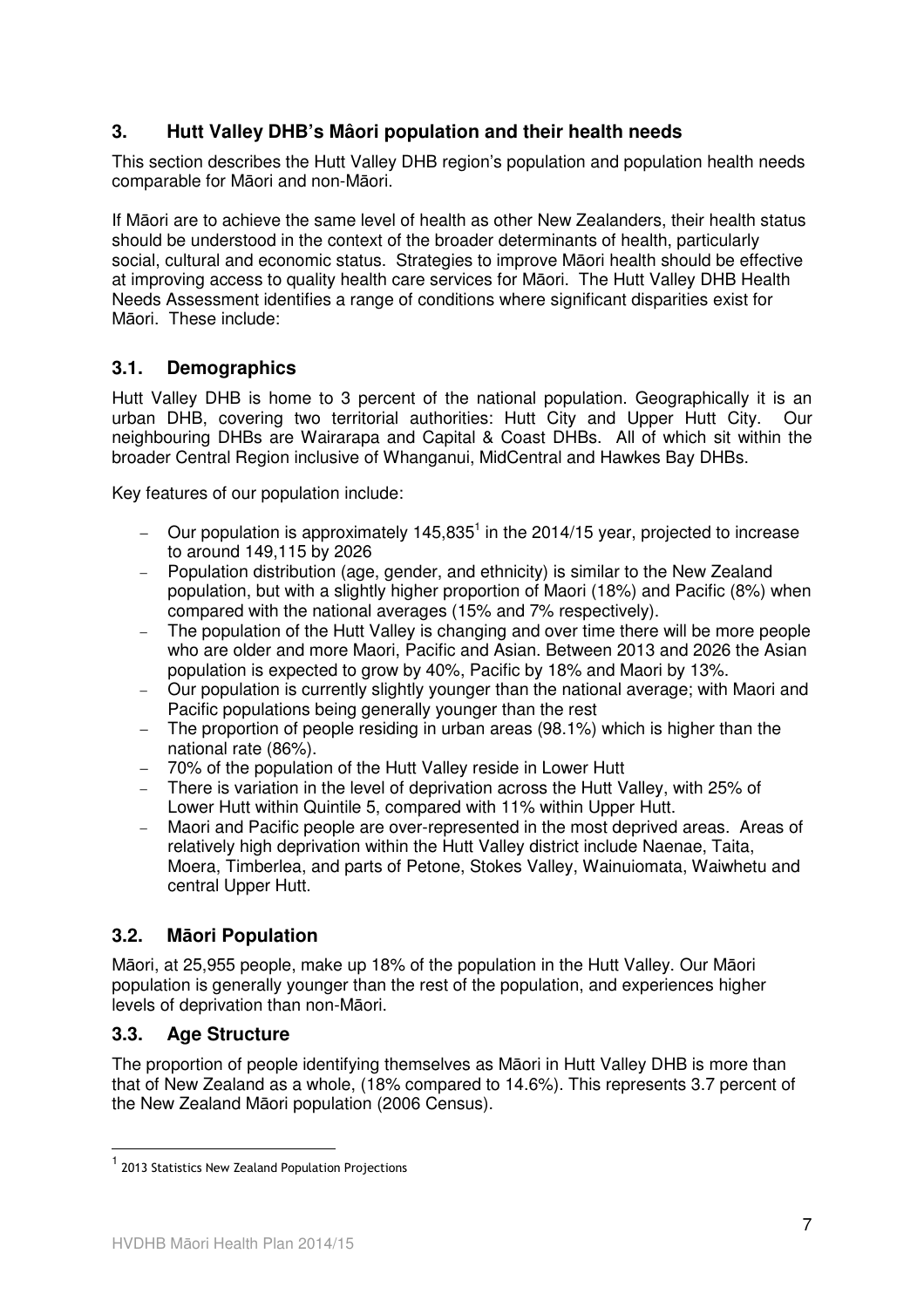The Hutt Valley Māori population is younger than both the non-Māori and total Hutt Valley populations. The Māori population is dominated by young people (peak population 0-4 years). By comparison the non-Māori population is dominated by those of working age, with a peak population at 35-39 years.

## **3.4. Population Growth**

Over the period 2006-2026, the Māori population will increase across all age categories. By comparison the non-Māori population is expected to decline in both the 0-14 and 15-65 age categories. Whilst the Māori population is expected to increase overall by 28.8 percent, there is an expected overall decline in the non-Māori population of 0.1 percent

## **4. Social Determinants of Health – Indicators**

## **4.1. Deprivation**

The Hutt Valley DHB population distribution shows no particular trend across the NZDep06 deprivation deciles. However there is a very visible difference between Māori and non-Māori.

Whilst non-Māori are represented more in deciles one and two, Māori representation increases towards the higher deprivation deciles. The pattern for Māori is very similar to that seen nationally.

## **4.2. Education**

The population of Hutt Valley DHB has a similar proportion of university graduates (degree level and above) (13.7%), compared to the New Zealand population (14.2%). It also has a similar proportion of people with no qualifications (22.8% compared to 22.4% for New Zealand).

## **4.3. Income**

The Hutt Valley DHB has a higher proportion of the population earning over \$30,000 in personal income; 41.8 percent compared to 37.3 percent for New Zealand. This represents a higher proportion of people earning around or above the average annual personal income in New Zealand, which stood at \$33,189 in 2006/07 (Statistics New Zealand, 2012).

## **4.4. Employment**

The employment rate for the Hutt Valley DHB population is similar to that for New Zealand (94.5% compared to 94.9%). In terms of type of employment, there is a slightly lower proportion of professionals and managers in the Hutt Valley (34.3% compared to 36.0% nationally) but also a lower proportion of labourers (7.7% compared to 11.0% nationally).

## **5. Health Service Provision**

## **5.1. Public health services**

The Ministry of Health provides funding for subregional public health services, via HVDHB, provided by Regional Public Health (RPH).

RPH is a sub-regional public health service, serving the populations of Wairarapa, Hutt Valley, and Capital & Coast DHBs. The services include health prevention, health promotion, preventive interventions, health assessment and surveillance, and public health capacity development. Because many of the strongest influences on health and wellbeing come from outside the health sector, RPH provides services that are coordinated with other sectors such as social, housing, education, and local government sectors, as well as coordinating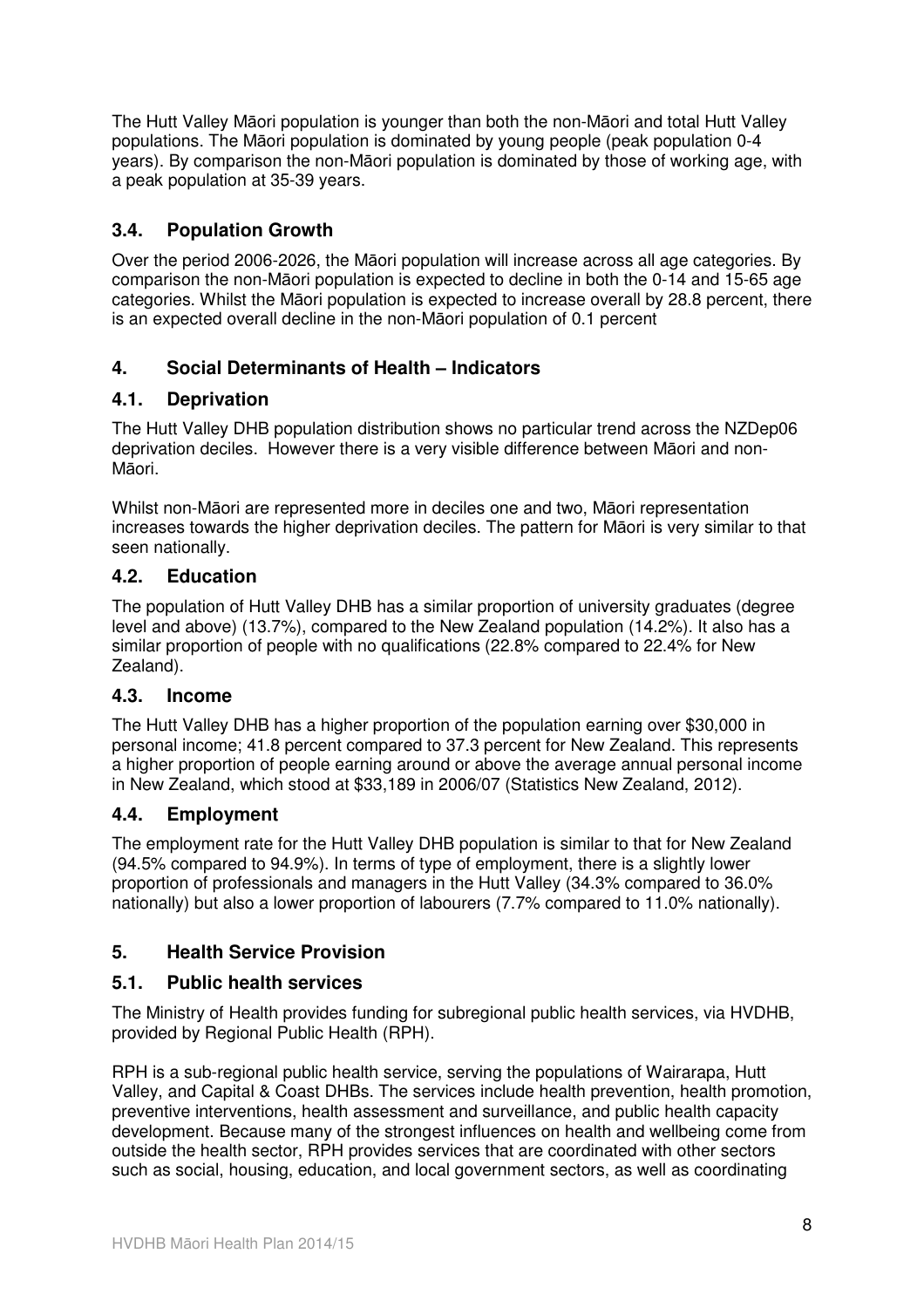with other health sector providers. The complete RPH plan is available on the RPH website, www.rph.org.nz.

## **5.2. Hospital Based Services**

HVDHB provides a complex mix of secondary and tertiary services via its Hospital and Health Services (HHS) provider arm which is located in Lower Hutt.

Hutt Valley provides a smaller number of regional services, with the specialist plastics and rheumatology services located at its Hutt facility.<sup>2</sup>

## **5.3. Community Based Services**

HVDHB has service agreements with a range of providers for the delivery of primary health services, well child services, oral health services, Māori and Pacific health services, community mental health services, community pharmacy and laboratory services, community diagnostic imaging services, aged residential care services, home based support services, palliative care services.<sup>3</sup>

#### **5.4. Primary Health Organisations**

HVDHB provides funding to one PHO:

- − Te Awakairangi Health Network 23 practices (25 sites)
- − Cosine PHO 1 practice

Note: Cosine is a cross boundary PHO managed by CCDHB including Ropata Medical Centre in Hutt Valley DHB and Karori Medical Centre in CCDHB

PHO Enrolment coverage: As at January 2014<sup>4</sup> The following table details the spread of PHO practice enrolment:

|         | Te Awakairangi Health<br><b>Network</b> | Cosine | Total   |
|---------|-----------------------------------------|--------|---------|
| Maori   | 19,946                                  | 1,162  | 21,108  |
| Pacific | 10,346                                  | 516    | 10,862  |
| Other   | 86,291                                  | 17,319 | 103,610 |
| Total   | 116,583                                 | 18,997 | 135,580 |

#### **6. Health Status**

## **6.1. Health Needs<sup>5</sup>**

The groups identified below are expected to be higher users of health and disability services, and in 2014/15 the DHBs are continuing to focus on:

− Ageing population and older people: The proportion of older people in the population (including Māori) is increasing, resulting in escalating pressure on services for the elderly. This is set to continue over the next twenty years.

<sup>&</sup>lt;sup>2</sup><br><sup>2</sup> HVDHB Annual Plan 2013/14

<sup>&</sup>lt;sup>3</sup> HVDHB Annual Plan 2012/13

<sup>4</sup>PHO enrolment is calculated by DHB of domicile

<sup>5</sup> Draft 2014 / 15 HVDHB Annual Plan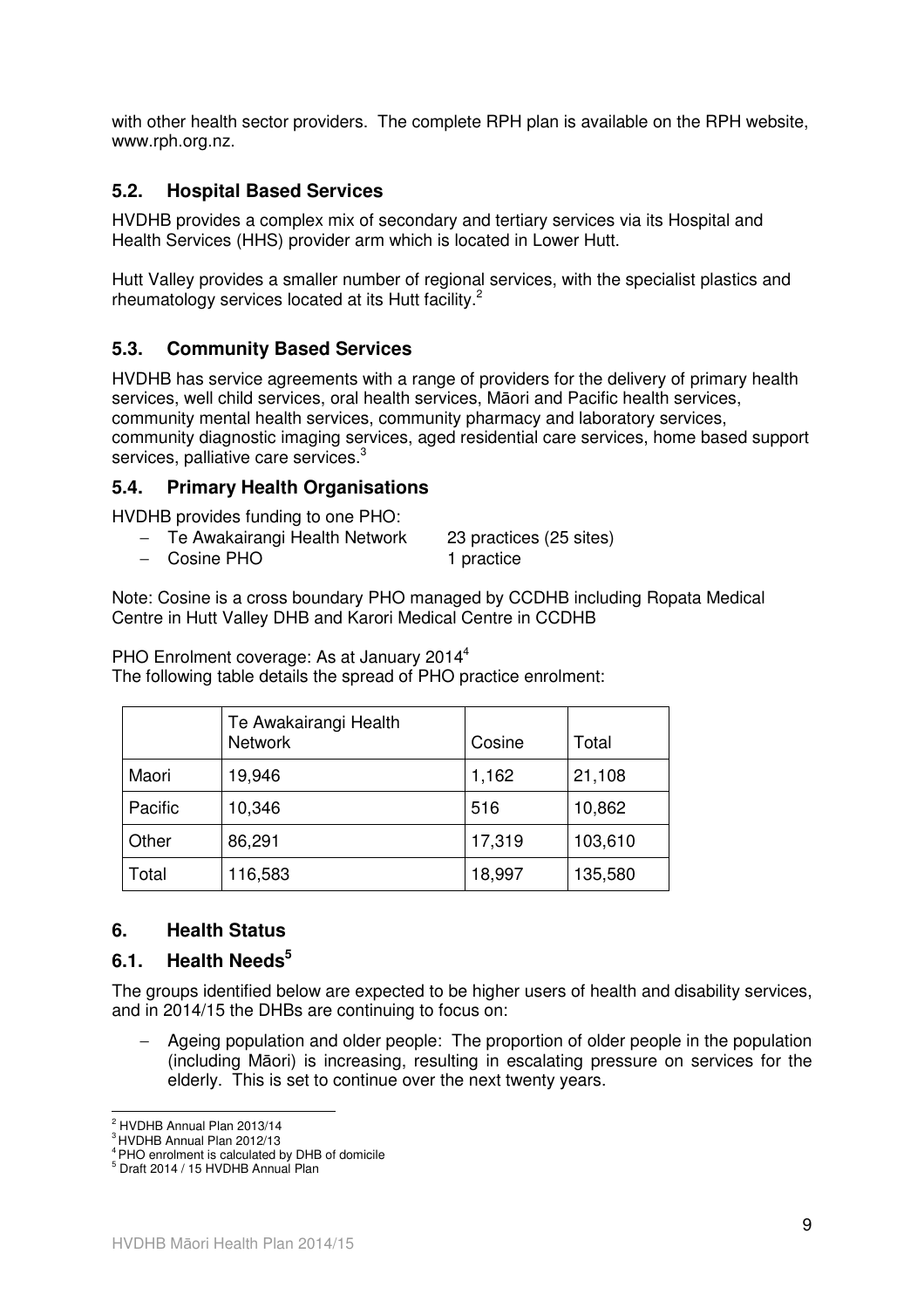- Disparities in Health Outcomes: There are noted disparities in health outcomes for certain population groups, including Māori, Pacific Peoples, people living in high deprivation areas, and people who have a disability. These groups have poorer health outcomes, and for certain conditions have a higher burden of disease. To ensure people receive services when they need them, services must be accessible and acceptable. This addresses things such as cultural competency, physical access and cost and other barriers.
- − Māori health: Many health conditions are more common for Māori adults than for other adults. These include ischaemic heart disease, stroke, diabetes, medicated high blood pressure, chronic pain and arthritis.<sup>6</sup> Māori have poor health outcomes across most indicators although differences are reducing for some areas such as immunisations and oral health. The leading causes of death for Māori adults between the ages of 25-44 were due to external causes such as car accidents and intentional self-harm (suicide). The leading causes of death for Māori adults aged over 65 were due to circulatory system disease or cancer, with ischemic heart disease being the leading circulatory system disease. Each DHB has developed a Māori Health Plan (MHP), which sets out our intentions toward improving the health of Māori and their whānau, and reducing health inequalities for Māori.
- Lifestyle factors affecting health: Lifestyle choices such as physical activity, healthy eating and not smoking can improve the health profile of individuals and the community as a whole. Māori have a lower prevalence of adequate fruit and vegetable intake, and Māori women have the highest percentage of smokers. Residents of the sub-region have lower levels of obesity than their New Zealand counterparts, however rates of physical activity have declined between 2006/07 and 2011/12 and are lower than the national average. In the sub-region there is a higher prevalence of hazardous drinking than our New Zealand counterparts<sup>7</sup>.
- Long term chronic conditions: The burden of long term conditions continues to increase. Diabetes prevalence is increasing, with rates for Wairarapa at 5.1%, Hutt Valley 4.6% and Capital & Coast 3.8% as compared to a national prevalence of  $4.9\%$ <sup>8</sup>. . Heart disease continues to be the leading cause of acute hospital admissions, and with increasing rates of obesity and physical activity further growth in diabetes and heart disease is expected. Respiratory conditions such as Asthma and Chronic Obstructive Pulmonary Disorder (COPD) also place a burden on patients. Management of these conditions is a focus of the DHB's work, particularly in the community. With an ageing population, the number of patients with multiple long term conditions will increase and these patients' health needs will become more complex.
- − Children and Young People: While generally improving, health statistics for children in the sub-region are below national averages in some key areas. Children are more likely than adults to live in areas of high deprivation, they have high rates of hospitalisation and there are high and increasing child abuse notifications in the Wairarapa. Typically, children living in the most deprived areas have the poorest health status.

 $\overline{a}$ 

<sup>6</sup> The Health of Maori Adults and Children, Ministry of Health, March 2013.

 $^7$  Sub-regional data sourced from the New Zealand Public Health Survey 2011/12.

<sup>&</sup>lt;sup>8</sup> Virtual Diabetes Register, Ministry of Health, 2011.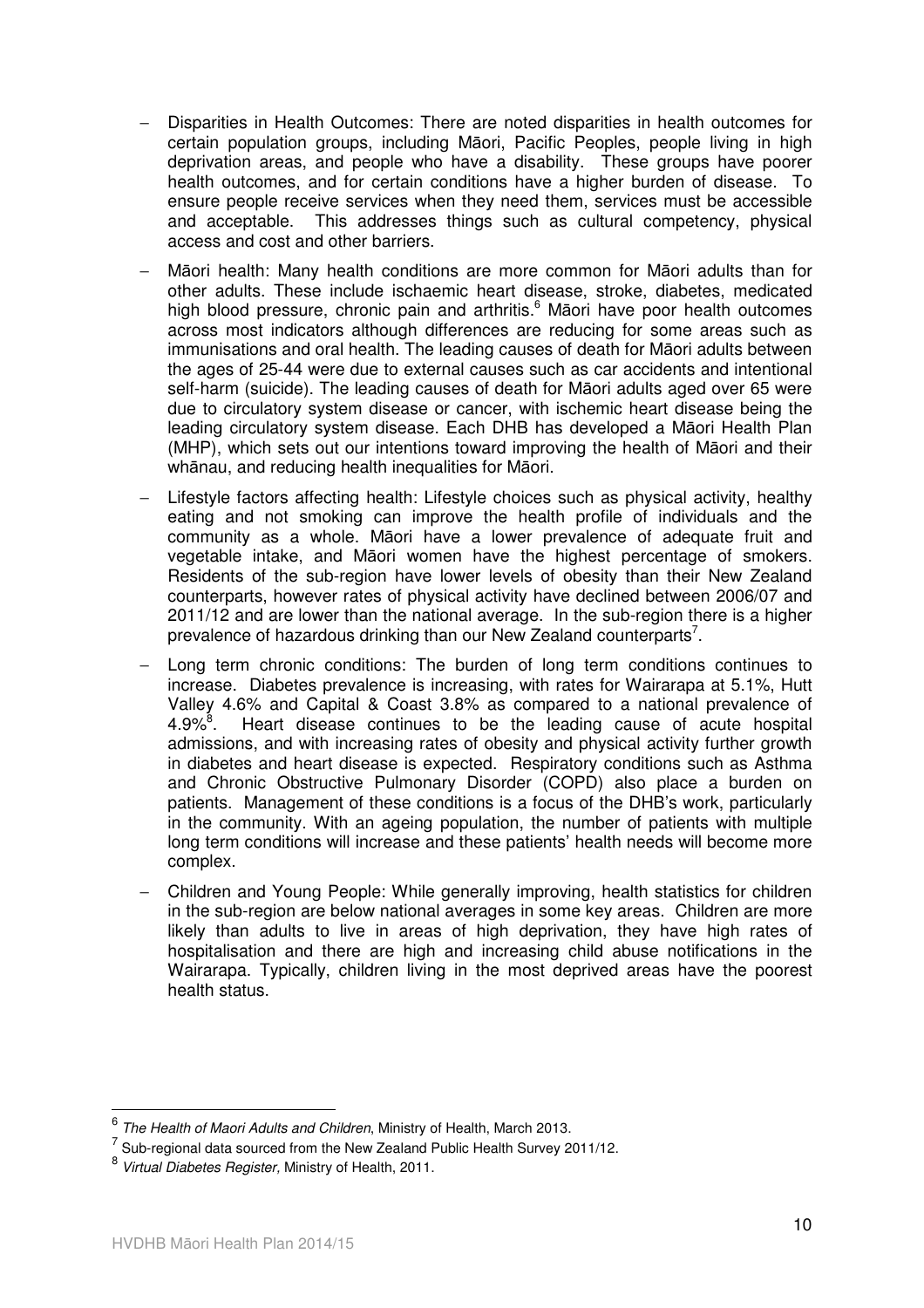− In the Hutt Valley during 2005-2009, SUDI rates were significantly higher than the New Zealand rate. During this period on average 3.6 [1.68 per 1000] babies died of SUDI each year in the Hutt Valley.<sup>9</sup>

## **6.2. Health Needs Assessment <sup>10</sup>**

The Hutt Valley DHB's health profile is gained through a comprehensive Health Needs Assessment (HNA)<sup>11</sup> that describes our population and their health status. A clear understanding of our population's health status and the conditions and illnesses prevalent in our district helps us focus on the right priorities to meet the needs of our population. The following information is drawn from the 2008 HNA. Key features include:

## **6.3. Health behaviours and risk factors**

Our population's rates for health risk factors are broadly similar to the national rates, i.e. for smoking prevalence, physical activity, hazardous drinking, obesity, high cholesterol, and high blood pressure. Worse or significantly worse rates, when compared with national figures, occur for:

- Consumption of fruit and vegetables
- Breastfeeding.

#### **6.4. Health status**

When compared with national figures, our population experiences:

- Higher population rates of chronic conditions; diabetes prevalence, asthma prevalence, chronic obstructive pulmonary disease prevalence, and chronic mental health disorder prevalence
- Similar leading causes of mortality, with the addition of stroke.

#### **6.5. Health service utilisation**

When compared with national figures, our population has:

- Similar leading causes of hospitalisation, with the exception that asthma is a leading cause of hospitalisation for Māori, Pacific and Asian children aged 0 to 4 years, and diabetes is a leading cause of hospitalisation for Māori and Pacific people 65 years and over
- Significantly higher rates of avoidable hospitalisation, in particular for diabetes, cardiovascular disease – especially ischaemic heart disease, and asthma
- Significantly higher rates for prescriptions in the last 12 months
- Significantly higher rates for emergency department attendances
- Lower number of GPs per 10,000 population.

## **7. M**ā**ori Health**

If Māori are to achieve the same level of health as other New Zealanders their health status should be understood in the context of the broader determinants of health, particularly social and economic status. Strategies to improve Māori health should be effective at improving access to quality health care services for Māori. The Hutt Valley DHB HNA identifies a range of factors where significant disparities exist for Māori. These include:

## **7.1. Health behaviours and risk factors:**

When compared with non-Māori in the district, Māori experience:

 $\overline{a}$ 

<sup>&</sup>lt;sup>9</sup> The Determinants of Health for Children and Young People in the Hutt Valley and Capital and Coast DHBs. NZ Child and Youth Epidemiology Service. 2012

**<sup>10</sup>** MoH Maori HNA 2009/2010

<sup>&</sup>lt;sup>11</sup> Ministry of Health Public Health Intelligence, September 2008 and Central Technical Advisory Services, June 2008 as published on our website www.huttvalleydhb.org.nz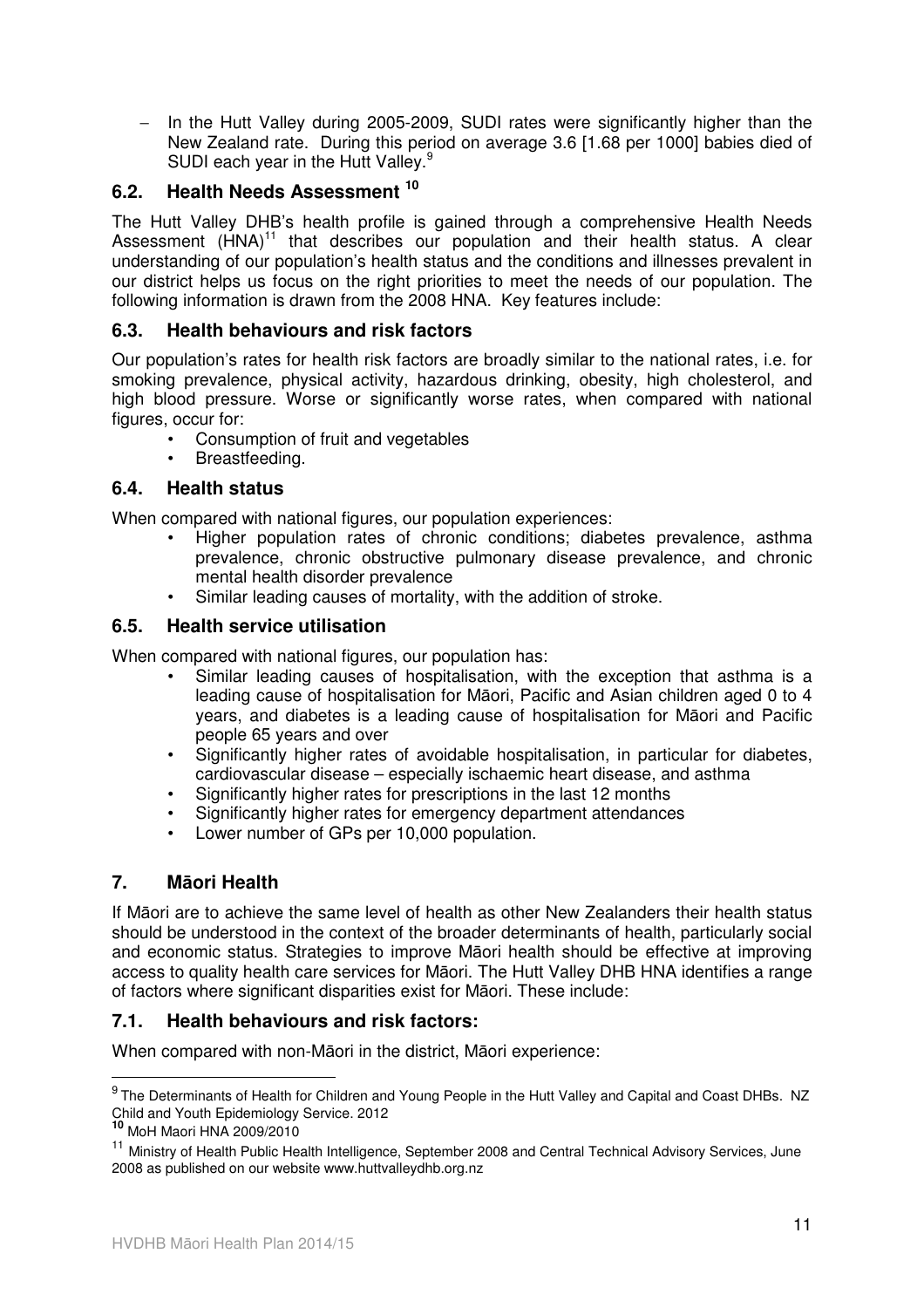- Higher prevalence of smoking
- Lower consumption of vegetables and fruit
- Lower rates of breastfeeding
- Higher rates of hazardous drinking
- Higher prevalence of obesity.

#### **7.2. Health status**

When compared with non-Māori in the region, Māori experience:

- Higher rates of death from cancer (especially lung), cardiovascular disease, stroke, and suicide
- Higher prevalence of asthma, diabetes, and depression
- Poorer oral health.

#### **7.3. Health service utilisation**

When compared with non-Māori in the region, Māori experience:

- 1. Higher rates of avoidable hospital admissions
- 2. Higher rates of hospitalisation of children for dental conditions and asthma
- 3. Greater unmet need for a GP.

These factors indicate that our existing activities in the following areas need to continue and increase in emphasis:

- Continuing our positive engagement with our community providers, including through the cluster of Whānau Ora providers, with a focus on education, prevention and outreach services particularly amongst Māori, Pacific and low-income people, and
- Working more closely with primary care to address: long term conditions, avoidable hospitalisation, and to reinforce education and prevention, particularly amongst people with higher needs

## **7.4. Avoidable Mortality<sup>12</sup>**

There were no statistically significant differences in the rates of avoidable mortality and hospitalisation between Māori and non-Māori in the Hutt Valley DHB.

Three of the top five leading causes of avoidable mortality were the same for Māori and non-Māori. These included ischaemic heart disease, lung cancer, and diabetes.

|           | <b>Hutt Valley DHB</b>              | <b>New Zealand</b> |                                     |  |
|-----------|-------------------------------------|--------------------|-------------------------------------|--|
|           | <b>Condition</b>                    | Condition          | Rank                                |  |
| Mäori     | <b>Ischaemic heart disease</b>      |                    | <b>Ischaemic heart disease</b>      |  |
|           | <b>Diabetes</b>                     | 2                  | Lung cancer                         |  |
|           | Lung cancer                         | 3                  | <b>Diabetes</b>                     |  |
|           | <b>COPD</b>                         |                    | <b>Motor vehicle accidents</b>      |  |
|           | Breast cancer (female only)         | 5                  | Suicide and self-inflicted injuries |  |
| non-Mäori | <b>Ischaemic heart disease</b>      |                    | Ischaemic heart disease             |  |
|           | Suicide and self-inflicted injuries | 2                  | Suicide and self-inflicted injuries |  |
|           | Lung cancer                         | 3                  | Lung cancer                         |  |
|           | <b>Diabetes</b>                     | 4                  | Motor vehicle accidents             |  |
|           | <b>Birth defects</b>                |                    | Colorectal cancer                   |  |

Table  $3:2:$ Leading causes of avoidable mortality, ethnicity, 0-74 years, 2006-08

Note: COPD=chronic obstructive pulmonary disease

**<sup>12</sup>** Centre for Public Health Research. 2012. Health Needs Assessment Hutt Valley District Health Board For the Ministry of Health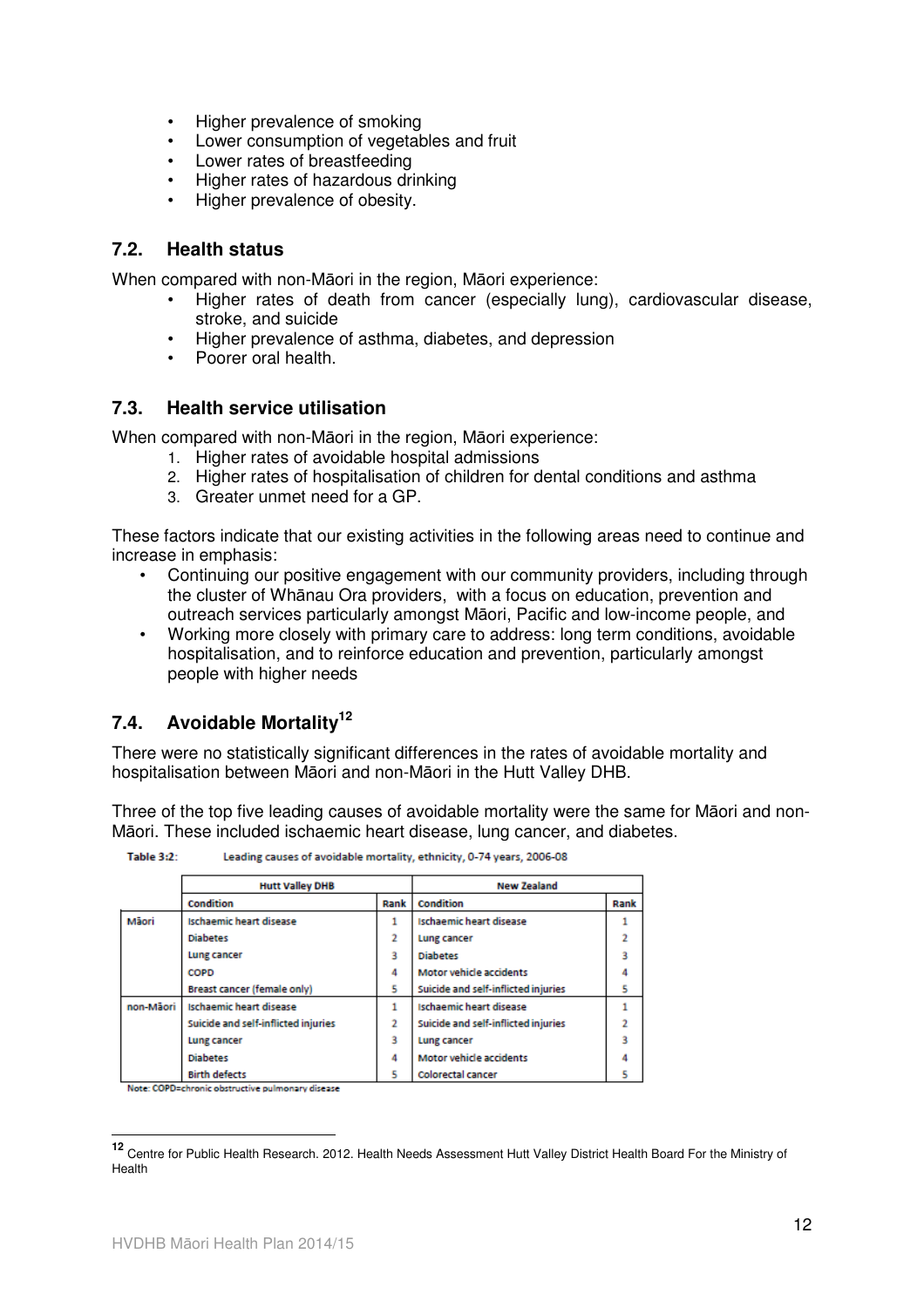## **7.5. Avoidable Hospitalisation<sup>13</sup>**

- Four of the top five leading causes of hospitalisations for both Māori and non-Māori children 5-14 years old were the same: dental conditions, respiratory infections, ENT infections, and injuries to the elbow and forearm.
- The rate of unintentional injury hospitalisation for the Hutt Valley DHB was significantly lower than the national rate, the exception being significantly higher for Māori youth 15-24 years compared to non-Māori youth.
- For older people ethnic differences were present among older persons. Congestive heart failure, diabetes, and COPD were leading causes for older Māori while ischaemic heart disease, other forms of heart disease, and skin cancers were leading causes for older non-Māori.

|           | <b>Hutt Valley DHB</b>        | <b>New Zealand</b> |                               |      |
|-----------|-------------------------------|--------------------|-------------------------------|------|
|           | Condition                     | Rank               | Condition                     | Rank |
| Mãori     | <b>Respiratory infections</b> | 1                  | <b>Respiratory infections</b> |      |
|           | <b>Dental conditions</b>      |                    | <b>Dental conditions</b>      |      |
|           | <b>ENT</b> infections         | ٩                  | Asthma                        |      |
|           | Asthma                        |                    | <b>ENT</b> infections         |      |
|           | <b>Gastroenteritis</b>        | 5                  | Angina                        |      |
| non-Mäori | <b>Respiratory infections</b> |                    | <b>Respiratory infections</b> |      |
|           | <b>Gastroenteritis</b>        |                    | <b>Gastroenteritis</b>        |      |
|           | <b>Dental conditions</b>      | 3                  | <b>ENT</b> infections         |      |
|           | <b>ENT</b> infections         |                    | <b>Dental conditions</b>      |      |
|           | Asthma                        |                    | Angina                        |      |

Table 3:5: Leading causes of avoidable hospitalisations, ethnicity, 0-74 years, 2007-09

Note: ENT infections= ear, nose and throat infections

**<sup>13</sup>** Centre for Public Health Research. 2012. Health Needs Assessment Hutt Valley District Health Board For the Ministry of Health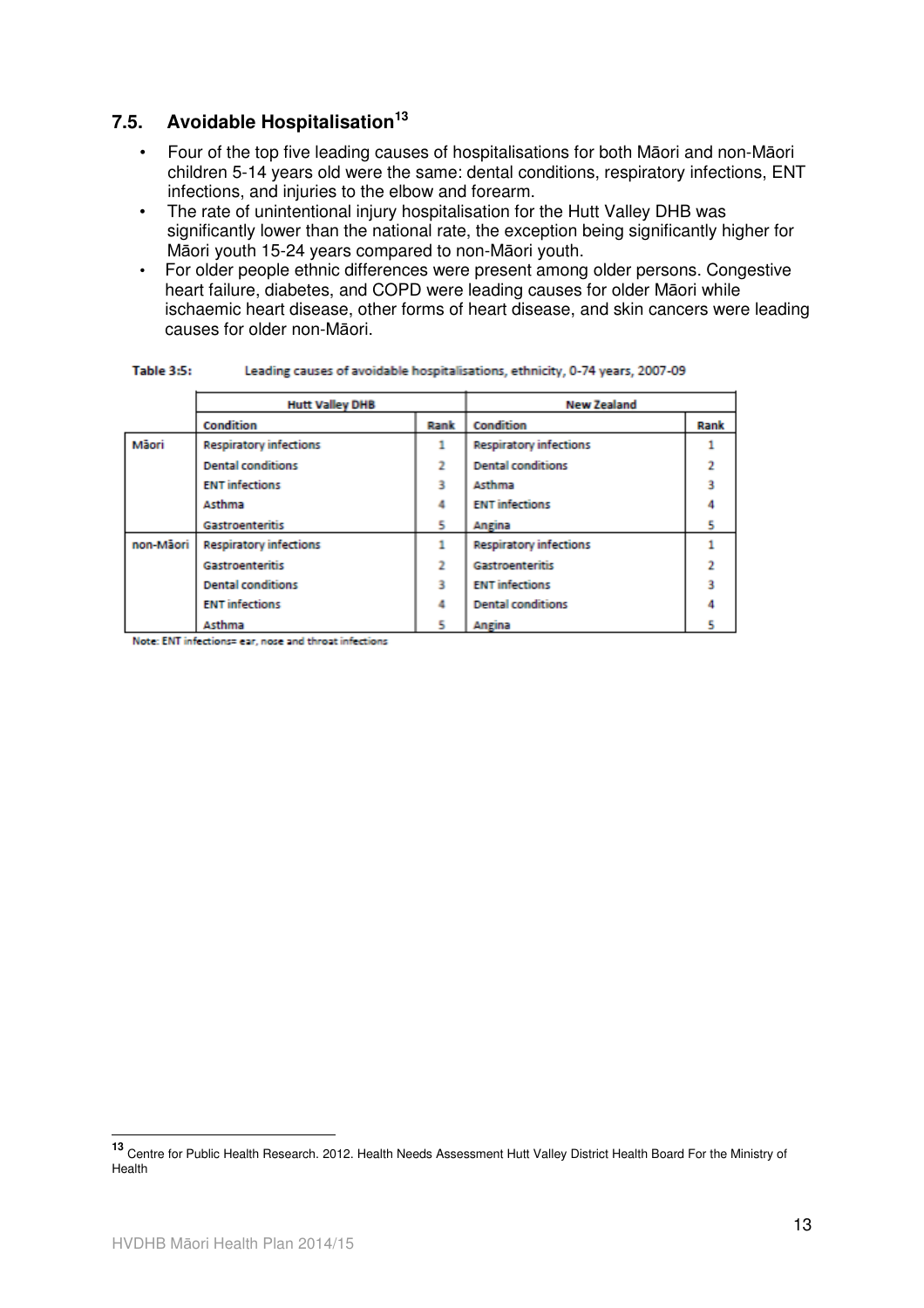## **8. Wh**ā**nau Ora**

#### **WH**Ā**NAU ORA FOR ALL**

- A 'whole of system' approach that supports and maintains 'whole of whānau/family'.
- The recent transformation of HVDHB Whānau Care Services has positioned the organisation to support community-based Whānau Ora Provider Collectives by implementing prevention intervention logic.
- Ensuring the whānau journey through our inpatient system and discharge processes back to home are supported and appropriate packages of care, including health and social supports are in place and that referrals to the support agencies/people are made and followed up.
- The intervention logic provides opportunity for community, primary and secondary services and other NGO social and Government services to work collaboratively and in a way that support whānau determined pathways

The following actions identified within this plan will be undertaken utilising the transformed model outlined previously as a basis provides a whole of whānau approach throughout all stages of **wh**ā**nau** lifetime.

#### **Wh**ā**nau Ora For All**

Whānau Ora provider initiatives of Te Runanga O Taranaki Whanui and Takiri Mai Te Ata (Kokiri Seaview) continues to move forward. As expected these initiatives will impact positively on the DHB's delivery of health services for all whānau. Whānau Ora Programmes of Action (POAs) have been developed and signed off by the national Whānau Ora governance group; both POAs were provided to the DHB. Over 2013/14 they will be identifying and fine tuning their infrastructural and capacity needs to ensure they are able of deliver to their own high expectations. The DHB plays a crucial role in working with these collectives across a wide range of services and initiatives for all families.

#### **Wh**ā**nau Ora - Transformational Change**

If we agree with the view, that opportunity exists within Hutt Valley DHB to bring the clinical strengths of the services together with the community cultural strengths we can provide for improved wellbeing and outcomes that **Wh**ā**nau** themselves will determine.

By applying a lens through the eyes of the Whānau, it becomes a journey through the "whole of system" by the "whole of Whānau" and the potential to develop a model that benefits the "whole of community" becomes more realistic.

#### **Better, Sooner and More Convenient Health Services in relation to Wh**ā**nau Ora means supporting inter-connectedness**

A health system that functions well for Whānau Ora is one that:

- Supports opportunities to improve community wide collective service delivery, and
- Requires the health sector to work in a more seamless way with other parts of the social sector and expects improved outcomes and results for New Zealand families

#### **Hospital and Health Services Transformation**

Our previous Maori inpatient model, limited our inpatient interactions to after admissions occured, whether they were acute or planned admissions. Our engagement with other "pieces" of the system was restricted to our own organisation, the community based health workers, agencies and NGOs and GP practices after the inpatient event has occurred.

By implementing an Intervention Logic utilising our patient 'trend' information effectively (i.e. data sets, booking systems, red-alert systems etc) are now able to operate from a 'strengths and evidenced' based model of care that provides an early intervention collaborative approach to support whānau through their health journey.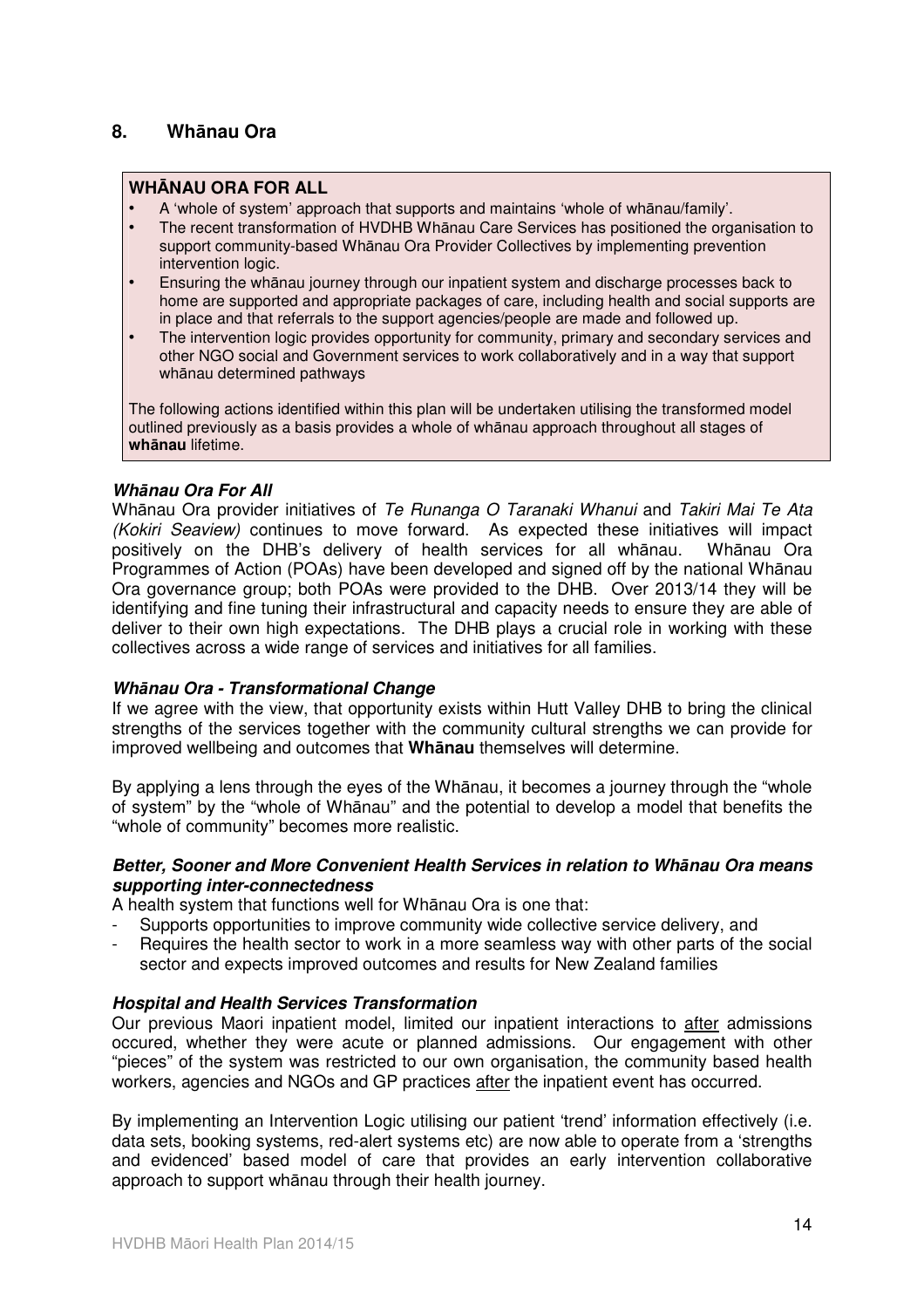- Family Support delivered from a Community "Place" through the Service and back to community.
- View each organisation as "Windows" to the wider Health and Social Service Community – 'Any window is the right window"
- Reduced DNA's for elective surgery and outpatient clinics and improved community packages of care to reduce ASH rates and improve social/health wellbeing.
- Reduced repeated and unnecessary admissions and Length of stay
- Improved Whānau health literacy.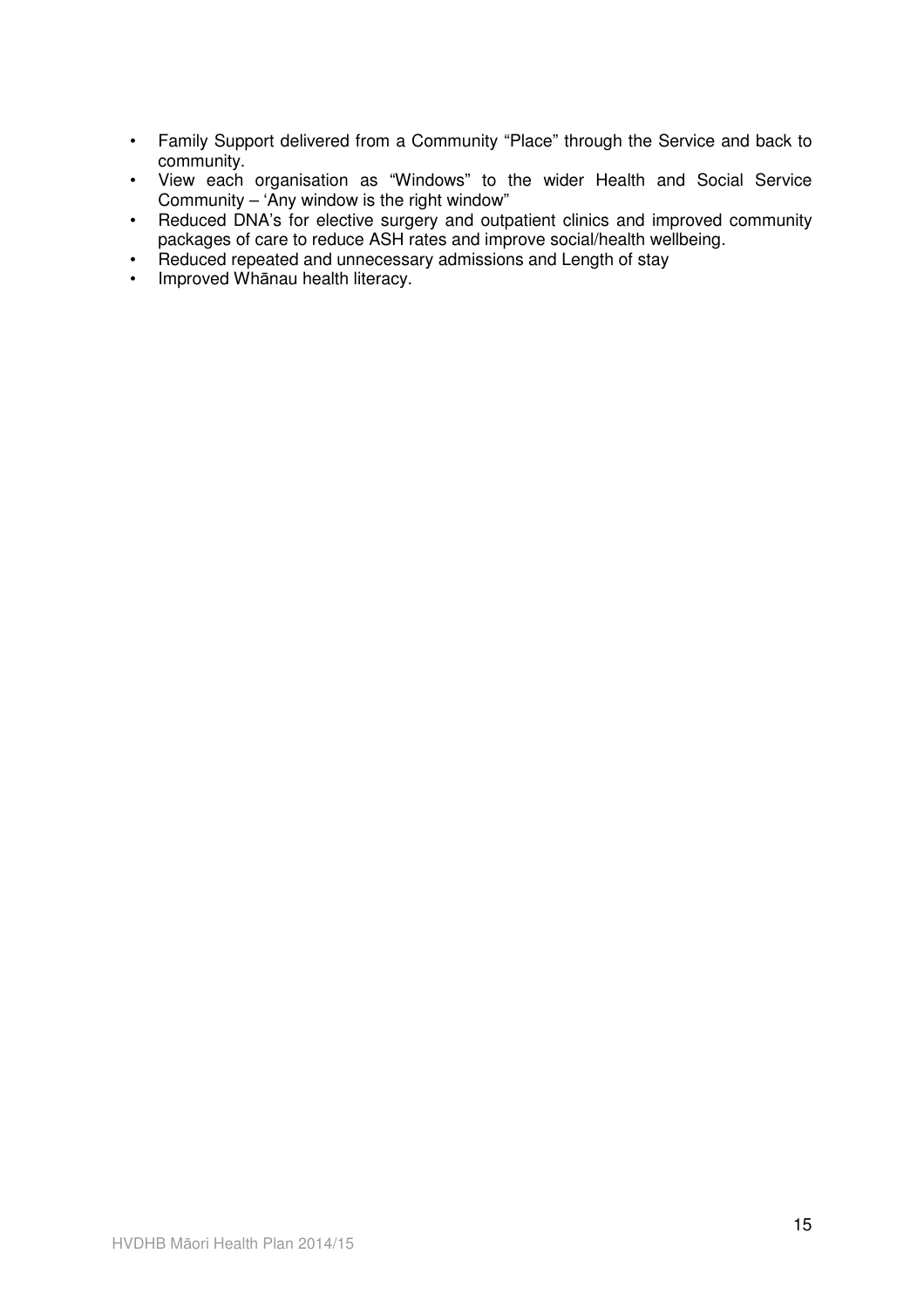## **9. Delivering On Priorities & Targets**

The Whanau Ora intervention logic model demonstrates that to achieve the outcome of healthy whanau we need to adapt the way we operate in the 2014/15 year.

The Hutt Valley DHB Maori Health Unit are well placed as knowledgable in whanau ora, and connected to the DHB and the multiple providers of healthcare and social services, and the community itself.

In the coming year we need to consider how we use these relationships and knowledge to advance whanau ora. This will include hearing from whanau about their needs, as well as understanding, mapping, using and promoting the use of whanau ora approaches (eg, support from a community 'place', 'any window is the right window'). With this information we will then be able to use our existing relationships with the sector to influence change towards whanau ora approaches through feeding back to providers, and engaging in collaborative planning and resourcing.

Further development of Intervention Logic Frameworks for each priority is underway. The process of development will ensure providers of health and social services as well as government agencies have input and ownership of each intervention Logic and a collaborative approach is paramount. The Rheumatic Fever Intervention Logic is appended to this plan.

The tables below describe the activities to be undertaken by HVDHB during 2014/15 aimed at reducing the disparities experienced by Māori and at improving Māori health outcome. The activities have been directly aligned with the HVDHB's 2014/15 Annual Plan.

## **9.1. National Priorities**

| <b>PRIORITY ONE</b> |                                                                               |       | <b>Data Quality</b> |                |                                                                              |                                               |
|---------------------|-------------------------------------------------------------------------------|-------|---------------------|----------------|------------------------------------------------------------------------------|-----------------------------------------------|
| Indicator           |                                                                               |       | 2014/15 Target      |                | <b>Action</b>                                                                | Indicators of success                         |
|                     | Accuracy of ethnicity<br>reporting in PHO registers<br>as measured by Primary |       | Baseline            | 2014/15 Target | Support PHOs to maintain current enrolment                                   | Ethnicity data by service area is visible and |
|                     |                                                                               | M     | 22.045              | 25,955         | audit processes to ensure accurate collection<br>and reporting of ethnicity. | reported on quarterly                         |
|                     |                                                                               | Total | 140,367             | 145.835        |                                                                              | Ethnicity data accuracy targets at NASC and   |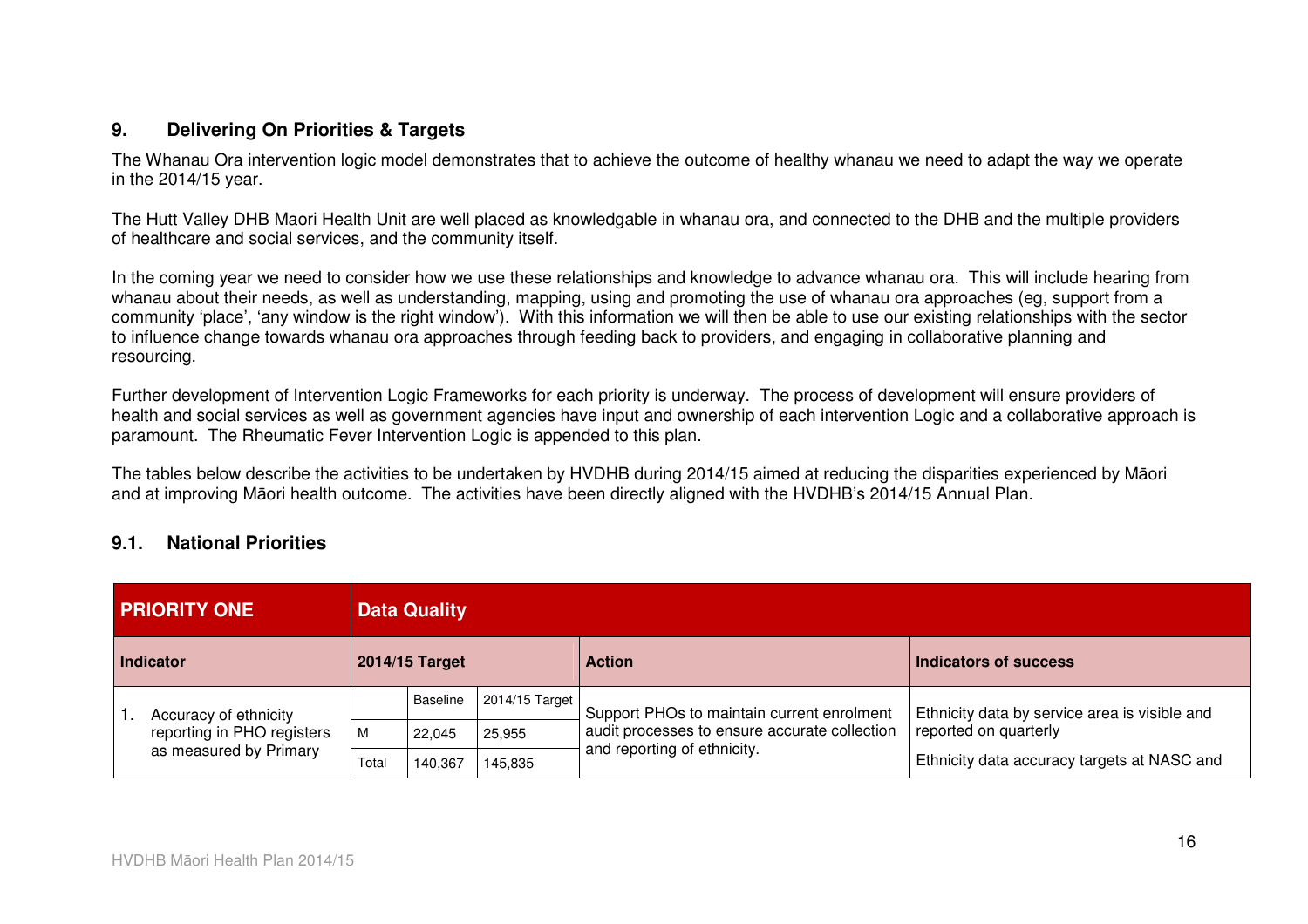| <b>PRIORITY ONE</b>                   | <b>Data Quality</b>                                                                                                                    |                                                                                                                                                                                                                                                                                                                                                                                                                                                                                                                                                                                                                                                          |                                                                            |  |  |  |  |
|---------------------------------------|----------------------------------------------------------------------------------------------------------------------------------------|----------------------------------------------------------------------------------------------------------------------------------------------------------------------------------------------------------------------------------------------------------------------------------------------------------------------------------------------------------------------------------------------------------------------------------------------------------------------------------------------------------------------------------------------------------------------------------------------------------------------------------------------------------|----------------------------------------------------------------------------|--|--|--|--|
| <b>Indicator</b>                      | 2014/15 Target                                                                                                                         | <b>Action</b>                                                                                                                                                                                                                                                                                                                                                                                                                                                                                                                                                                                                                                            | <b>Indicators of success</b>                                               |  |  |  |  |
| Care Ethnicity Data Audit<br>Toolkit. | Note: This is the enrolment target for<br>the Hutt Valley domiciled population,<br>not a measure of accuracy of<br>ethnicity reporting | Support PHOs to use Primary Care Ethnicity<br>Data Audit Toolkit.<br>Support PHOs to set ethnicity data accuracy<br>performance targets for PHO registers for<br>2014/15.<br>Support hospital projects, programmes and<br>services to improve quality of ethnicity data<br>collection.<br>Review ethnicity data collection protocols in<br>selected services and ensure ethnicity<br>reporting by provider arm service area and<br>included in the quarterly Maori Health<br>Indicators reporting framework.<br>Regular reporting on the implementation of<br>the primary care ethnicity data tool, issues<br>identified and strategies to address these | Care coordination services<br>Ethnicity data accuracy targets at PHO level |  |  |  |  |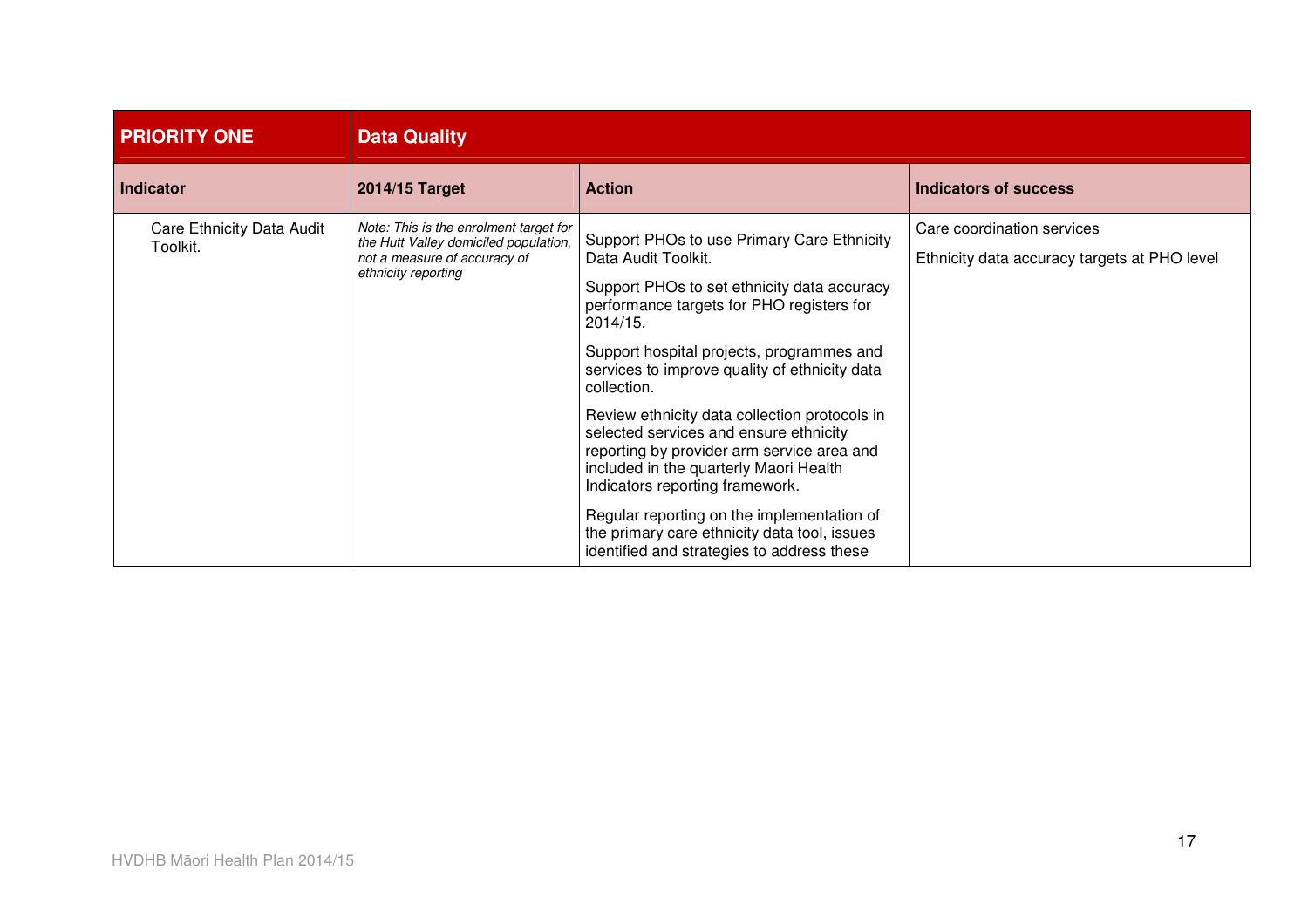| <b>PRIORITY TWO</b>                                                                                                   | <b>Access to Care</b>                                                                             |                                                   |                                                                                                                                                                                                                                                                                                                                                                                                                                                                      |                                                                                                                                                                                                                                                       |
|-----------------------------------------------------------------------------------------------------------------------|---------------------------------------------------------------------------------------------------|---------------------------------------------------|----------------------------------------------------------------------------------------------------------------------------------------------------------------------------------------------------------------------------------------------------------------------------------------------------------------------------------------------------------------------------------------------------------------------------------------------------------------------|-------------------------------------------------------------------------------------------------------------------------------------------------------------------------------------------------------------------------------------------------------|
| Indicator                                                                                                             | 2014/15 Target                                                                                    |                                                   | Action                                                                                                                                                                                                                                                                                                                                                                                                                                                               | Indicators of success                                                                                                                                                                                                                                 |
| Percentage of Māori<br>enrolled in PHOs <sup>14</sup>                                                                 | <b>Baseline</b><br>12/13<br>M<br>85%<br>96%<br>Total                                              | Target<br>$\%$<br>14/15<br>5%<br>90%<br>1%<br>97% | HVDHB will work with the MoH and PHOs to<br>agree PHO minimum requirements<br>specifically in relation to roles, functions and<br>results<br>Work with primary care partners to<br>implement newborn enrolment policy and<br>monitor newborn enrolment rates.<br>Work with primary care partners e.g.LMCs<br>and hospital provider arm to encourage<br>every pregnant woman to enrol with a PHO<br>and register with a GP.<br>Support the implementation of the 3DHB | 100% of newborns enrolled with general<br>practice (measured at 6 weeks, measure B<br>code uptake)<br>Increased PHO enrolment<br>Increase PHO enrolment by 1% total and<br>5% for the Maori population with the aim to<br>achieve equity of enrolment |
| 2.<br><b>Ambulatory Sensitive</b><br>Hospitalisations rates per<br>100,000 for the 0-74, 0-4,<br>and 45-64 age groups | <b>Maori</b><br>Baseline<br>12/13<br>Age 0-74<br>204%<br>231%<br>Age 0-4<br>Age 45-<br>231%<br>64 | Target<br>14/15<br>117%<br>143%<br>108%           | triple enrolment programme<br>Across the sub-region a whole of system<br>approach is being taken to address<br>ambulatory sensitive hospital presentations<br>and acute demand and enable the<br>achievement of the Shorter stays in ED<br>Health Target. This will support quality<br>clinical outcomes for patients such as<br>decreased mortality and reduced lengths of                                                                                          | Baseline Yr to June 13<br>Māori<br>4032<br>Age 0-74<br>Pacific<br>4149<br>Total<br>2437<br>Māori<br>10526<br>Age $0-4$<br>Pacific<br>10479<br>Total<br>7216<br>Age 45-64<br>Māori<br>5268                                                             |

<sup>14</sup> PHO Enrolments targets are set using 2013 Statistics New Zealand Populations for 2014/15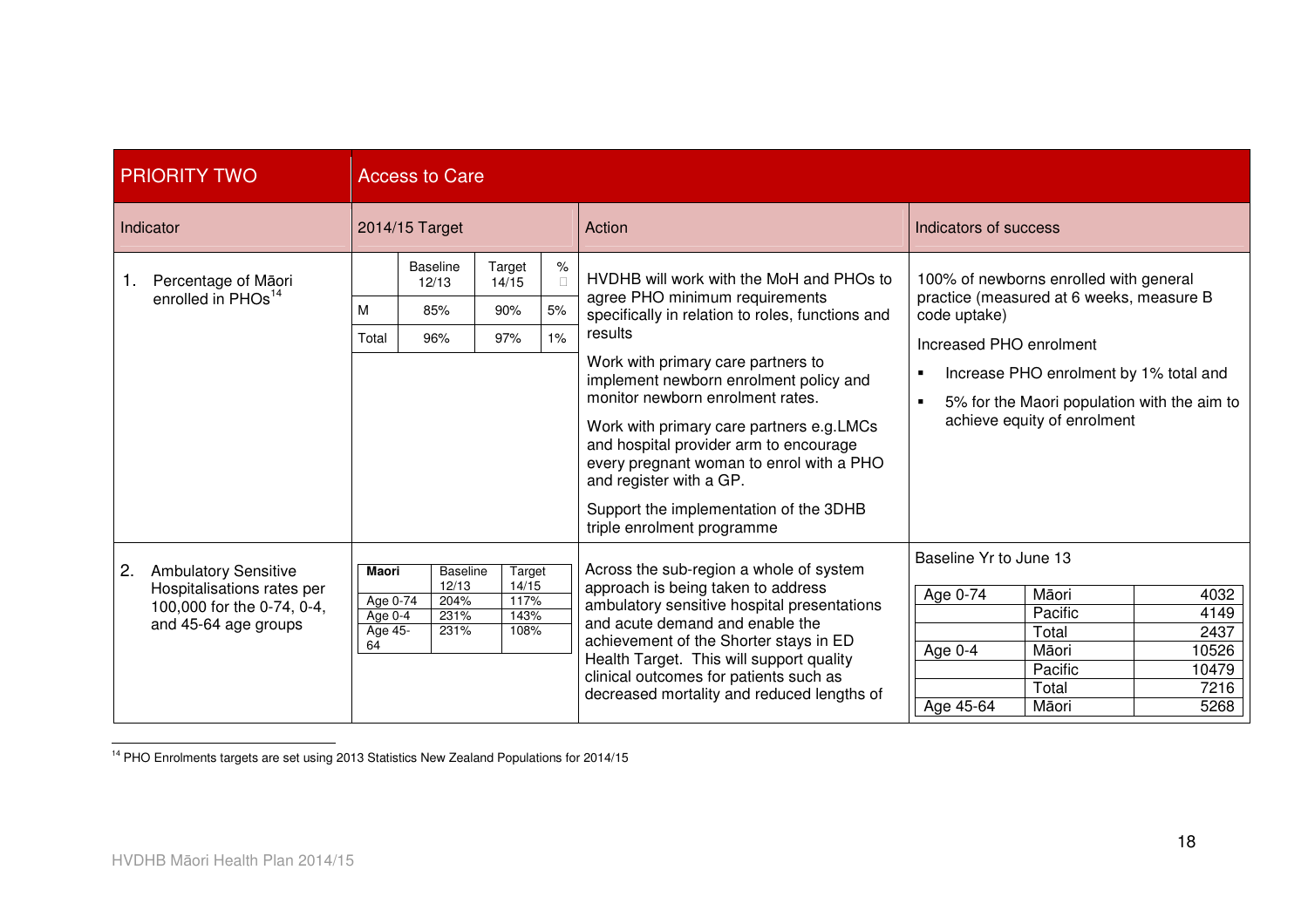| <b>PRIORITY TWO</b> | <b>Access to Care</b> |                                                                                                                                                                                                                                                                                                                                                                                                                                                                                                                                                                                                                                                                                                                                                                                                                                                                                                                                                                                                                                                                                                |                                                                                                                                                                                                     |
|---------------------|-----------------------|------------------------------------------------------------------------------------------------------------------------------------------------------------------------------------------------------------------------------------------------------------------------------------------------------------------------------------------------------------------------------------------------------------------------------------------------------------------------------------------------------------------------------------------------------------------------------------------------------------------------------------------------------------------------------------------------------------------------------------------------------------------------------------------------------------------------------------------------------------------------------------------------------------------------------------------------------------------------------------------------------------------------------------------------------------------------------------------------|-----------------------------------------------------------------------------------------------------------------------------------------------------------------------------------------------------|
| Indicator           | 2014/15 Target        | Action                                                                                                                                                                                                                                                                                                                                                                                                                                                                                                                                                                                                                                                                                                                                                                                                                                                                                                                                                                                                                                                                                         | Indicators of success                                                                                                                                                                               |
|                     |                       | aligned with and includes the initiatives under<br>the governance of the respective integrated<br>Alliance leadership teams in each DHB. It<br>includes:<br>Preventative and proactive care in<br>primary and community care settings to<br>avoid the necessity for ED presentation or<br>acute admission eg clinical management<br>of frail elderly in the community, diabetes<br>care improvement plans, medication<br>management<br>Alternatives settings for management of<br>patients eg clinical pathways for the<br>management of selected conditions in<br>primary care eg cellulitis, DVT and<br>gastroenteritis.<br>Alternative access to diagnostics eg<br>access to radiology in the community<br>Discharge processes. eg ensuring<br>community support services that respond<br>rapidly (within 12 hours) for patients not<br>requiring hospital admission or to enable<br>discharge at the appropriate time<br><b>Acute demand</b><br>Improving and embedding the pathways for<br>primary care access to specialist nurse and/or<br>doctor advice for three high-demand services | Pacific<br>4780<br>2530<br>Total<br><b>Indicators of Success</b><br><b>Bed Days</b><br>Reduction in Length of Stay<br>Maintain or reduce ED Presentations<br>Maintain or reduce Hospital Admissions |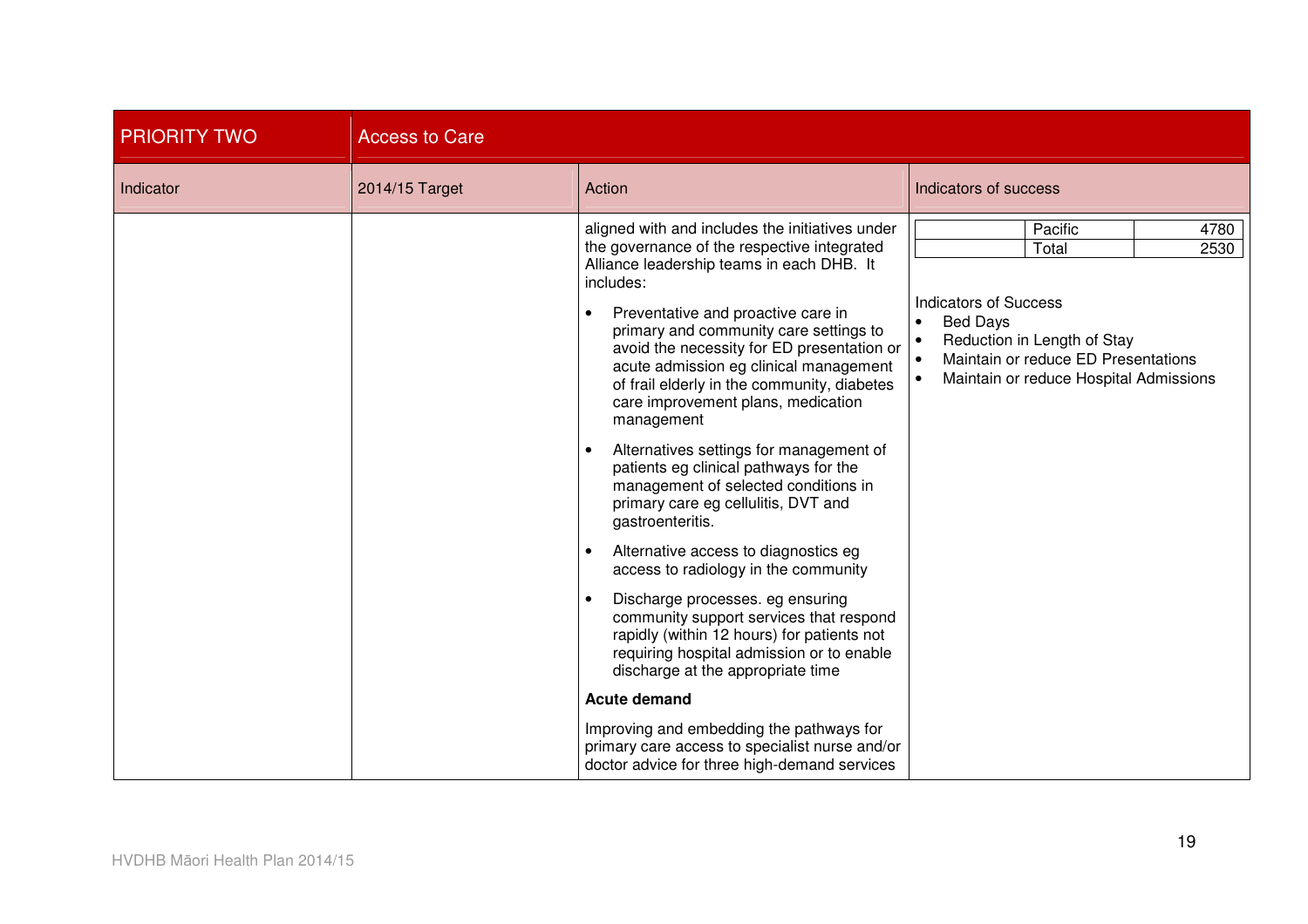| <b>PRIORITY TWO</b> | <b>Access to Care</b> |                                                                                                                                                                                                                                                                                                                                                                                                                                                                                                                                                                                                                                                                                                                                                                                                                                                                                  |                       |
|---------------------|-----------------------|----------------------------------------------------------------------------------------------------------------------------------------------------------------------------------------------------------------------------------------------------------------------------------------------------------------------------------------------------------------------------------------------------------------------------------------------------------------------------------------------------------------------------------------------------------------------------------------------------------------------------------------------------------------------------------------------------------------------------------------------------------------------------------------------------------------------------------------------------------------------------------|-----------------------|
| Indicator           | 2014/15 Target        | Action                                                                                                                                                                                                                                                                                                                                                                                                                                                                                                                                                                                                                                                                                                                                                                                                                                                                           | Indicators of success |
|                     |                       | Implementation of dementia<br>$\circ$<br>pathway<br>Implementation of advanced care<br>$\circ$<br>planning<br>Align frail elderly pathways and<br>$\circ$<br>implement across primary care<br>and community services<br><b>Primary Options for Acute Care (POAC)</b><br>Establish key links with services involved in<br>treatment of Cellulitis and DVT. Confirm<br>radiology pathways for DVT.<br>POAC launched with established Co-<br>ordination role and Provider CME & training<br>Process established for ED & MAPU to refer<br>cases<br>Identification of additional POAC service<br>At least 5 sites active and managing cases.<br>Monitoring of activities due to capacity<br>constraints in Primary Care<br>Further 3 sites across the Hutt Valley active<br>and managing cases.<br><b>Child Oral Health</b><br>Children with an LTL score of 2-6 at the<br>$\bullet$ |                       |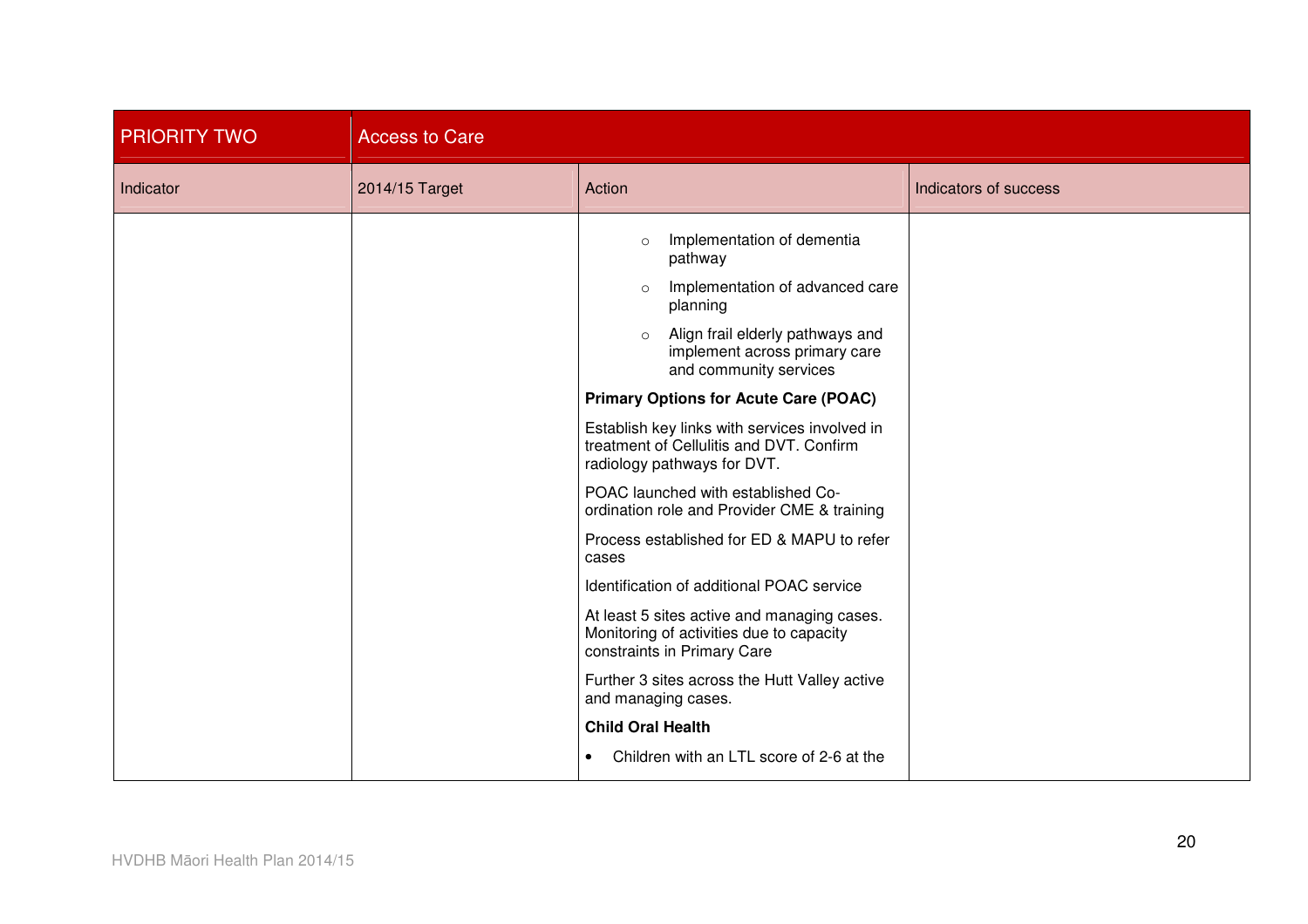| <b>PRIORITY TWO</b> | <b>Access to Care</b> |                                                                                                                                                                                                                                                                                                       |                                                                                                                          |  |  |  |
|---------------------|-----------------------|-------------------------------------------------------------------------------------------------------------------------------------------------------------------------------------------------------------------------------------------------------------------------------------------------------|--------------------------------------------------------------------------------------------------------------------------|--|--|--|
| Indicator           | 2014/15 Target        | Action                                                                                                                                                                                                                                                                                                | Indicators of success                                                                                                    |  |  |  |
|                     |                       | B4SC are referred to oral health services.<br>Oral Health will lead the WCTO<br>$\cap$<br>QIF for QUALITY B4SC Lift-the-<br>lip programme specifically<br>working with WCTO and other<br>key stakeholders. Training to be<br>provided to WCTO and B4SC<br>staff; prompt tool developed and<br>piloted | ≥86% of children in the sub-region with an LTL<br>score of 2-6 are referred to oral health services<br>by December 2014. |  |  |  |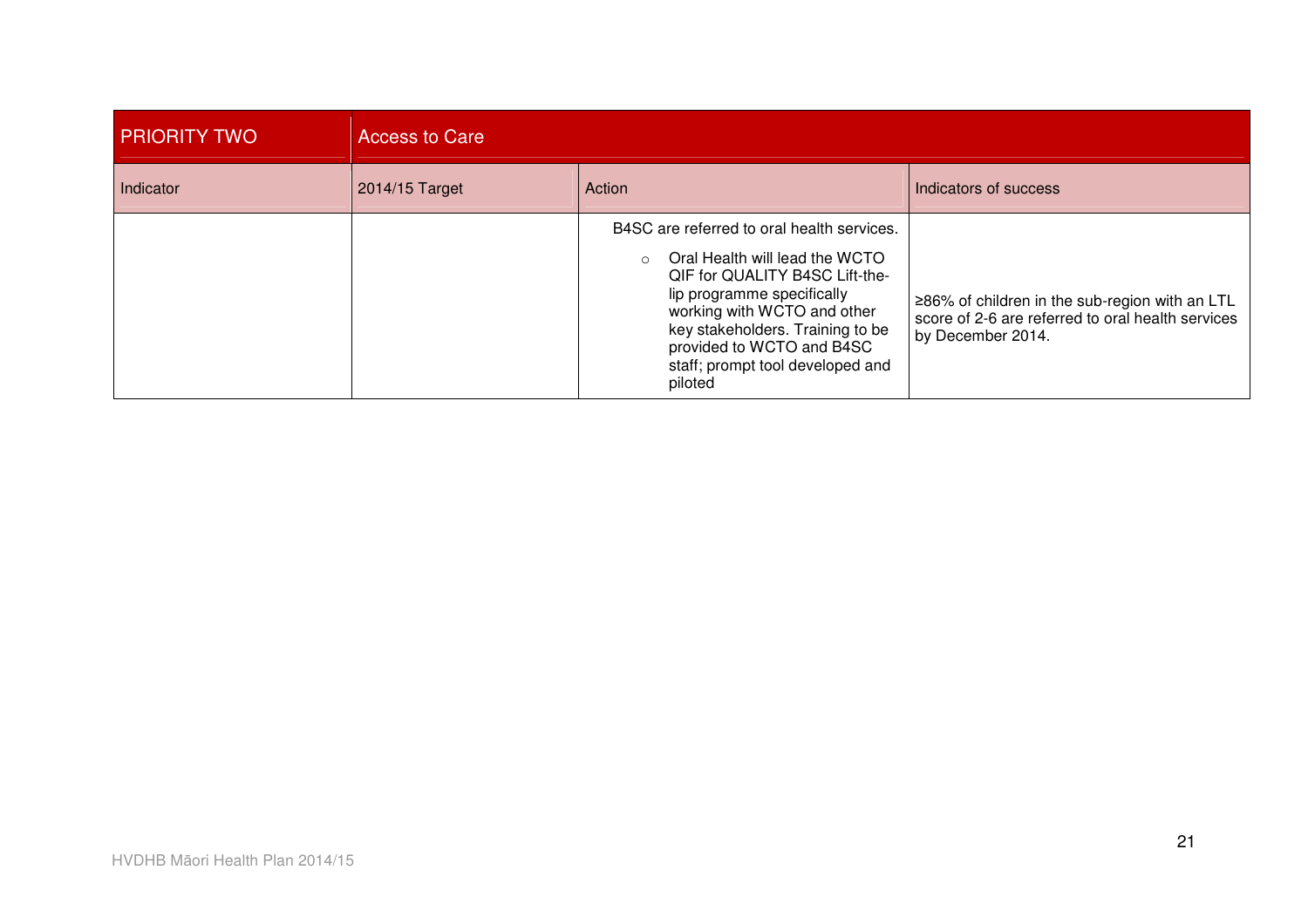| <b>PRIORITY THREE</b>      | Child health                                                        |                             |                                                               |                                                                                                                                                                                 |                                                                                        |                                             |  |  |
|----------------------------|---------------------------------------------------------------------|-----------------------------|---------------------------------------------------------------|---------------------------------------------------------------------------------------------------------------------------------------------------------------------------------|----------------------------------------------------------------------------------------|---------------------------------------------|--|--|
| Indicator                  | 2014/15 Target                                                      |                             |                                                               | Action                                                                                                                                                                          | Indicators of success                                                                  |                                             |  |  |
| 1. Exclusive breastfeeding | Infants exclusively, fully breastfed<br>at 6 weeks                  |                             |                                                               | Continue to support Well Child/Tamariki Ora<br>providers to improve breastfeeding rates with<br>Target<br>their enrolled population                                             | Increased utilisation of breastfeeding /specialist<br>lactation services.              |                                             |  |  |
|                            |                                                                     | <b>B</b> Line               |                                                               |                                                                                                                                                                                 | <b>BFHI</b> accreditation                                                              |                                             |  |  |
|                            | Māori<br>68%<br>48%                                                 | Maintain BFHI accreditation | Pathway developed to receive early referrals                  |                                                                                                                                                                                 |                                                                                        |                                             |  |  |
|                            | Infants exclusively, fully breastfed<br>at 3 months                 |                             |                                                               | Maintain breastfeeding support<br>(hospital delivered to age 6 weeks of                                                                                                         | from LMC to WCTO providers                                                             |                                             |  |  |
|                            |                                                                     | <b>B</b> Line               | Target                                                        | age)                                                                                                                                                                            | Exclusive breastfeeding at time of initial<br>discharge from hospital: baseline (2012) |                                             |  |  |
|                            | Māori                                                               | 41%                         | 54%                                                           | Monitor Maori participation in<br>newborn enrolment to publically<br>funded services, which will include<br>early alert to WCTO providers to<br>foster early connection to WCTO | 2014 calendar year) >75%<br>required for the BFHI.                                     | calendar year) Maori - 80.8%, target (for   |  |  |
|                            | Infants exclusively, fully or<br>partially breastfed at 6<br>months |                             |                                                               |                                                                                                                                                                                 |                                                                                        | The rationale for the target is that 75% is |  |  |
|                            | <b>B</b> Line                                                       | Target                      | support and planned handover and<br>support for breastfeeding |                                                                                                                                                                                 |                                                                                        |                                             |  |  |
| Māori<br>53%<br>59%        |                                                                     |                             |                                                               |                                                                                                                                                                                 |                                                                                        |                                             |  |  |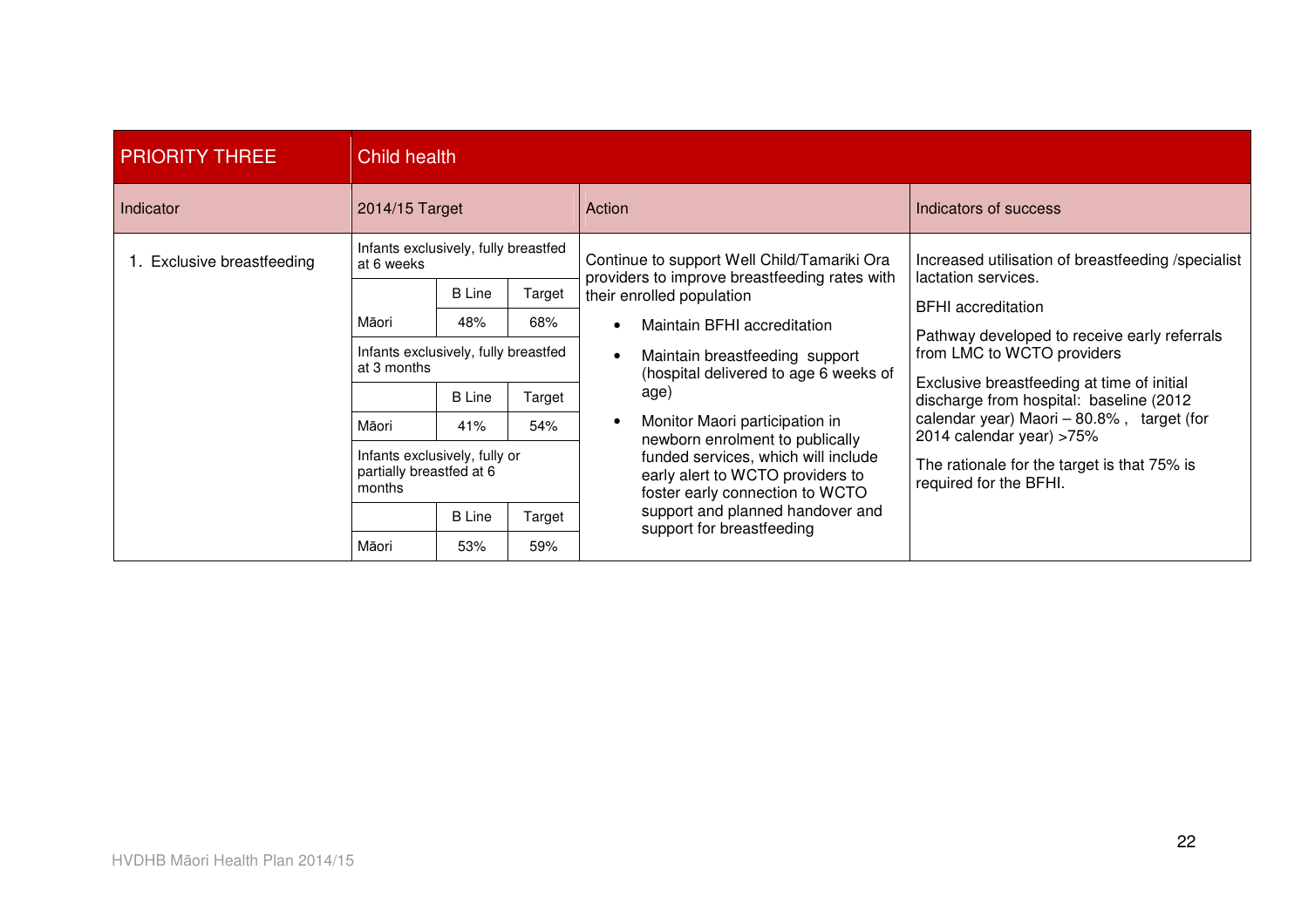| <b>PRIORITY THREE</b> | <b>Child health</b> |                                                                                                                                                                                                                                                                                                                                                                                                                                                                                                                                                                                                                                                                                                                                  |                       |  |
|-----------------------|---------------------|----------------------------------------------------------------------------------------------------------------------------------------------------------------------------------------------------------------------------------------------------------------------------------------------------------------------------------------------------------------------------------------------------------------------------------------------------------------------------------------------------------------------------------------------------------------------------------------------------------------------------------------------------------------------------------------------------------------------------------|-----------------------|--|
| Indicator             | 2014/15 Target      | Action                                                                                                                                                                                                                                                                                                                                                                                                                                                                                                                                                                                                                                                                                                                           | Indicators of success |  |
|                       |                     | Monitor Maori participation in<br>newborn enrolment to publically<br>funded services, which will include<br>the participation in pre-school Oral<br><b>Health Services</b><br>Participate in the Hutt Breastfeeding<br><b>Network</b><br>Establishment of a Vulnerable<br>Pregnant Women's service Pathway<br>sub-regionally, which will include the<br>support to women during pregnancy<br>to consider breastfeeding their infant<br>Regular review of the Vulnerable<br>Pregnant Women's teams data on<br>Maori risk compared to others and<br>acceptability of support offered/<br>provided<br>Encourage NGO providers and PHOs<br>to continue their breastfeed support/<br>encouragement for pregnant women/<br>new mothers |                       |  |
|                       |                     | Maintain PHO participation in<br>delivering on QIF Indicators (note the<br>sub-region inclusion of 2/52 post-<br>partum smoke-free indicator, which<br>will build relationships with LMC and<br>WCTO and early 'additional visit').                                                                                                                                                                                                                                                                                                                                                                                                                                                                                              |                       |  |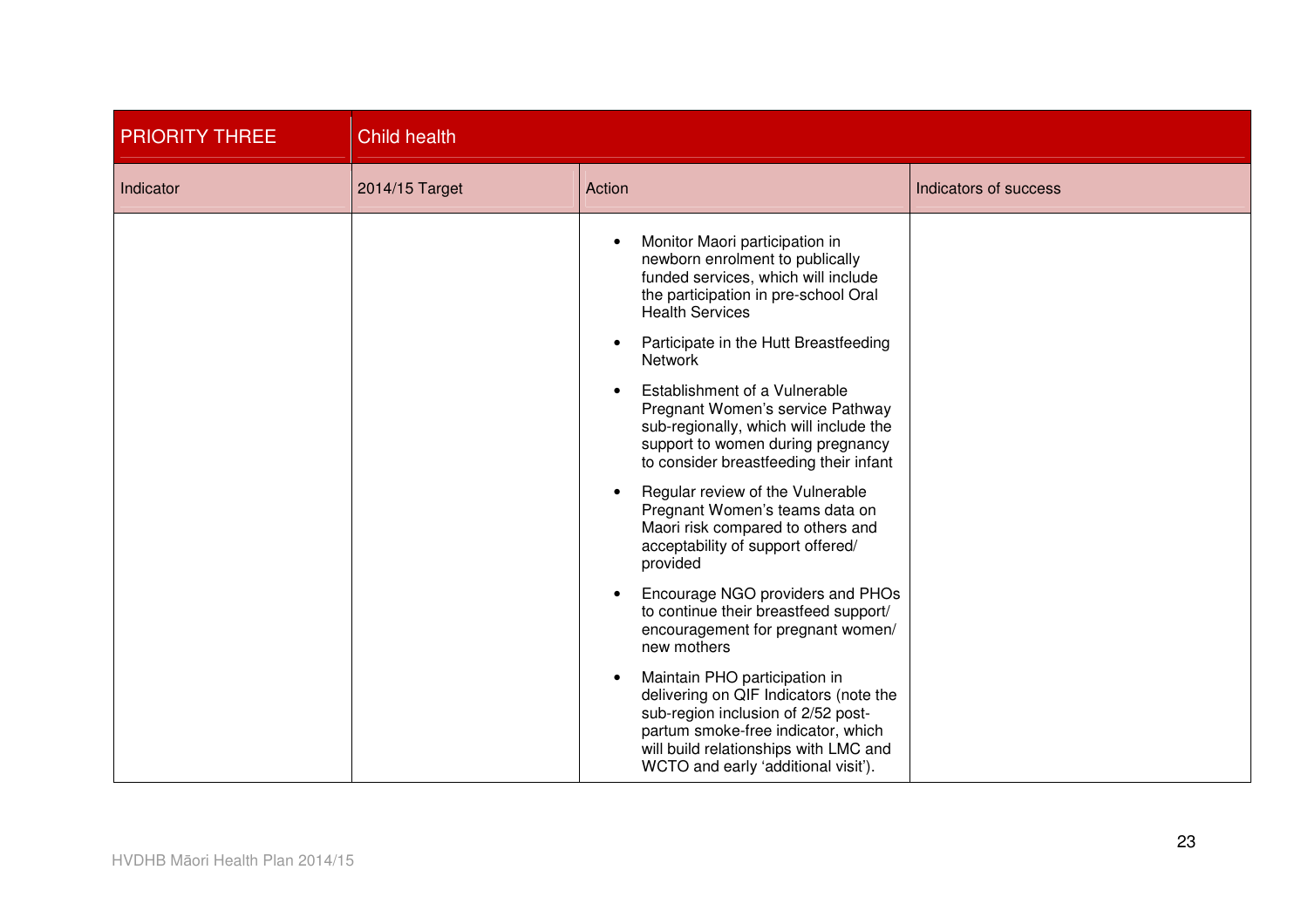| <b>PRIORITY THREE</b> | Child health   |                                                                                                                                                                                                                                                                                                                                                                                                                                                                                                                                                                                                                                        |                       |  |  |
|-----------------------|----------------|----------------------------------------------------------------------------------------------------------------------------------------------------------------------------------------------------------------------------------------------------------------------------------------------------------------------------------------------------------------------------------------------------------------------------------------------------------------------------------------------------------------------------------------------------------------------------------------------------------------------------------------|-----------------------|--|--|
| Indicator             | 2014/15 Target | Action                                                                                                                                                                                                                                                                                                                                                                                                                                                                                                                                                                                                                                 | Indicators of success |  |  |
|                       |                | Note that the chosen QIF Indicators<br>will act as an entry point for smoke-<br>free, support of breastfeeding, SUDI<br>prevention etc. Monitor Quarterly.<br>Work with Maternity Governance<br>Groups to ensure the inclusion of<br>breastfeeding support within the<br>maternity sector and the continuum to<br>primary care as an important clinical<br>focus<br>Maintain WCTO and Pepi<br>agreements who reach Maori to<br>deliver targeted support<br>Review sub-regional purchase of<br>antenatal/ parenting programmes<br>funding allocation with a focus on<br>improving value and better outcomes<br>during the 2014/15 year. |                       |  |  |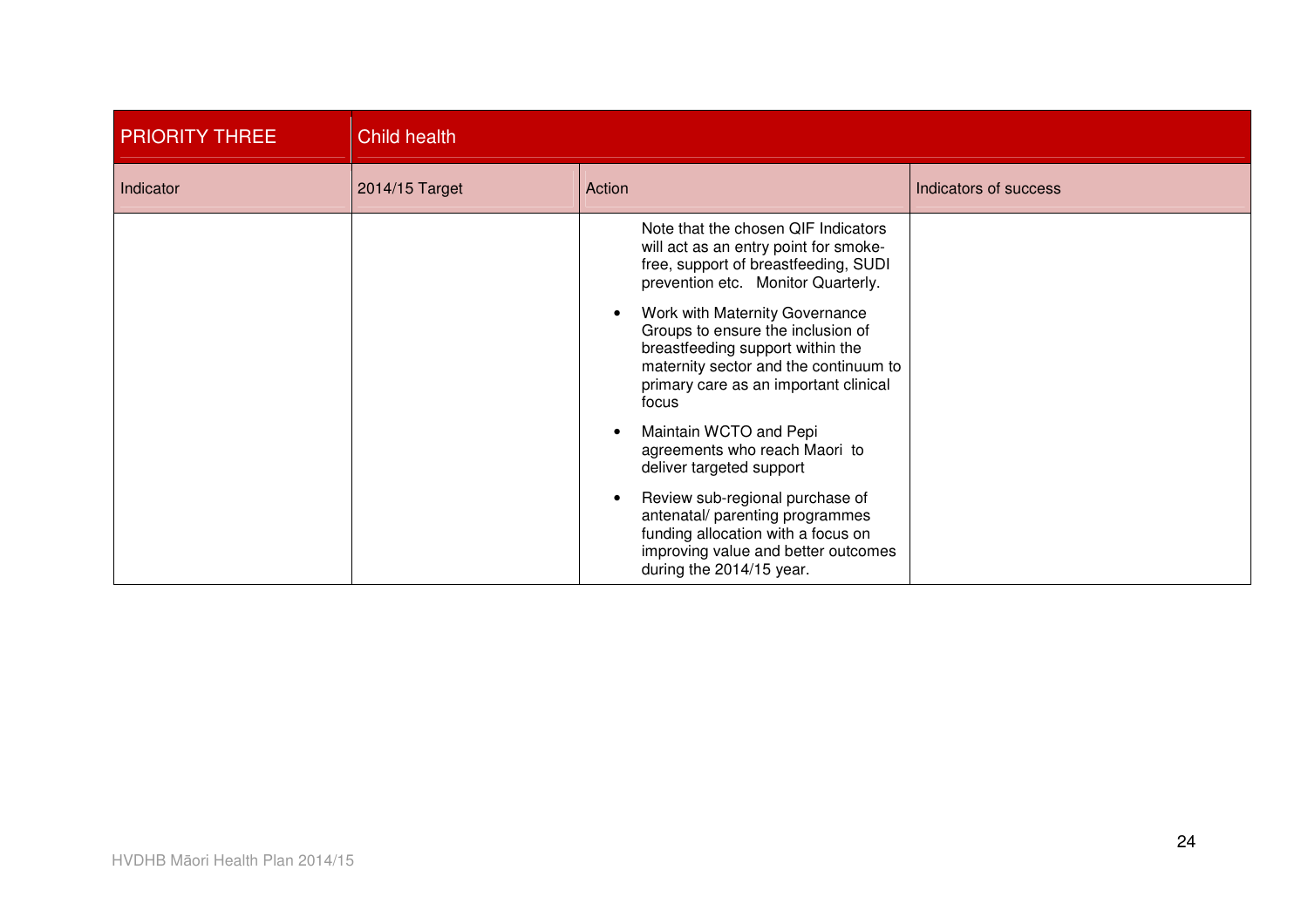| <b>PRIORITY FOUR</b>                                                                                                 | <b>Cardiovascular disease</b>                                                                                     |                                                                                                                                                                                                                                                                                                                                                                                                                                                                                                                                                                                                                                                                                                                                                                                                                                                                                   |                                                                                               |
|----------------------------------------------------------------------------------------------------------------------|-------------------------------------------------------------------------------------------------------------------|-----------------------------------------------------------------------------------------------------------------------------------------------------------------------------------------------------------------------------------------------------------------------------------------------------------------------------------------------------------------------------------------------------------------------------------------------------------------------------------------------------------------------------------------------------------------------------------------------------------------------------------------------------------------------------------------------------------------------------------------------------------------------------------------------------------------------------------------------------------------------------------|-----------------------------------------------------------------------------------------------|
| Indicator                                                                                                            | 2014/15 Target                                                                                                    | Action                                                                                                                                                                                                                                                                                                                                                                                                                                                                                                                                                                                                                                                                                                                                                                                                                                                                            | Indicators of success                                                                         |
| Percentage of the eligible<br>1.<br>population who have had<br>their CVD risk assessed<br>within the past five years | Target<br><b>Baseline</b><br>14/15<br>68.6%<br>90%<br>Maori<br>73.3%<br>Pacific<br>Other<br>86%<br>84.5%<br>Total | Primary Care will:<br>Implement practice-specific actions<br>to increase the number of CVDRA,<br>including an extended funding model<br>that enables practices to provide free<br>checks to a targeted population<br>Invest in further Decision Support and<br>Reporting Tools for both practices<br>and other service providers within the<br>Primary Care network. Further roll out<br>of BPAC decision tools which will<br>enable preparation of monthly lists of<br>patients requiring checks, and inter-<br>practice comparison reports<br>Continue promotion activities that<br>encourage people from the target<br>populations to seek a Heart and<br>Diabetes Check.<br>To maintain performance, the PHOs will<br>continue their current approach which<br>includes:<br>Working with each individual practice<br>on implementing a business plan<br>Point of care testing | 90% of the eligible population have had their<br>CVD risk assessed within the past five years |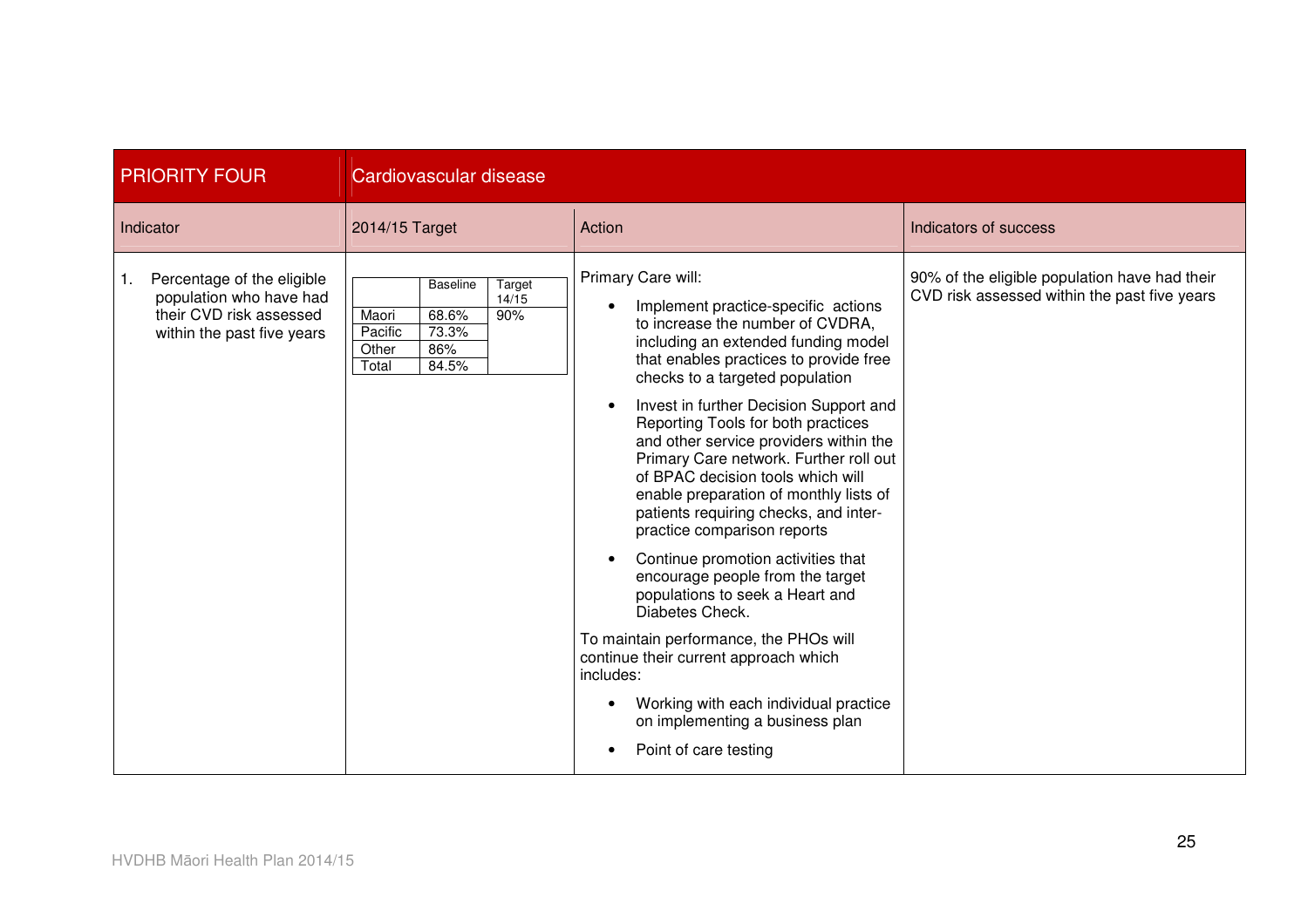| <b>PRIORITY FOUR</b> | Cardiovascular disease |                                                                                                                                                                                                                                                                                                                                                                                                                                                                                                                                                                                                                                                                                                                                                                                                                                                                                                                                                                                                               |                       |  |  |
|----------------------|------------------------|---------------------------------------------------------------------------------------------------------------------------------------------------------------------------------------------------------------------------------------------------------------------------------------------------------------------------------------------------------------------------------------------------------------------------------------------------------------------------------------------------------------------------------------------------------------------------------------------------------------------------------------------------------------------------------------------------------------------------------------------------------------------------------------------------------------------------------------------------------------------------------------------------------------------------------------------------------------------------------------------------------------|-----------------------|--|--|
| Indicator            | 2014/15 Target         | Action                                                                                                                                                                                                                                                                                                                                                                                                                                                                                                                                                                                                                                                                                                                                                                                                                                                                                                                                                                                                        | Indicators of success |  |  |
|                      |                        | Text to remind tool installed<br>$\bullet$<br>Publicity and promotion activities<br>An integrated provider approach, e.g. with<br>pharmacies, Kokiri and Pacific Health<br>workers, will be investigated and implemented<br>if effective.<br>We will:<br>Utilise the funding increase in 2013 to<br>enable ongoing support for primary care<br>to deliver on the health target and ensure<br>its sustainability 2014/15<br>Ensure the expertise, training and tools<br>needed are available to successfully<br>complete the CVD risk assessment and<br>management to meet clinical guidelines<br>Ensure that IT systems that have patient<br>prompts, decision support and audit tools<br>exist, are used and fully report<br>performance.<br>Work in partnership with primary health<br>care providers through the PHO Advisory<br>Group (PHOAG) to strengthen current<br>networks and focus on the primary care<br>health targets More Heart and Diabetes<br>checks and Better help for smokers to<br>quit. |                       |  |  |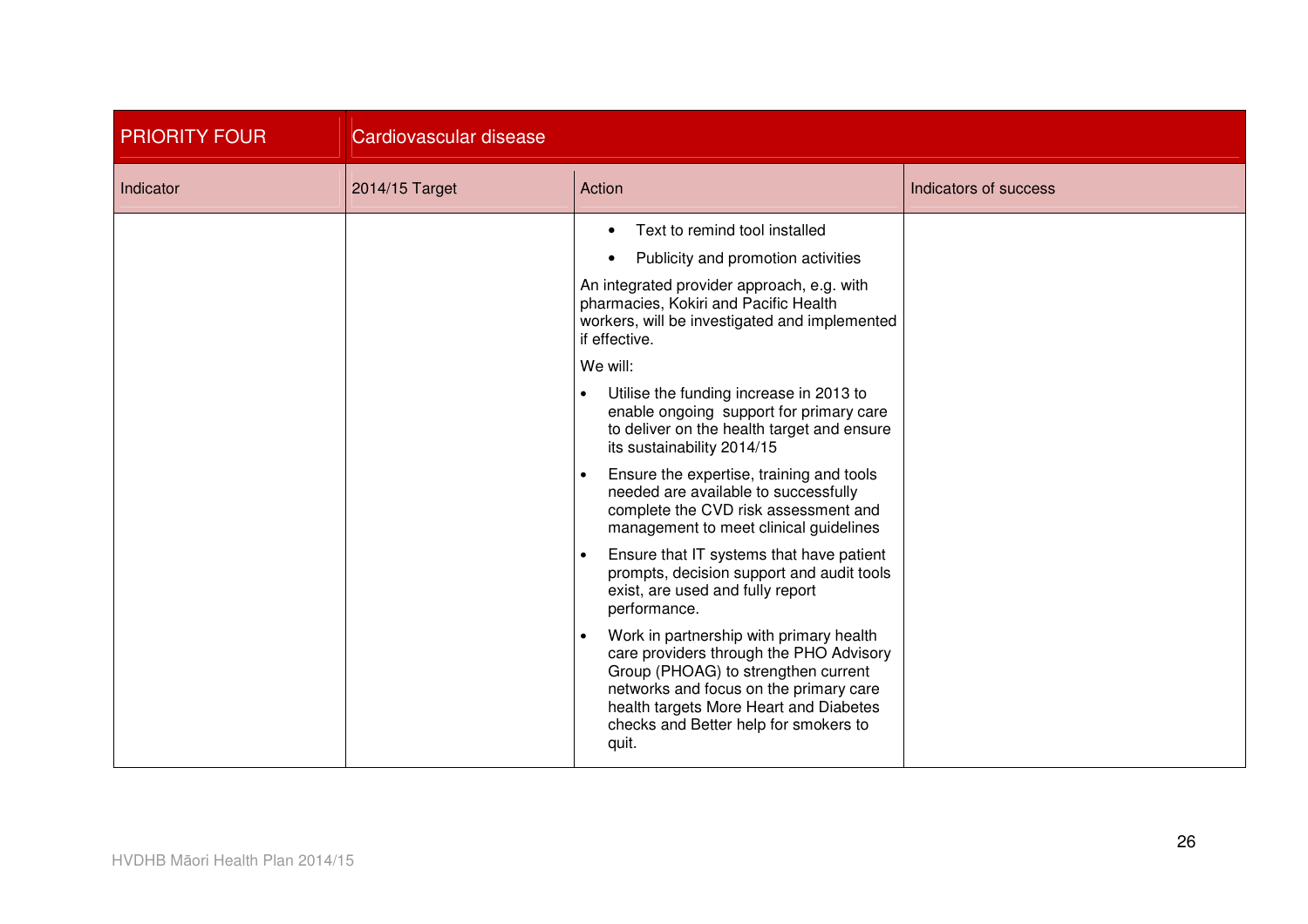| <b>PRIORITY FOUR</b>                                                                                                                                                                                                                                                                                                                                         | Cardiovascular disease                                                                                          |                                                                                                                                                                                                                                                                                                                                                                                                                                                                                                                                                                                                                                                                                                                                                                                              |                                                                                                                                                                                                                                                                                                                                                                                                                                                                       |
|--------------------------------------------------------------------------------------------------------------------------------------------------------------------------------------------------------------------------------------------------------------------------------------------------------------------------------------------------------------|-----------------------------------------------------------------------------------------------------------------|----------------------------------------------------------------------------------------------------------------------------------------------------------------------------------------------------------------------------------------------------------------------------------------------------------------------------------------------------------------------------------------------------------------------------------------------------------------------------------------------------------------------------------------------------------------------------------------------------------------------------------------------------------------------------------------------------------------------------------------------------------------------------------------------|-----------------------------------------------------------------------------------------------------------------------------------------------------------------------------------------------------------------------------------------------------------------------------------------------------------------------------------------------------------------------------------------------------------------------------------------------------------------------|
| Indicator                                                                                                                                                                                                                                                                                                                                                    | 2014/15 Target                                                                                                  | Action                                                                                                                                                                                                                                                                                                                                                                                                                                                                                                                                                                                                                                                                                                                                                                                       | Indicators of success                                                                                                                                                                                                                                                                                                                                                                                                                                                 |
|                                                                                                                                                                                                                                                                                                                                                              |                                                                                                                 | Support Health Promotion Agency in its<br>work on CVD awareness and publicity<br>campaigns                                                                                                                                                                                                                                                                                                                                                                                                                                                                                                                                                                                                                                                                                                   |                                                                                                                                                                                                                                                                                                                                                                                                                                                                       |
| 70% of high-risk ACS<br>2.<br>patients accepted for<br>coronary angiography will<br>receive this within 3 days<br>of admission. ('Day of<br>Admission' being 'Day 0')<br>95% of patients presenting<br>3.<br>with ACS who undergo<br>coronary angiography<br>have completion of<br>ANZACS QI ACS and<br>Cath/PCI registry data<br>collection within 30 days. | <b>Baseline</b><br>Target<br>14/15<br>70%<br>Maori<br><b>Baseline</b><br>Target<br>14/15<br>Maori<br>85%<br>95% | 1.<br>Implement the Cardiac ANZACS-QI and<br>Cardiac Surgical registers to enable<br>reporting measures of ACS risk<br>stratification and time to appropriate<br>intervention<br>2.<br>Develop processes, protocols and<br>systems to enable local risk stratification<br>and transfer of appropriate high risk<br><b>ACS</b> patients<br>3.<br>Work with the regional, and where<br>appropriate, the national cardiac<br>networks to improve outcomes for high<br>risk ACS patients.<br>Work in collaboration with the Central<br>4.<br>Cardiac Network to implement the Acute<br>Chest Pain Pathway (as advice on this<br>is developed).<br>Review and modification of<br>existing pathways<br>Implementation ofnew or<br>revised pathways and<br>guidelines<br>Staff education<br>$\circ$ | 70% of high-risk patients will receive an<br>angiogram within 3 days of admission.<br>('Day of Admission' being 'Day 0')<br>Over 95% of patients presenting with ACS<br>$\bullet$<br>who undergo coronary angiography have<br>completion of ANZACS-QI ACS and<br>Cath/PCI registry data collection within 30<br>days.<br>Agreement to a minimum of 96 total<br>cardiac surgery discharges for Hutt Valley<br>population in 2014/15 (delivered by<br>regional service) |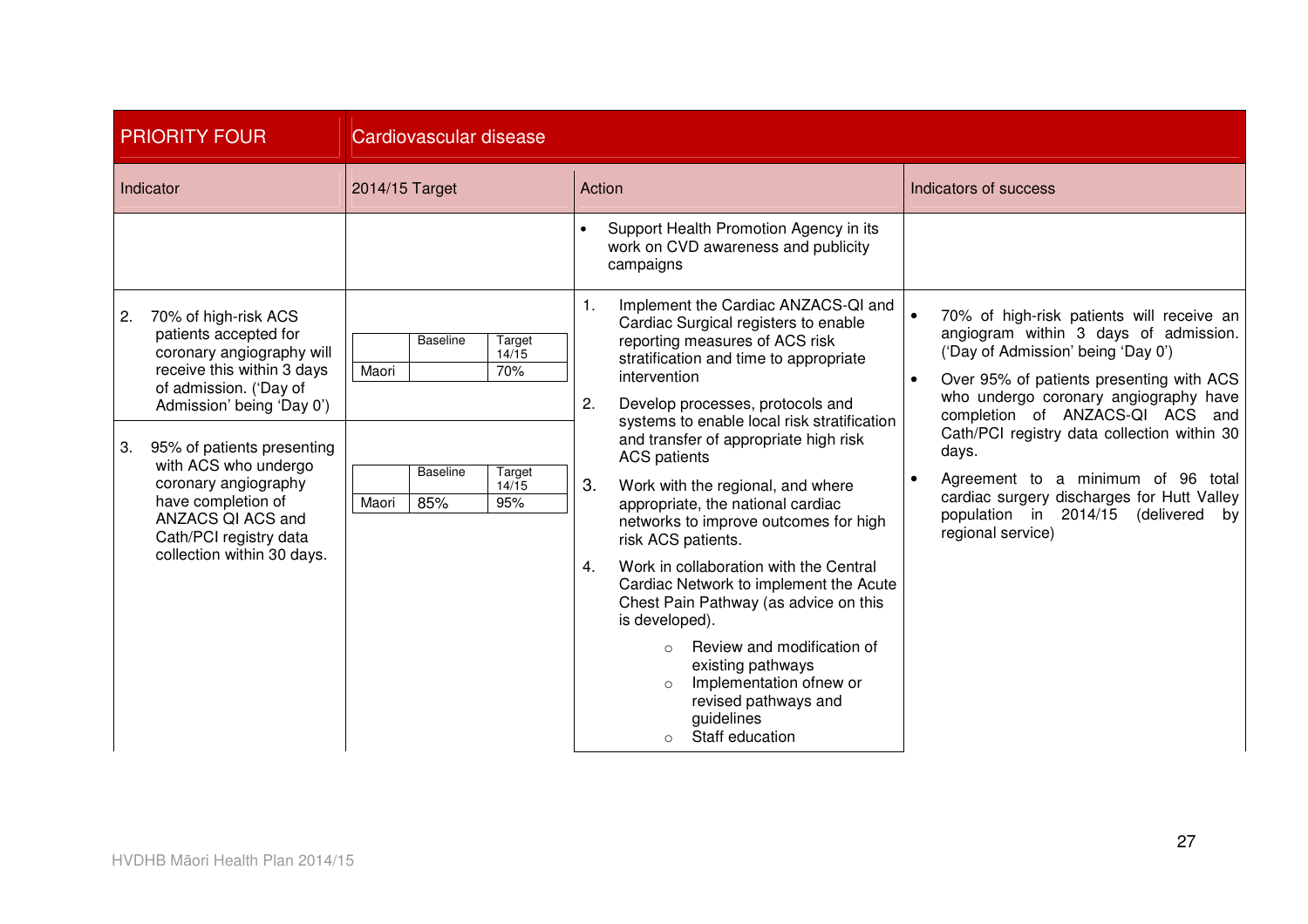| <b>PRIORITY FOUR</b> | Cardiovascular disease |                                                                                                                                                                                                                                                                                                                                                                                                                                                                                                                                                                                                                                                                                                                                      |                       |  |  |
|----------------------|------------------------|--------------------------------------------------------------------------------------------------------------------------------------------------------------------------------------------------------------------------------------------------------------------------------------------------------------------------------------------------------------------------------------------------------------------------------------------------------------------------------------------------------------------------------------------------------------------------------------------------------------------------------------------------------------------------------------------------------------------------------------|-----------------------|--|--|
| Indicator            | 2014/15 Target         | Action                                                                                                                                                                                                                                                                                                                                                                                                                                                                                                                                                                                                                                                                                                                               | Indicators of success |  |  |
|                      |                        | Protocols are already in place to enable local<br>risk stratification and transfer of high risk ACS<br>patients, e.g.<br>Protocol in place with Wellington Free<br>$\bullet$<br>Ambulance to transfer high risk ACS<br>cases directly to Capital and Coast<br>DHB.<br>Recording GRACE scores for ACS<br>$\bullet$<br>patients who are transferred to Capital<br>and Coast DHB.<br>Implement the Cardiac ANZACS-QI and<br>$\bullet$<br>Cardiac Surgical registers to enable<br>reporting measures of ACS risk<br>stratification and time to appropriate<br>intervention:<br>The Trend Care work flow acuity tool will<br>$\bullet$<br>be utilised to capture better information<br>regarding ACS patients to improve<br>patient flow. |                       |  |  |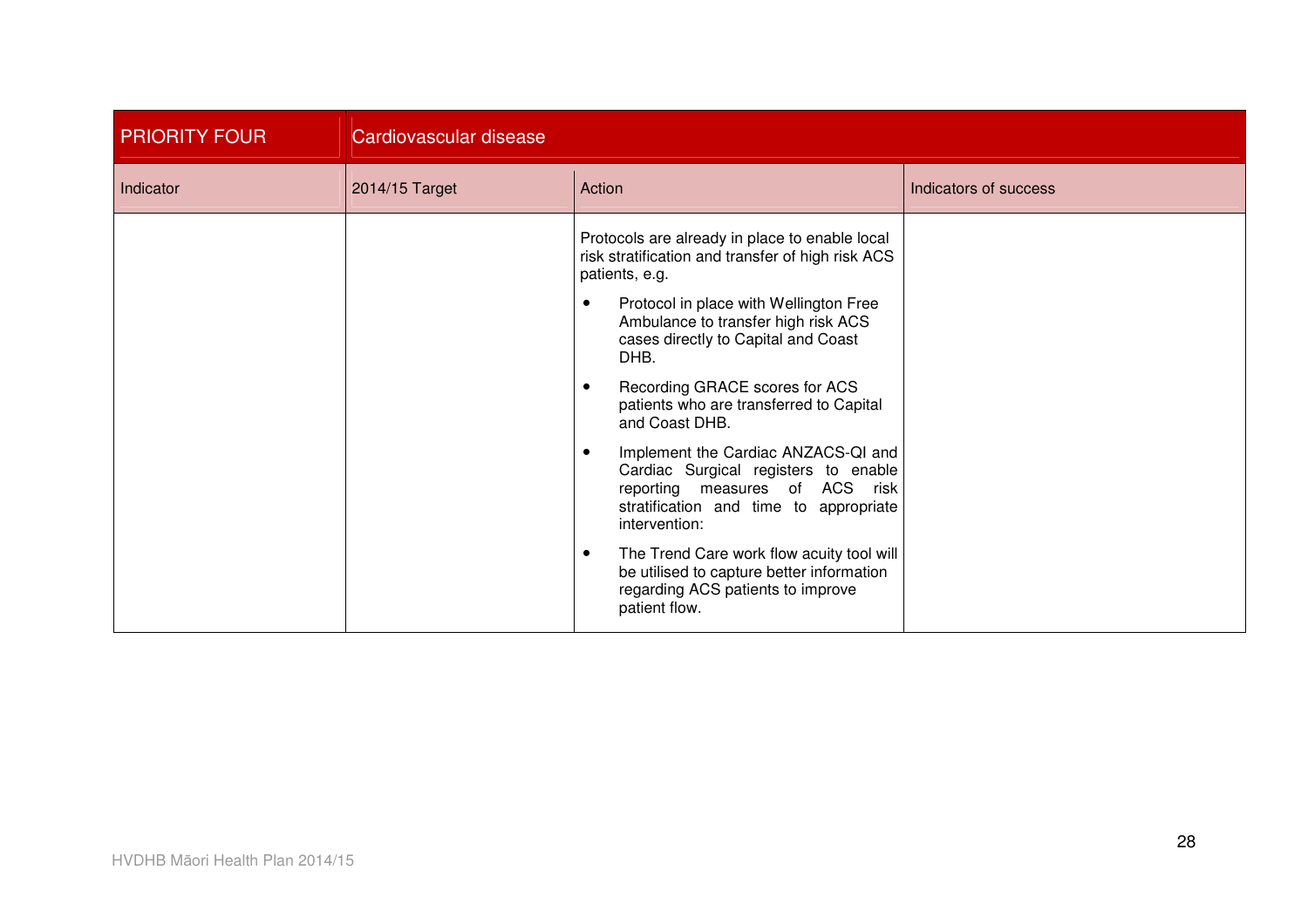| <b>PRIORITY FIVE</b>                                                                              |                                                                                             | Cancer                                                                                      |                                                                                                                                                                                                                                                                                                                                                 |                                                                                                                                                                                                                                           |                                                                                                                                         |
|---------------------------------------------------------------------------------------------------|---------------------------------------------------------------------------------------------|---------------------------------------------------------------------------------------------|-------------------------------------------------------------------------------------------------------------------------------------------------------------------------------------------------------------------------------------------------------------------------------------------------------------------------------------------------|-------------------------------------------------------------------------------------------------------------------------------------------------------------------------------------------------------------------------------------------|-----------------------------------------------------------------------------------------------------------------------------------------|
| Indicator                                                                                         | 2014/15 Target                                                                              |                                                                                             |                                                                                                                                                                                                                                                                                                                                                 | Action                                                                                                                                                                                                                                    | Indicators of success                                                                                                                   |
| <b>Breast Screening</b><br>70% of eligible women will<br>have a BSA mammogram<br>every two years. | months                                                                                      | Eligible women (50-69 yrs) having<br>breast screening in the last 24<br>2 yrs to<br>June 13 | Target                                                                                                                                                                                                                                                                                                                                          | Continue to support BreastScreen Central to<br>provide breast cancer screening for women<br>aged 45 to 69 years from fixed and mobile<br>sites throughout the Hutt Valley DHB,<br>Wairarapa DHB and Capital & Coast DHB                   | Increased cancer screening rates.<br>Screening 'Champion' identified<br>Monitoring and reporting framework developed<br>and implemented |
|                                                                                                   | Māori<br>Pacific<br>Total                                                                   | 58.5%<br>59.9%<br>67.1%                                                                     | regions.<br>Work with Regional Screening Services to<br>develop and implement a monitoring and<br>reporting framework to support accelerated<br>70%<br>change in Māori breast screening rates<br>Continue to support current Mana Wahine<br>providers, within HVDHB region, to provide<br>assistance complimentary other contracted<br>services | Systematic reports received                                                                                                                                                                                                               |                                                                                                                                         |
|                                                                                                   |                                                                                             |                                                                                             |                                                                                                                                                                                                                                                                                                                                                 | Identify a screening 'Champion' by building a<br>strong interface with Primary Care and other<br>stakeholders<br>Quarterly meetings with Primary Care and<br>other stakeholders<br>Regular priority screening days at BSC and<br>Kenepuru |                                                                                                                                         |
| <b>Cervical Screening</b><br>2.<br>Percentage of women<br>(Statistics NZ Census                   | Eligible women having cervical<br>screening in the last 36 months<br>3 yrs to Jun<br>Target |                                                                                             |                                                                                                                                                                                                                                                                                                                                                 | Continue to support providers, including<br>primary and community care providers, to<br>deliver National Cervical Screening<br>Programme coordination services.                                                                           | Increased cancer screening rates<br>Screening 'Champion' identified                                                                     |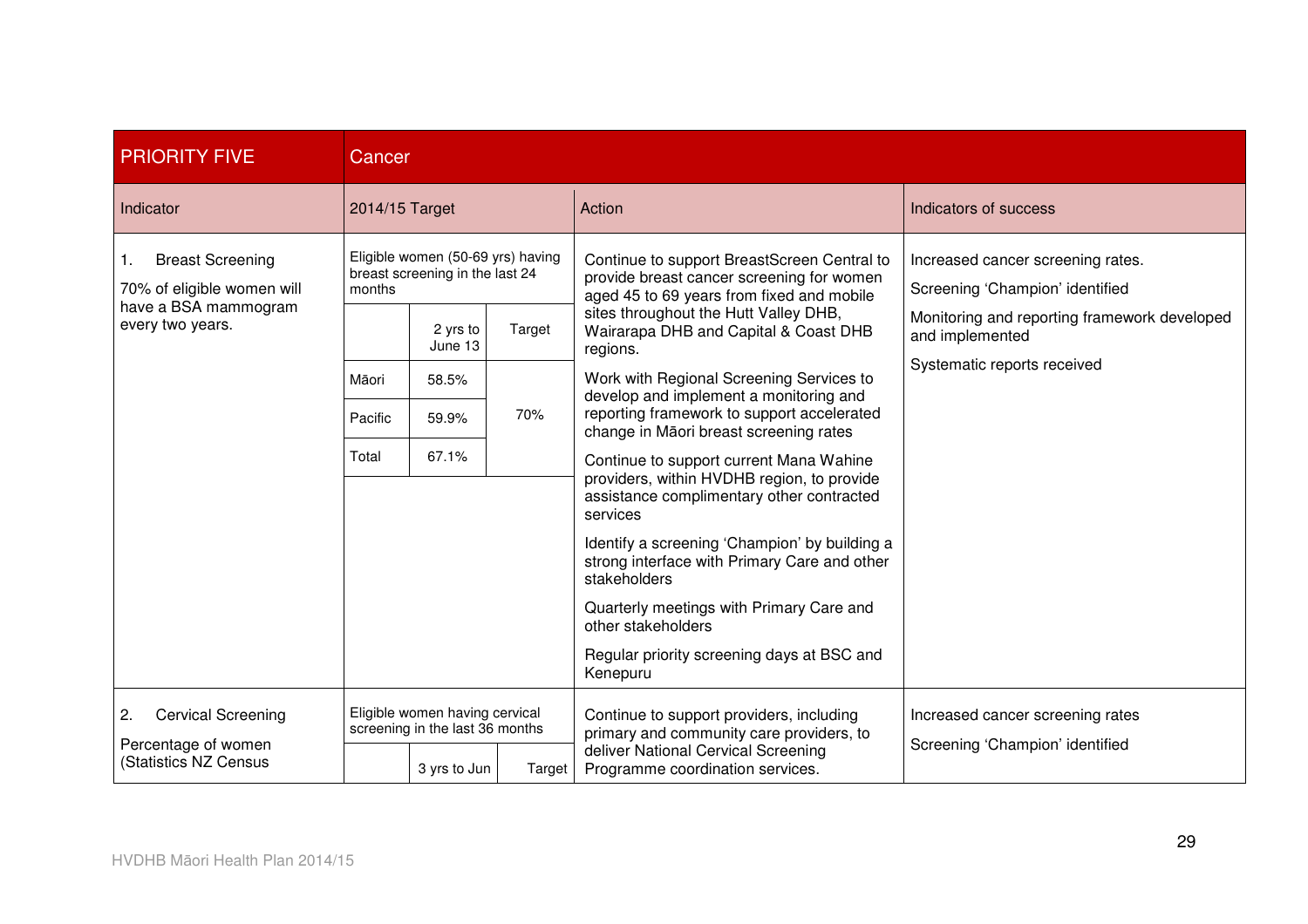| <b>PRIORITY FIVE</b>                                       |                | Cancer |     |                                                                                                                                                  |                                                |  |
|------------------------------------------------------------|----------------|--------|-----|--------------------------------------------------------------------------------------------------------------------------------------------------|------------------------------------------------|--|
| Indicator                                                  | 2014/15 Target |        |     | Action                                                                                                                                           | Indicators of success                          |  |
| projection adjusted for                                    |                | 13     |     | Continue to support current Mana Wahine                                                                                                          | 6 Monthly report of completed referrals by     |  |
| prevalence of hysterectomies)<br>aged 25-69 who have had a | Māori          | 64%    |     | providers to provide assistance                                                                                                                  | ethnicity, attendance, DNR, DNA, cancellations |  |
| cervical screen in the past 36                             | Pacific        | 63%    | 80% | Identify a screening 'Champion' by building a                                                                                                    | and reschedules.                               |  |
| months                                                     | Total          | 80%    |     | strong interface with Primary Care and other<br>stakeholders                                                                                     | Reduced DNA to Colposcopy services             |  |
|                                                            |                |        |     | Quarterly meetings with Primary Care and<br>other stakeholders to ensure ease of access<br>to screening and increase in the number of<br>smears. |                                                |  |
|                                                            |                |        |     | Data match with Primary Care to identify<br>women unscreened/underscreened.                                                                      |                                                |  |
|                                                            |                |        |     | Develop agreed processes with Primary Care<br>to engage women into screening in a<br>sensitive and appropriate manner.                           |                                                |  |
|                                                            |                |        |     | Monitor colposcopy DNAs and support the<br>Colposcopy services with initiatives aimed at<br>reducing DNAs                                        |                                                |  |

## PRIORITY SIX

Smoking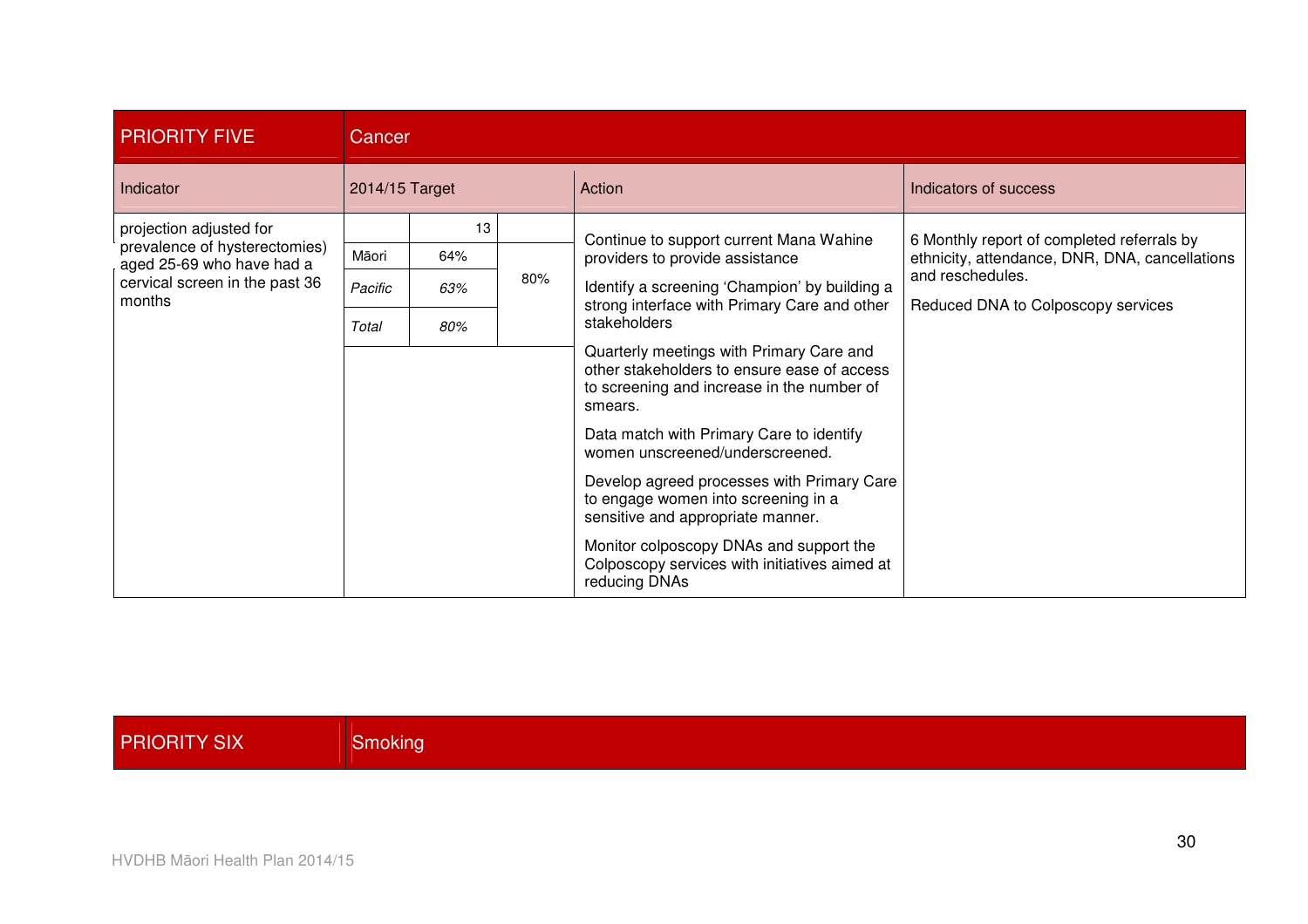| Indicator |                                                                      | 2014/15 Target                                                                                                  | Action                                                                                                                                                                                                          |                                                                                                                                                                    |                               | Indicators of success   |                                                      |                             |  |
|-----------|----------------------------------------------------------------------|-----------------------------------------------------------------------------------------------------------------|-----------------------------------------------------------------------------------------------------------------------------------------------------------------------------------------------------------------|--------------------------------------------------------------------------------------------------------------------------------------------------------------------|-------------------------------|-------------------------|------------------------------------------------------|-----------------------------|--|
|           | Hospitalised smokers are<br>provided with advice and<br>help to quit | 95 percent of hospitalised<br>smokers will be provided with<br>brief advice and support to quit<br>by July 2015 | The provider arm will<br>promote ABC smoking cessation and<br>NRT competency training for all health<br>professionals to ensure they are                                                                        | 95% of patients who smoke and are seen<br>$\bullet$<br>by a health practitioner in public hospitals<br>will be offered brief advice and support to<br>quit smoking |                               |                         |                                                      |                             |  |
|           |                                                                      | <b>Baseline</b><br>Target<br>12/13<br>14/15<br>97%<br>95%<br>Maori                                              | competent to:<br>ask their patients about their smoking<br>status<br>give identified smokers brief advice to<br>quit,<br>prescribe suitable pharmacotherapy,<br>and                                             |                                                                                                                                                                    | 2013-<br>14<br>O <sub>3</sub> | <b>Smokin</b><br>g rate | % of people<br>who smoke<br>given advice<br>/support | Last<br>quarter's<br>result |  |
|           |                                                                      |                                                                                                                 | make a strong recommendation to use<br>support in addition to medication<br>refer patients to smoking cessation<br>support services<br>document smoking status and support                                      |                                                                                                                                                                    | <b>ALL</b>                    | 16.4%                   | 95.89%                                               | 96.7%                       |  |
|           |                                                                      |                                                                                                                 | offered to patient<br>provide regular feedback to wards and<br>departments on their individual progress<br>toward the target.<br>ensure wards have appropriate                                                  |                                                                                                                                                                    | <b>Māori</b>                  | 35.7%                   | 94.53%                                               | 95.9%                       |  |
|           |                                                                      |                                                                                                                 | documentation for smoking status and<br>know how to capture it.<br>devolve feedback and audit processes to<br>CNMs and nurse educators.<br>ensure smokefree champions are located<br>within each health service |                                                                                                                                                                    | Pacific                       | 18.8%                   | 94.05%                                               | 91.3%                       |  |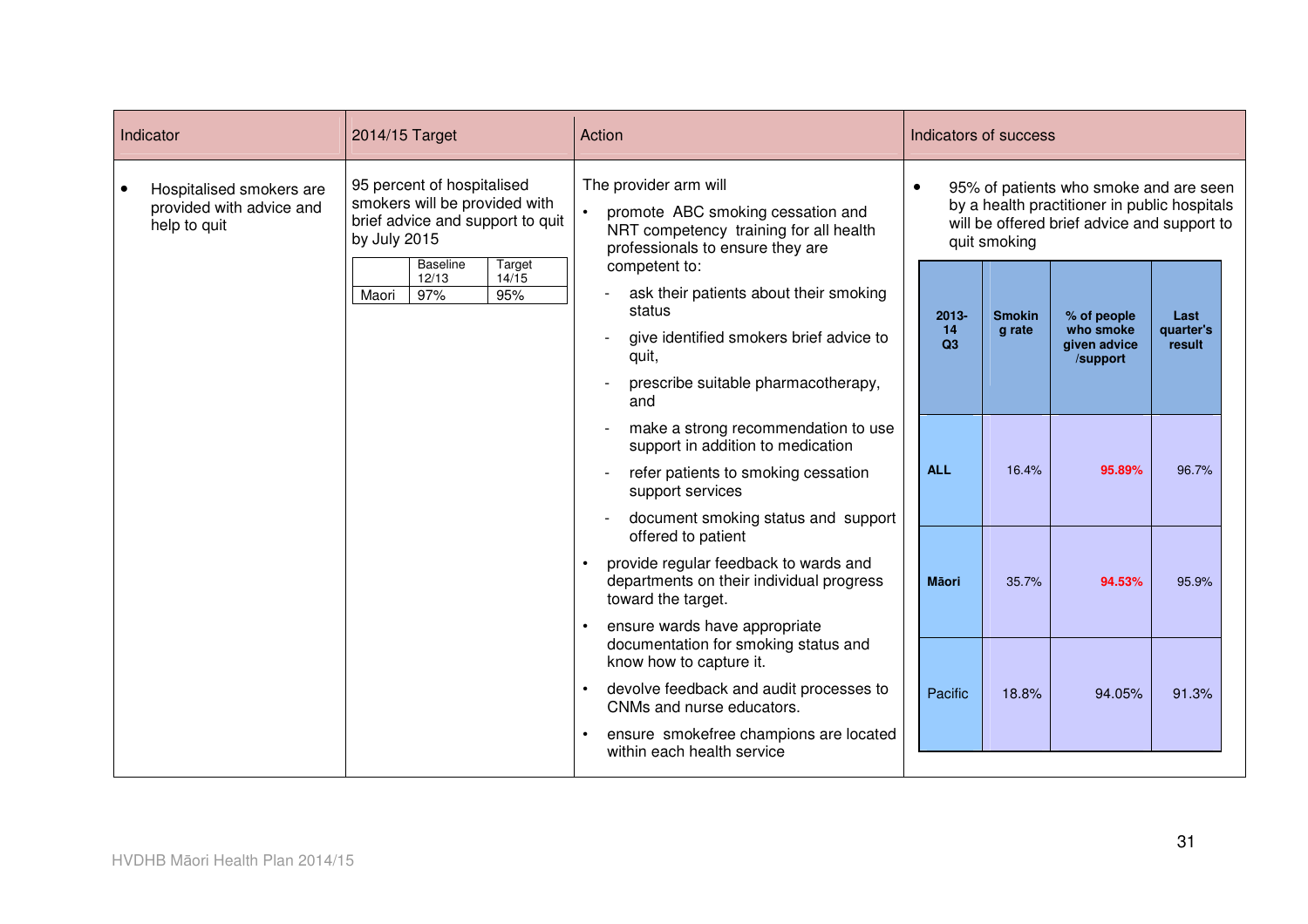| <b>PRIORITY SIX</b>                                                               | <b>Smoking</b>                                                                                                                                                                                            |                                                                                                                                                                                                                                                                                                                                                                                                                                                                                                                                                                                                                                                                                      |                                                                                                                                                   |
|-----------------------------------------------------------------------------------|-----------------------------------------------------------------------------------------------------------------------------------------------------------------------------------------------------------|--------------------------------------------------------------------------------------------------------------------------------------------------------------------------------------------------------------------------------------------------------------------------------------------------------------------------------------------------------------------------------------------------------------------------------------------------------------------------------------------------------------------------------------------------------------------------------------------------------------------------------------------------------------------------------------|---------------------------------------------------------------------------------------------------------------------------------------------------|
| Indicator                                                                         | 2014/15 Target                                                                                                                                                                                            | Action                                                                                                                                                                                                                                                                                                                                                                                                                                                                                                                                                                                                                                                                               | Indicators of success                                                                                                                             |
|                                                                                   |                                                                                                                                                                                                           | SIDU will:<br>provide cessation referral processes<br>through the 3DHB Health Pathways                                                                                                                                                                                                                                                                                                                                                                                                                                                                                                                                                                                               |                                                                                                                                                   |
| Current smokers enrolled<br>in a PHO and provided<br>with advice and help to quit | 90 percent of enrolled patients<br>who smoke and are seen in<br>General Practice are offered<br>brief advice and support to quit<br>smoking.<br><b>Baseline</b><br>Target<br>14/15<br>Maori<br>46%<br>90% | SIDU will:<br>Promote ABC smoking cessation<br>training for all health professionals to<br>ensure they are competent to:<br>ask their patients about their smoking<br>status<br>give identified smokers brief advice to<br>quit,<br>prescribe suitable pharmacotherapy,<br>make a strong recommendation to use<br>support in addition to medication<br>refer patients to smoking cessation<br>support services.<br>document smoking status and support<br>offered to patient<br>Promote the identification of smokefree<br>champions within each health service<br>Work in partnership with primary health<br>care providers through the PHO<br>Advisory Group (PHOAG) to strengthen | 90% of patients who smoke and are seen<br>by a health practitioner in primary care<br>will be offered brief advice and support to<br>quit smoking |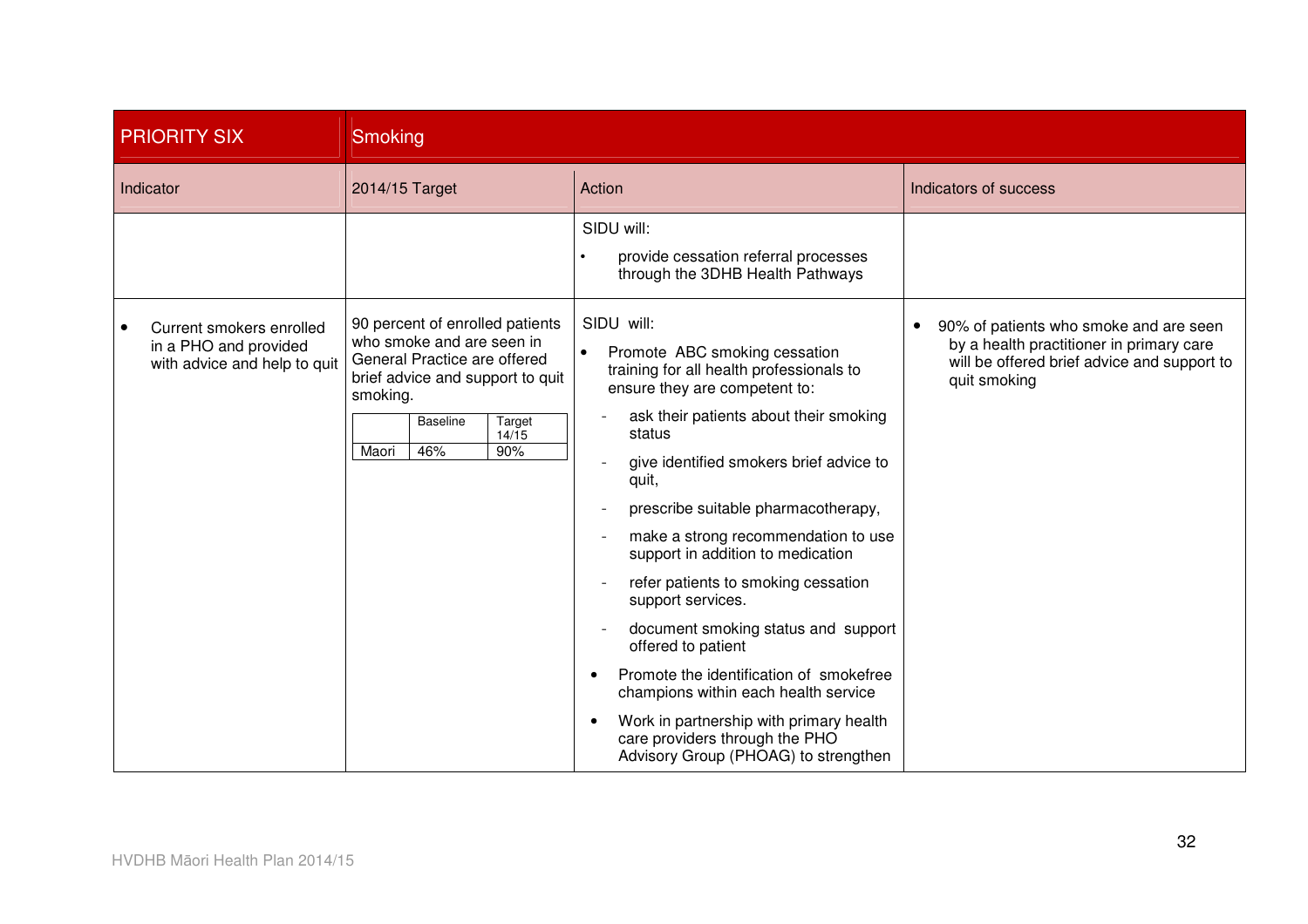| <b>PRIORITY SIX</b> | <b>Smoking</b>                                                                                                                                                                                                                      |                                                                                                                                                                                                                                                                                                                                                                                                                                                                                                                                                                                                                                                        |                                                                                                                                                                                                                                                                                                                                                                                                                                                                                                                                                                                                                                                         |
|---------------------|-------------------------------------------------------------------------------------------------------------------------------------------------------------------------------------------------------------------------------------|--------------------------------------------------------------------------------------------------------------------------------------------------------------------------------------------------------------------------------------------------------------------------------------------------------------------------------------------------------------------------------------------------------------------------------------------------------------------------------------------------------------------------------------------------------------------------------------------------------------------------------------------------------|---------------------------------------------------------------------------------------------------------------------------------------------------------------------------------------------------------------------------------------------------------------------------------------------------------------------------------------------------------------------------------------------------------------------------------------------------------------------------------------------------------------------------------------------------------------------------------------------------------------------------------------------------------|
| Indicator           | 2014/15 Target                                                                                                                                                                                                                      | Action                                                                                                                                                                                                                                                                                                                                                                                                                                                                                                                                                                                                                                                 | Indicators of success                                                                                                                                                                                                                                                                                                                                                                                                                                                                                                                                                                                                                                   |
|                     |                                                                                                                                                                                                                                     | current networks and focus on the<br>primary care health targets Better Help<br>for Smokers to Quit and More Heart and<br>Diabetes Checks.<br>PHOs will continue to provide support and<br>resources to practices to assist the<br>achievement of the health targets                                                                                                                                                                                                                                                                                                                                                                                   |                                                                                                                                                                                                                                                                                                                                                                                                                                                                                                                                                                                                                                                         |
|                     | Progress towards 90 percent<br>of pregnant women who<br>identify as smokers at the time<br>of confirmation of pregnancy in<br>general practice or booking<br>with Lead Maternity Carer are<br>offered advice and support to<br>quit | Pregnant women<br>We will:<br>Work with our maternity services, general<br>practitioners and Well Child/ Tamariki Ora<br>providers to raise awareness of the<br>smoking in pregnancy issue and promote<br>ABC or EBI training.<br>Establish a link between maternity<br>services and the Quitline so that<br>midwives are able to text patient details<br>immediately to the Quitline pregnancy<br>service<br>Help to develop local networks between<br>LMCs, maternity services, and smoking<br>cessation providers<br>Provide ABC smoking cessation training,<br>to 100% of in-house hospital midwives<br>Provide the Quitline "Quitting Smoking for | 90% of pregnant women who identify as<br>smokers at confirmation of pregnancy in<br>general practice or booking with a Lead<br>Maternity Carer will be offered advice and<br>support to quit smoking<br>2013-14 Q3<br><b>Overall Results</b><br>Events $-328$<br>Smokers-78<br>Number offered brief advice - 70<br>Number offered cessation support $-46$<br>Number accepted cessation support $-3$<br>Smokers' gestation at registration (weeks) -<br>15.6<br>Percentage of smokers offered brief advice -<br>89.7%<br>Percentage of smokers offered cessation<br>support $-59.0\%$<br>Percentage of smokers who accepted<br>cessation support $-3.8%$ |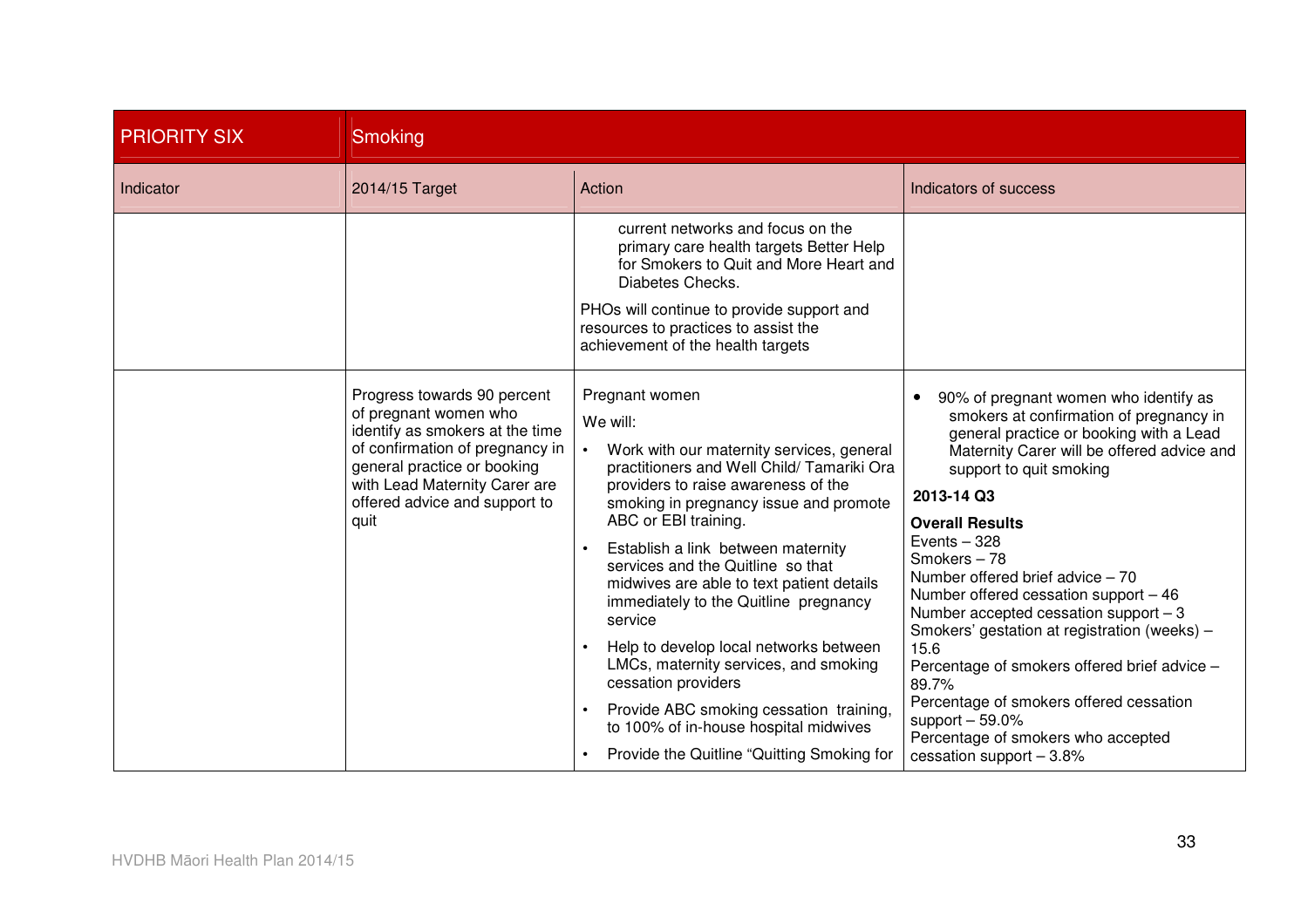| <b>PRIORITY SIX</b> | <b>Smoking</b> |                                                                                                                                                                       |                                                                                                                                                                                                                                                                                                                                                                                                                                                                                                                                                                                           |  |  |  |
|---------------------|----------------|-----------------------------------------------------------------------------------------------------------------------------------------------------------------------|-------------------------------------------------------------------------------------------------------------------------------------------------------------------------------------------------------------------------------------------------------------------------------------------------------------------------------------------------------------------------------------------------------------------------------------------------------------------------------------------------------------------------------------------------------------------------------------------|--|--|--|
| Indicator           | 2014/15 Target | Action                                                                                                                                                                | Indicators of success                                                                                                                                                                                                                                                                                                                                                                                                                                                                                                                                                                     |  |  |  |
|                     |                | Baby" resource<br>Provide all midwives and general<br>practitioners and Well Child/ Tamariki Ora<br>providers with ABC training that is specific<br>to pregnant women | Smoking Prevalence - 23.8%<br><b>Māori Results</b><br>Events $-91$<br>Smokers-59<br>Number offered brief advice $-56$<br>Number offered cessation support - 34<br>Number accepted cessation support $-2$<br>Smokers' gestation at registration (weeks) -<br>16.4<br>Percentage of smokers offered brief advice -<br>94.9%<br>Percentage of smokers offered cessation<br>support $-57.6%$<br>Percentage of smokers who accepted<br>cessation support $-3.4%$<br>Smoking Prevalence - 64.8%<br>Note: The source of this data represents<br>around 80 percent of all pregnancies nationally. |  |  |  |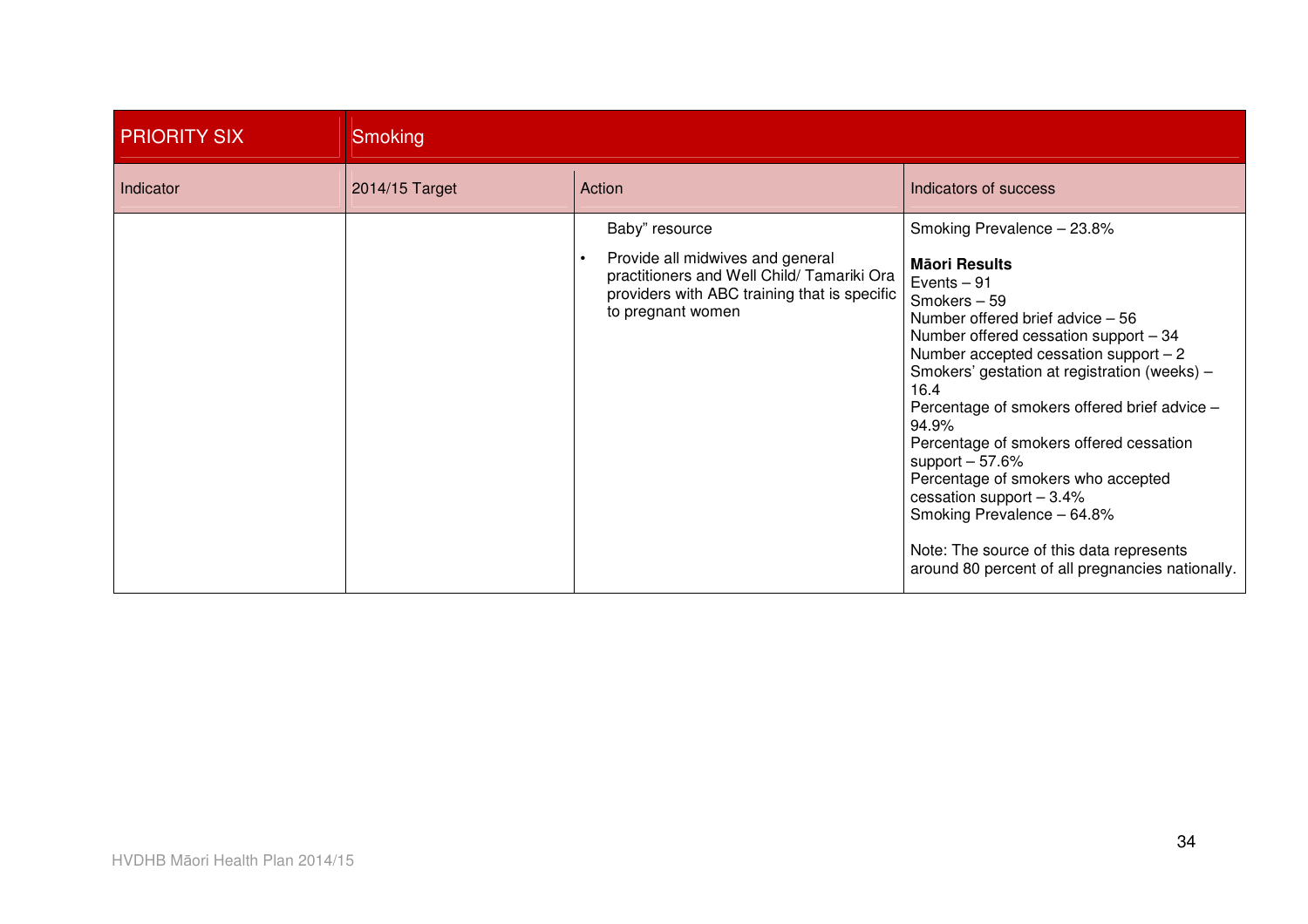| <b>PRIORITY SEVEN</b>                                              | <b>Immunisation</b>                                                                                                           |                                                                                                                                                                                                                                                                                                                                                                                                                                                                                                                                                                                                                                                                                                                                                                                                                                                                                                                                                                                                                                       |                                                                                                                                                                                                                                                                                                                                              |
|--------------------------------------------------------------------|-------------------------------------------------------------------------------------------------------------------------------|---------------------------------------------------------------------------------------------------------------------------------------------------------------------------------------------------------------------------------------------------------------------------------------------------------------------------------------------------------------------------------------------------------------------------------------------------------------------------------------------------------------------------------------------------------------------------------------------------------------------------------------------------------------------------------------------------------------------------------------------------------------------------------------------------------------------------------------------------------------------------------------------------------------------------------------------------------------------------------------------------------------------------------------|----------------------------------------------------------------------------------------------------------------------------------------------------------------------------------------------------------------------------------------------------------------------------------------------------------------------------------------------|
| Indicator                                                          | 2014/15 Target                                                                                                                | Action                                                                                                                                                                                                                                                                                                                                                                                                                                                                                                                                                                                                                                                                                                                                                                                                                                                                                                                                                                                                                                | Indicators of success                                                                                                                                                                                                                                                                                                                        |
| Percentage of infants fully<br>immunised by eight months<br>of age | 95% of eight month olds fully<br>vaccinated<br><b>Baseline</b><br>Target<br>14/15<br>as at Mar<br>2014<br>91%<br>95%<br>Maori | Actions to support increasing infant<br>immunisation rates (six weeks, three months<br>and five months immunisation events) from 90<br>per cent of eight-month-olds to 95 percent by<br>December 2014:<br>maintain an immunisation steering group<br>that includes all the relevant stakeholders<br>for the DHB's immunisation services<br>including the Public Health Unit; and that<br>participates in regional and national<br>forums<br>work with primary care partners to<br>monitor and increase new born enrolment<br>rates to 100%<br>In collaboration with primary care<br>stakeholders develop systems for<br>seamless handover of mother and child<br>as they move from: maternity care<br>services to general practice and WCTO<br>services<br>A project to design a sub-regional system of<br>enrolment to publically funded infant services<br>is occurring in 2013/14. Recommendations<br>for a sub-regional newborn enrolment system<br>will be delivered June 2014, with<br>implementation to follow as is feasible. | 95% of eight month olds fully vaccinated by<br>31 December 2014.<br>98% of newborns are enrolled with general<br>practice by three months<br>85% of 6 week immunisations are<br>completed (measured through the<br>completed events report at 8 weeks)<br>Narrative report on DHB and interagency<br>activities to promote immunisation week |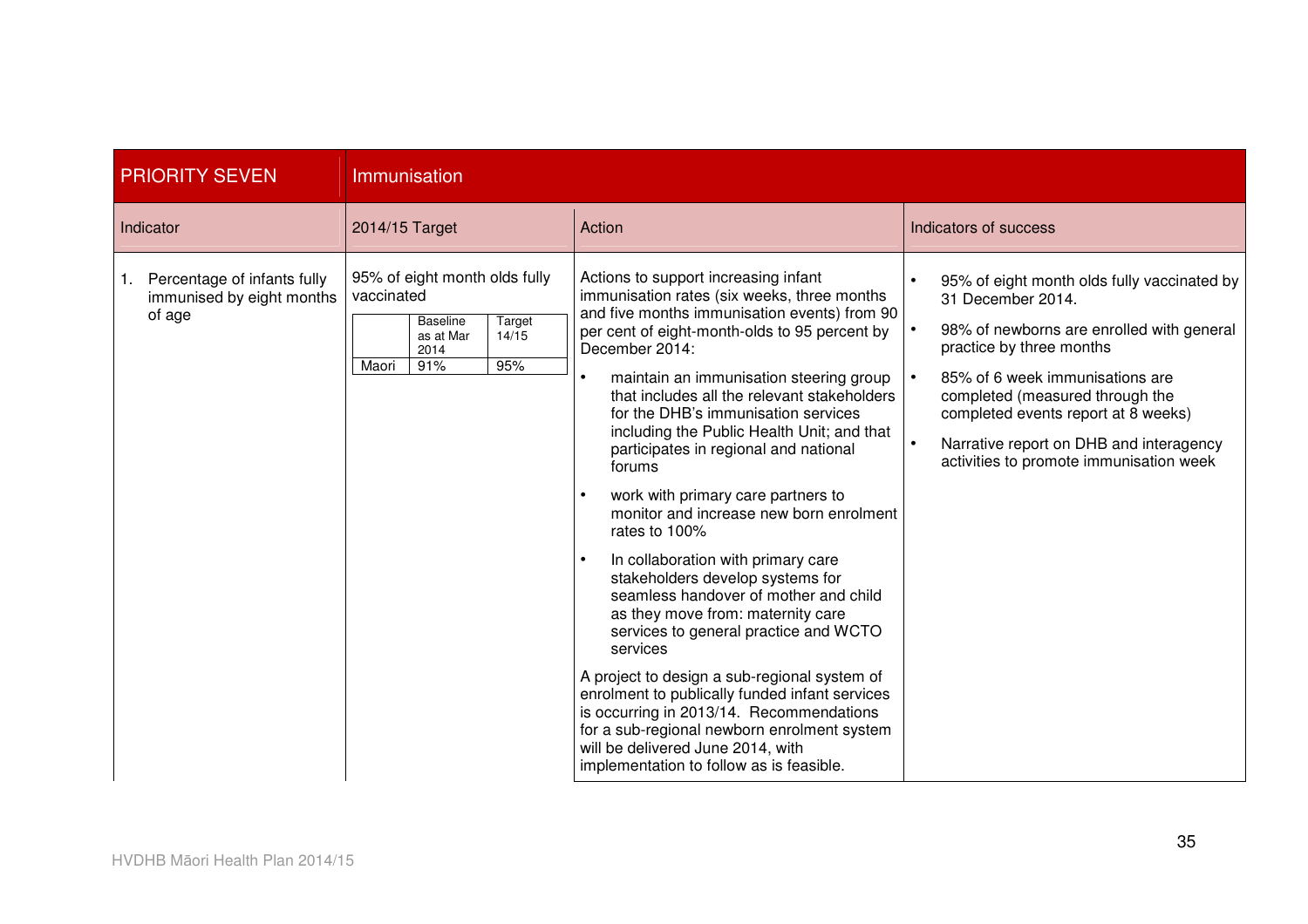| <b>PRIORITY SEVEN</b>                                                                               | Immunisation                                                       |                                                                                                                                                                                                                           |                                                                                                                                     |
|-----------------------------------------------------------------------------------------------------|--------------------------------------------------------------------|---------------------------------------------------------------------------------------------------------------------------------------------------------------------------------------------------------------------------|-------------------------------------------------------------------------------------------------------------------------------------|
| Indicator                                                                                           | 2014/15 Target                                                     | Action                                                                                                                                                                                                                    | Indicators of success                                                                                                               |
|                                                                                                     |                                                                    | Enrolment is targeted to B-enrol, NIR, WCTO,<br>Oral health, BCG, and NBHS.                                                                                                                                               |                                                                                                                                     |
|                                                                                                     |                                                                    | In 2013/14 HVDHB and CCDHB PHOs<br>discussed devolving NIR administration<br>and governance to primary care and<br>made a joint decision to review NIR<br>administration and immunisation related<br>services in 2014/15. | Decision on location of NIR administration for<br>sub-region                                                                        |
|                                                                                                     |                                                                    | A sub-regional review will be undertaken<br>of all immunisation related services to<br>ensure the configuration of services<br>continues to contribute to increasing<br>immunisation rates.                               |                                                                                                                                     |
| Seasonal influenza<br>2.<br>immunisation rates in the<br>eligible population (65<br>years and over) | <b>Baseline</b><br>Target<br>12/13<br>14/15<br>75%<br>64%<br>Maori | The DHB will continue its work with<br>primary health care providers to reduce<br>the burden of preventable hospitalisations<br>and increase immunisation.                                                                | % of 65+ eligible total population receive<br>annual flu vaccination<br>% of 65+ Maori population receive annual flu<br>vaccination |
|                                                                                                     |                                                                    | Support HHS, PHO and NGO services to<br>undertake a minimum of two promotional<br>activities to encourage the uptake of<br>influenza immunisation for 65+ with a<br>particular focus on elderly Maori                     | A minimum of two promotional activities to<br>encourage the uptake of influenza<br>immunisation for 65+ during Q2/3                 |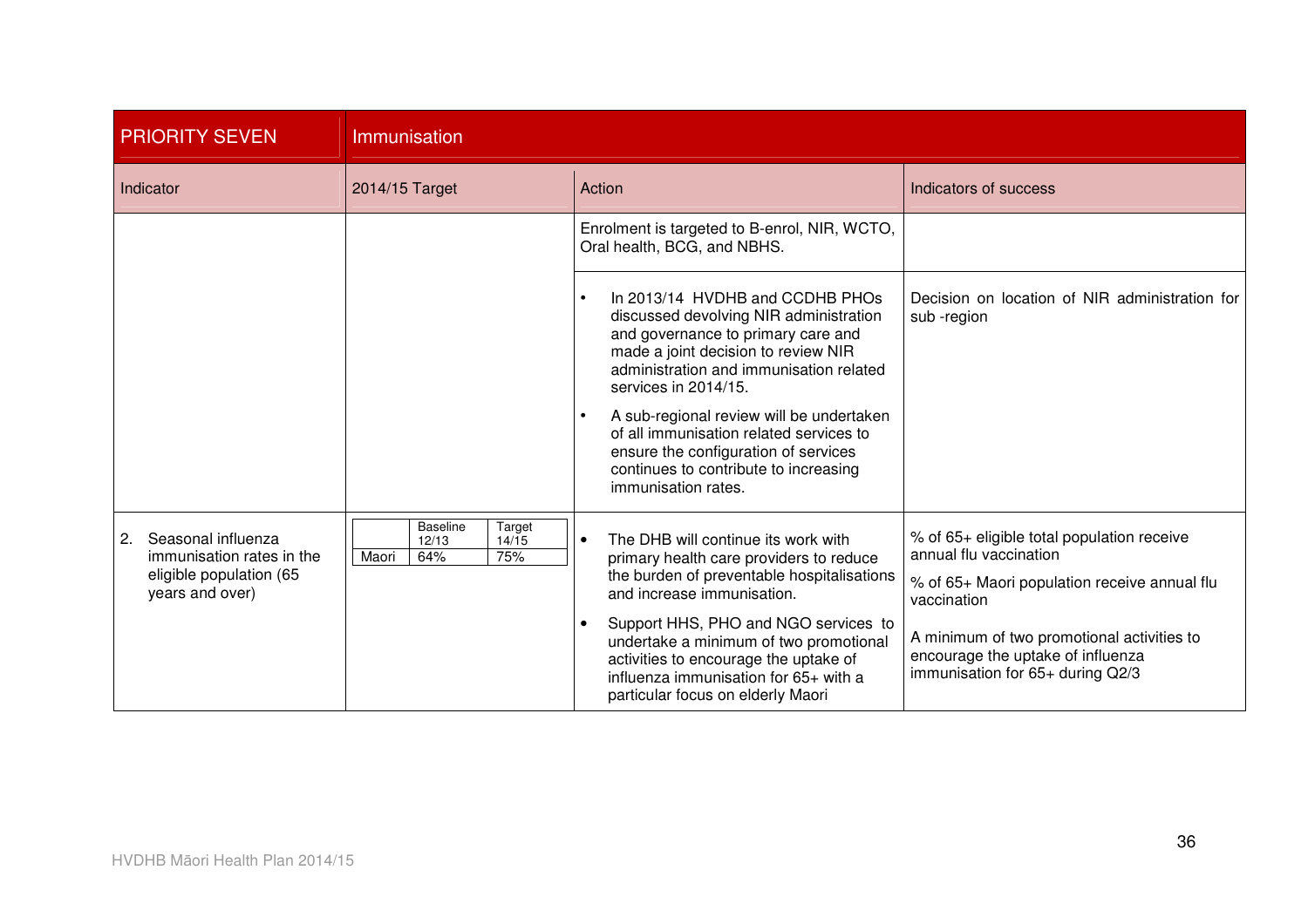| <b>PRIORITY EIGHT</b>                                                                                                                      | Rheumatic Fever (also refer to Appendix One: 13.2)                                                                                                                                                                                                                                                           |                                                                                                                                                                                                                                                                                                                                                                                                                                                                                                                                                                                                                                                                                                                                                                                                                                                                                                                                                                                                                                                                                 |                                                                                                                                        |
|--------------------------------------------------------------------------------------------------------------------------------------------|--------------------------------------------------------------------------------------------------------------------------------------------------------------------------------------------------------------------------------------------------------------------------------------------------------------|---------------------------------------------------------------------------------------------------------------------------------------------------------------------------------------------------------------------------------------------------------------------------------------------------------------------------------------------------------------------------------------------------------------------------------------------------------------------------------------------------------------------------------------------------------------------------------------------------------------------------------------------------------------------------------------------------------------------------------------------------------------------------------------------------------------------------------------------------------------------------------------------------------------------------------------------------------------------------------------------------------------------------------------------------------------------------------|----------------------------------------------------------------------------------------------------------------------------------------|
| Indicator                                                                                                                                  | 2014/15 Target                                                                                                                                                                                                                                                                                               | Action                                                                                                                                                                                                                                                                                                                                                                                                                                                                                                                                                                                                                                                                                                                                                                                                                                                                                                                                                                                                                                                                          | Indicators of success                                                                                                                  |
| Reduce incidence of<br>rheumatic fever<br>2014/2015 rheumatic fever<br>target - number and rate<br>reductions, 40% below 3-year<br>average | Rates at baseline and target<br>rates for rheumatic fever<br>hospitalisations (cases/100,00<br>population) for HVDHB<br><b>Baseline</b><br>Target<br>$2009/10-$<br><b>DHB</b><br>14/15<br>2011/12<br>$\overline{2.9}$<br>Hutt<br>4.9<br>Number of acute rheumatic<br>fever initial hospitalisations $\leq 4$ | The aim of the sub-regional rheumatic fever<br>prevention plan is to reduce the incidence of<br>Rheumatic Fever in the region through a<br>programme of work focussed on prevention,<br>treatment and follow-up of rheumatic fever.<br>The plan is part of the Government's<br><b>Rheumatic Fever Prevention Programme</b><br>(RFPP) which is working to improve outcomes<br>for vulnerable children and achieve the goal of<br>reducing the incidence of rheumatic fever in<br>New Zealand by two thirds to 1.4 case per<br>100,000 people by June 2017.<br>To prevent the transmission of Group A<br>$\bullet$<br>streptococcal throat infections in the<br>Wairarapa, Hutt Valley and Capital and<br>Coast DHB region. This will be achieved<br>through:<br>The development and<br>$1_{\cdot}$<br>implementation of a pathway to<br>identify and refer high risk<br>children to comprehensive<br>housing, health assessment and<br>referrals services, in 2014/15.<br>The development of the Housing<br>2.<br>and Health Capability Building<br>Programme and implementation | In 2014/15 a 40 % reduction from baseline in<br>rates of rheumatic fever hospitalisations<br>(cases/100,000 population) is the target. |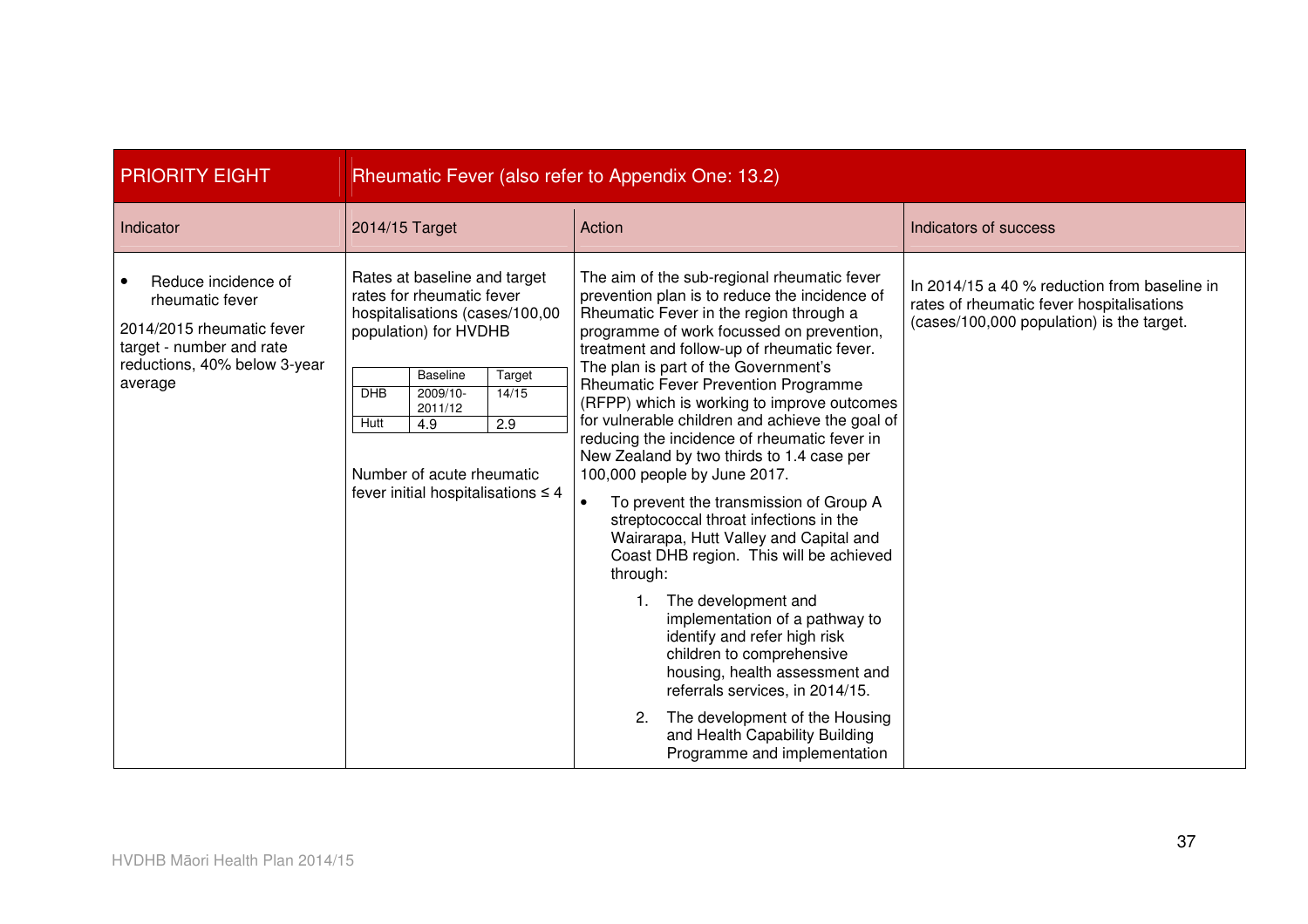| <b>PRIORITY EIGHT</b> | Rheumatic Fever (also refer to Appendix One: 13.2) |                                                                                                                                                                                            |                       |
|-----------------------|----------------------------------------------------|--------------------------------------------------------------------------------------------------------------------------------------------------------------------------------------------|-----------------------|
| Indicator             | 2014/15 Target                                     | Action                                                                                                                                                                                     | Indicators of success |
|                       |                                                    | of insulation referral process for<br>high-risk patients, in 2014/15.<br>3. Raising community awareness,<br>in 2014/15 and ongoing.<br>Actions to treat Group A streptococcal<br>$\bullet$ |                       |
|                       |                                                    | infections quickly and effectively. This will<br>be achieved through:                                                                                                                      |                       |
|                       |                                                    | 1. The provision of training and<br>information for primary care<br>providers, in 2014/15 and<br>ongoing.                                                                                  |                       |
|                       |                                                    | Development of an audit tool for<br>2.<br>the treatment of sore throats in<br>primary care                                                                                                 |                       |
|                       |                                                    | 3.<br>Ongoing sore throat swabbing in<br>schools (Porirua), this will also<br>include review of the model in<br>2014/15.                                                                   |                       |
|                       |                                                    | 4. Ongoing Rapid Response Clinics<br>in Porirua, with ongoing review<br>and refinement of the services as<br>required.                                                                     |                       |
|                       |                                                    | 5.<br><b>Establishment of Rapid</b><br>Response Clinics in the Hutt<br>Valley.                                                                                                             |                       |
|                       |                                                    | The development and wider use<br>6.<br>of standing orders for primary                                                                                                                      |                       |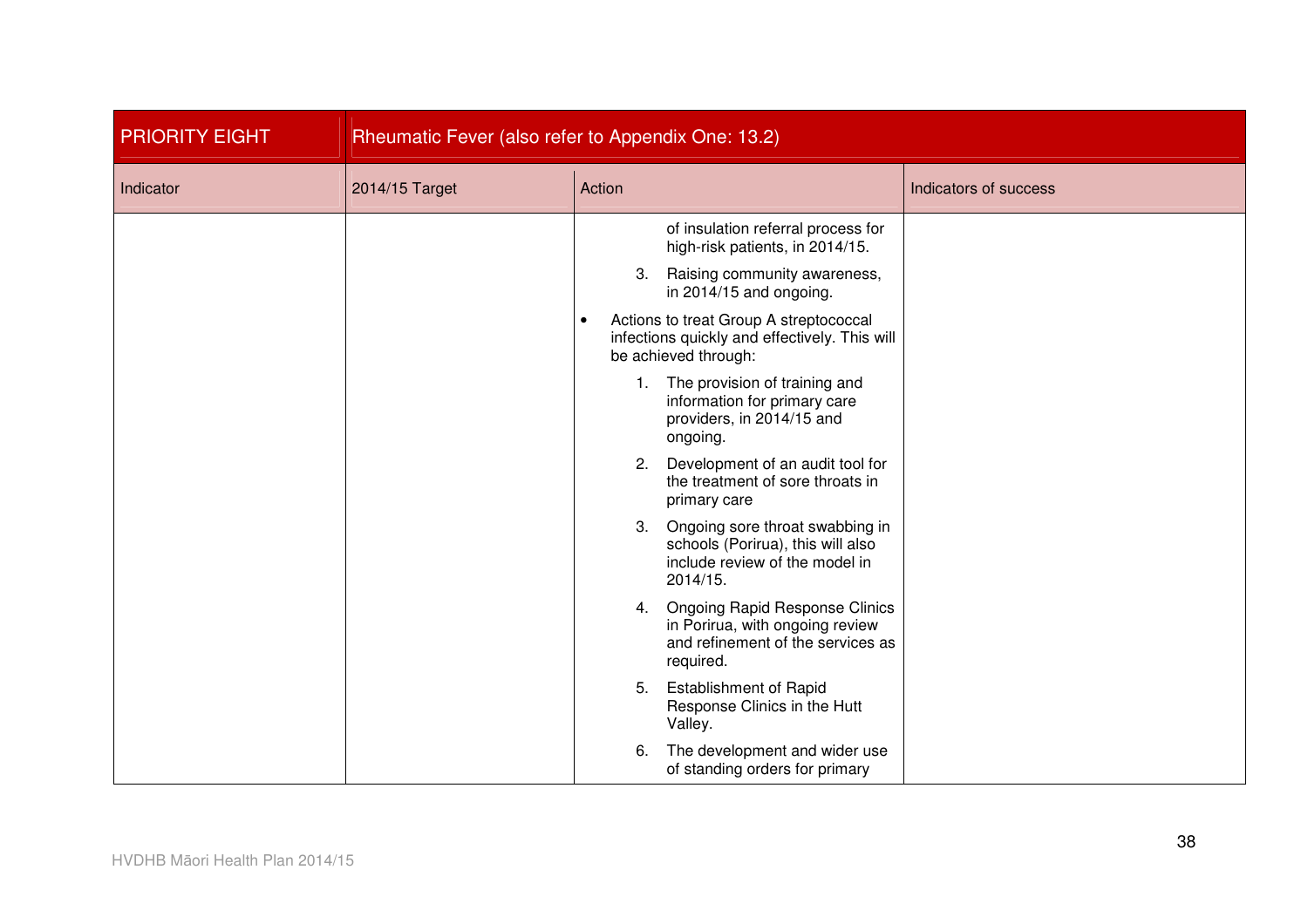| <b>PRIORITY EIGHT</b> | Rheumatic Fever (also refer to Appendix One: 13.2) |                                                                                                                                                                                                                                |                       |
|-----------------------|----------------------------------------------------|--------------------------------------------------------------------------------------------------------------------------------------------------------------------------------------------------------------------------------|-----------------------|
| Indicator             | 2014/15 Target                                     | Action                                                                                                                                                                                                                         | Indicators of success |
|                       |                                                    | care (high risk practices).<br>Actions to facilitate effective follow-up of<br>identified rheumatic fever cases. This will<br>be achieved through:                                                                             |                       |
|                       |                                                    | The tracking of the timeliness of<br>1.<br>antibiotics through the rheumatic<br>fever register with annual audit<br>and stakeholder meetings.                                                                                  |                       |
|                       |                                                    | Appropriate mechanisms for<br>2.<br>annual training of medical staff to<br>be explored and implemented in<br>2014/15.                                                                                                          |                       |
|                       |                                                    | The implementation of an annual<br>3.<br>audit process to follow up on<br>cases of rheumatic fever (root<br>cause analysis process<br>undertaken). This will include<br>reporting on the lessons learned<br>and actions taken. |                       |
|                       |                                                    | 4. The development and<br>implementation of a clinical<br>pathway from diagnosis through<br>to the end of bicillin course.                                                                                                     |                       |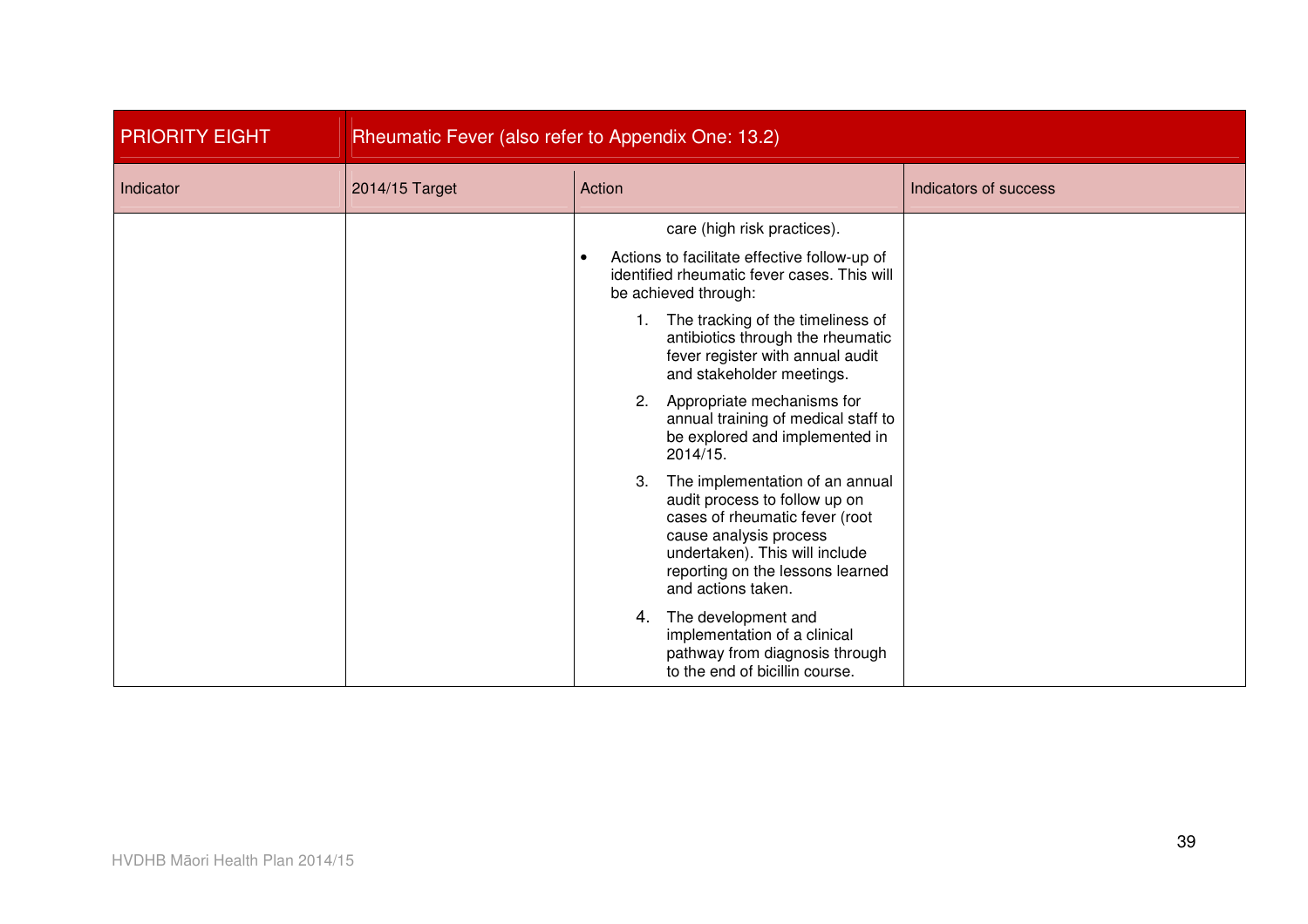| <b>PRIORITY NINE</b>        | <b>Oral Health</b> |        |                                                                                                                                                                                                                                         |                        |
|-----------------------------|--------------------|--------|-----------------------------------------------------------------------------------------------------------------------------------------------------------------------------------------------------------------------------------------|------------------------|
| Indicator                   | 2014/15 Target     |        | Action                                                                                                                                                                                                                                  | Indicators of success  |
| <b>Preschool Enrolments</b> | Baseline           | Target | Newborn Enrolment Project implements a<br>single system that enables enrolment of<br>newborns in to child oral health.<br>Oral health services to work with Primary Care<br>to identify initiatives that support increased<br>enrolment | Increase in enrolments |
|                             | 36%                | 85%    |                                                                                                                                                                                                                                         |                        |

| <b>PRIORITY TEN</b>                                                                                | <b>Mental Health</b>    |                                                                                                                                                                  |                                                                                                                                                                                   |
|----------------------------------------------------------------------------------------------------|-------------------------|------------------------------------------------------------------------------------------------------------------------------------------------------------------|-----------------------------------------------------------------------------------------------------------------------------------------------------------------------------------|
| Indicator                                                                                          | 2014/15 Target          | Action                                                                                                                                                           | Indicators of success                                                                                                                                                             |
| Mental health Act: section<br>29 community treatment<br>order comparing Maori<br>rates with other. | 205 per 100,000 - Maori | Reduce the need for the use of CTO through<br>early detection and interventions<br>Develop a monthly report to monitor, review<br>and identify areas of concern. | a. The impact of mental health illness and<br>addictions on the tangata whaiora, their<br>whanau and their community is reduced<br>Monthly reports developed and monitored<br>Ib. |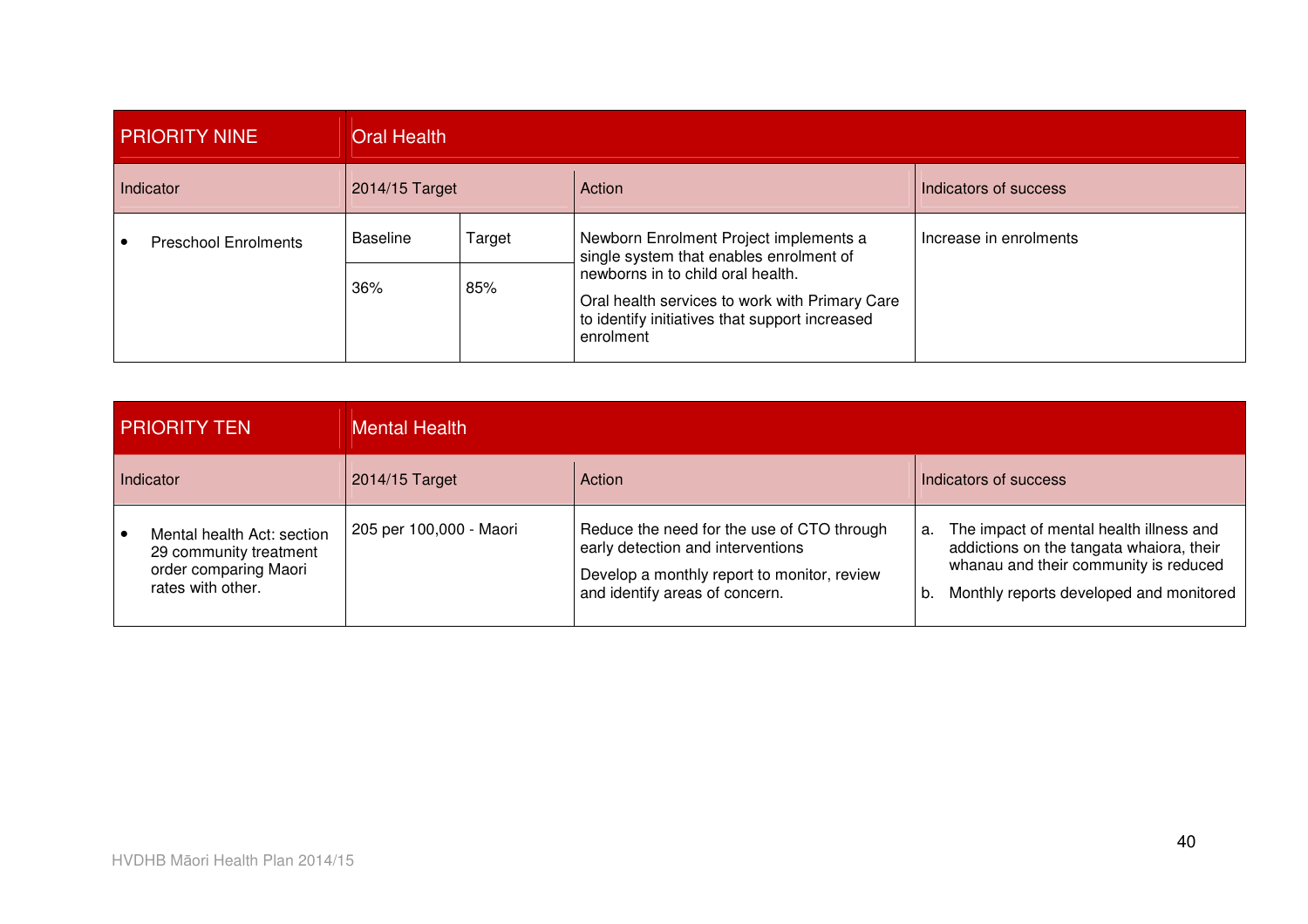| <b>PRIORITY ELEVEN</b>                      | <b>SUDI</b>                                                                                    |                                                                                                                                                                                                                                                                                                                                                                                                                                                                                                                                                                                                                                                                                                                                                                                                         |                                                                                                                                                                                                                                                                                                                                                                                                                                                                                 |
|---------------------------------------------|------------------------------------------------------------------------------------------------|---------------------------------------------------------------------------------------------------------------------------------------------------------------------------------------------------------------------------------------------------------------------------------------------------------------------------------------------------------------------------------------------------------------------------------------------------------------------------------------------------------------------------------------------------------------------------------------------------------------------------------------------------------------------------------------------------------------------------------------------------------------------------------------------------------|---------------------------------------------------------------------------------------------------------------------------------------------------------------------------------------------------------------------------------------------------------------------------------------------------------------------------------------------------------------------------------------------------------------------------------------------------------------------------------|
| Indicator                                   | 2014/15 Target                                                                                 | Action                                                                                                                                                                                                                                                                                                                                                                                                                                                                                                                                                                                                                                                                                                                                                                                                  | Indicators of success                                                                                                                                                                                                                                                                                                                                                                                                                                                           |
| Rate of SUDI deaths per<br>1000 live births | 0.5 SUDI deaths per 1000 live<br>births<br>(Baseline: 0.5 SUDI deaths per<br>1000 live births) | Implementation of SUDI 'Mokopuna Ora' Plan<br>including;<br>Policy<br>Development and implementation of the:<br><b>HVDHB HHS Maternity Quality Service</b><br>policy by Q2<br>Generic Maternity Quality Service policy for<br>community based health services working<br>directly with Maori and whanau, Q1-4<br>Training, Education & Communications<br>Work with national SUDI expertise to<br>deliver 'Safe Sleep' (Whakawhetu),<br>'Through the Tubes training (HHS).<br>Professional Development for HHS and<br>LMC staff:<br>Promote the uptake of E-learning<br>Safe Sleep training modules for<br>clinicians,<br>Support/promote the attendance to<br>National and Regional fora<br>promoting SUDI<br>Utilise nationally developed resources<br>using consistent key messages for safe<br>sleep | Internal SUDI Policy DHB approved and<br>implemented across all services relevant to<br>child and maternal health<br>Annual monitoring of all SUDI Reference and<br>Stakeholder group services implementation of<br>a generic SUDI policy within their service and<br>organisation.<br>Annual monitoring of all SUDI Reference and<br>Stakeholder groups access to SUDI<br>information, resources and education/training.<br>A minimum of 2 training modules delivered by<br>Q3 |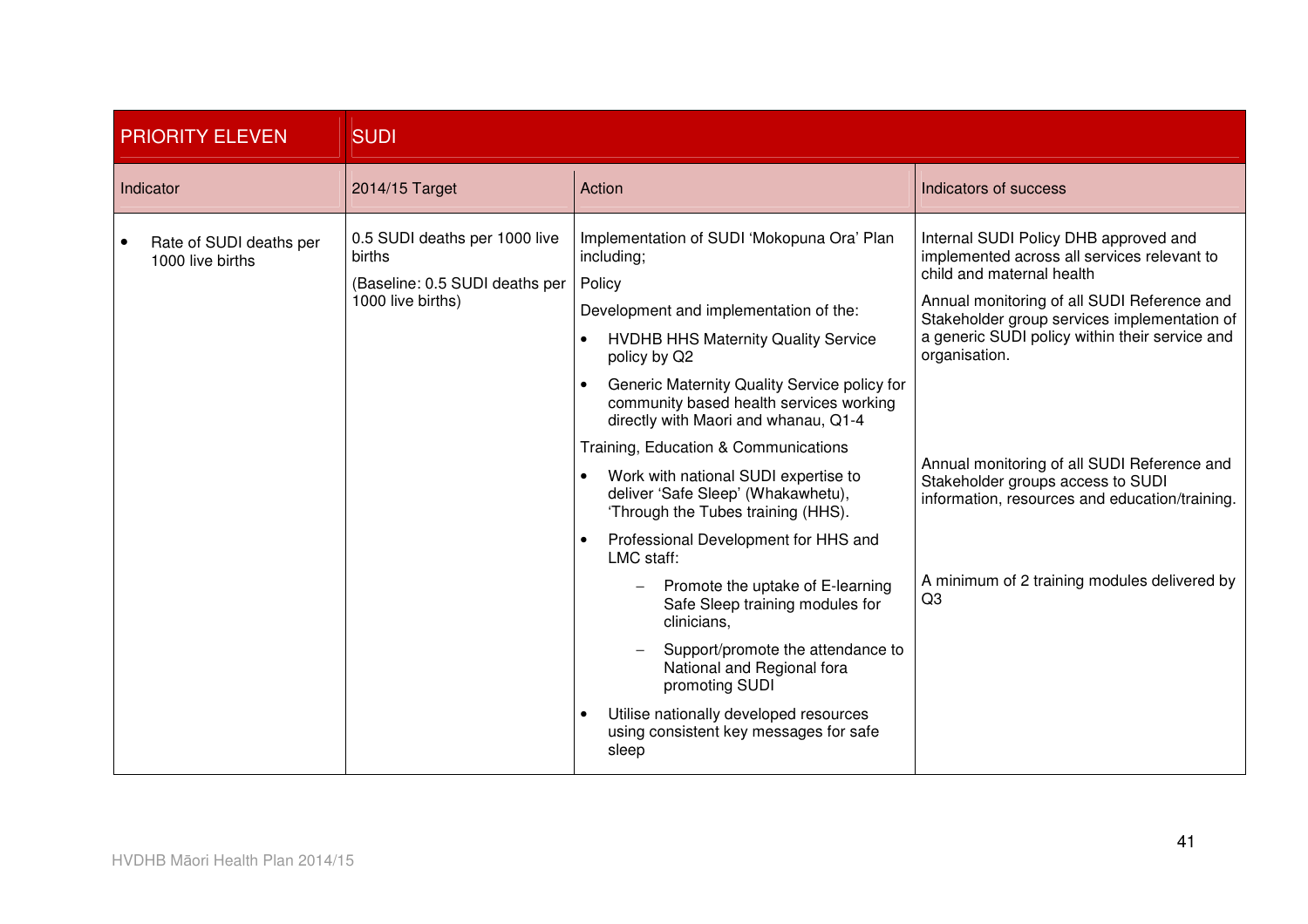| <b>PRIORITY ELEVEN</b> | <b>SUDI</b>    |                                                                                                                                                                                                                                                                                                                                                                                                                                                                                                                          |                                                                                                                                                                                                          |
|------------------------|----------------|--------------------------------------------------------------------------------------------------------------------------------------------------------------------------------------------------------------------------------------------------------------------------------------------------------------------------------------------------------------------------------------------------------------------------------------------------------------------------------------------------------------------------|----------------------------------------------------------------------------------------------------------------------------------------------------------------------------------------------------------|
| Indicator              | 2014/15 Target | Action                                                                                                                                                                                                                                                                                                                                                                                                                                                                                                                   | Indicators of success                                                                                                                                                                                    |
|                        |                | Monitor and report Child Mortality and<br>Morbidity to health professionals against<br>CYMRC reporting.<br>Raise awareness of SUDI through local<br>events, media and national campaign days<br><b>Service Delivery</b><br>By Q4, in association with PHOs/NGOs<br>implement a minimum of 3 Māori Wananga<br>targeting:<br>Young & 1 <sup>st</sup> time mum's<br>Young Māori and Pacific<br>Vulnerable pregnant women<br>focused on:<br>Māori ante-natal engagement<br><b>SUDI</b><br>Breastfeeding<br>Smoking cessation | 6 monthly reporting of SUDI rates monitored<br>against localised CYMRC and child health<br>service reporting<br>A minimum of 3 marae based MAKE (Māori<br>Ante-natal & Kai raranga Education)<br>Wananga |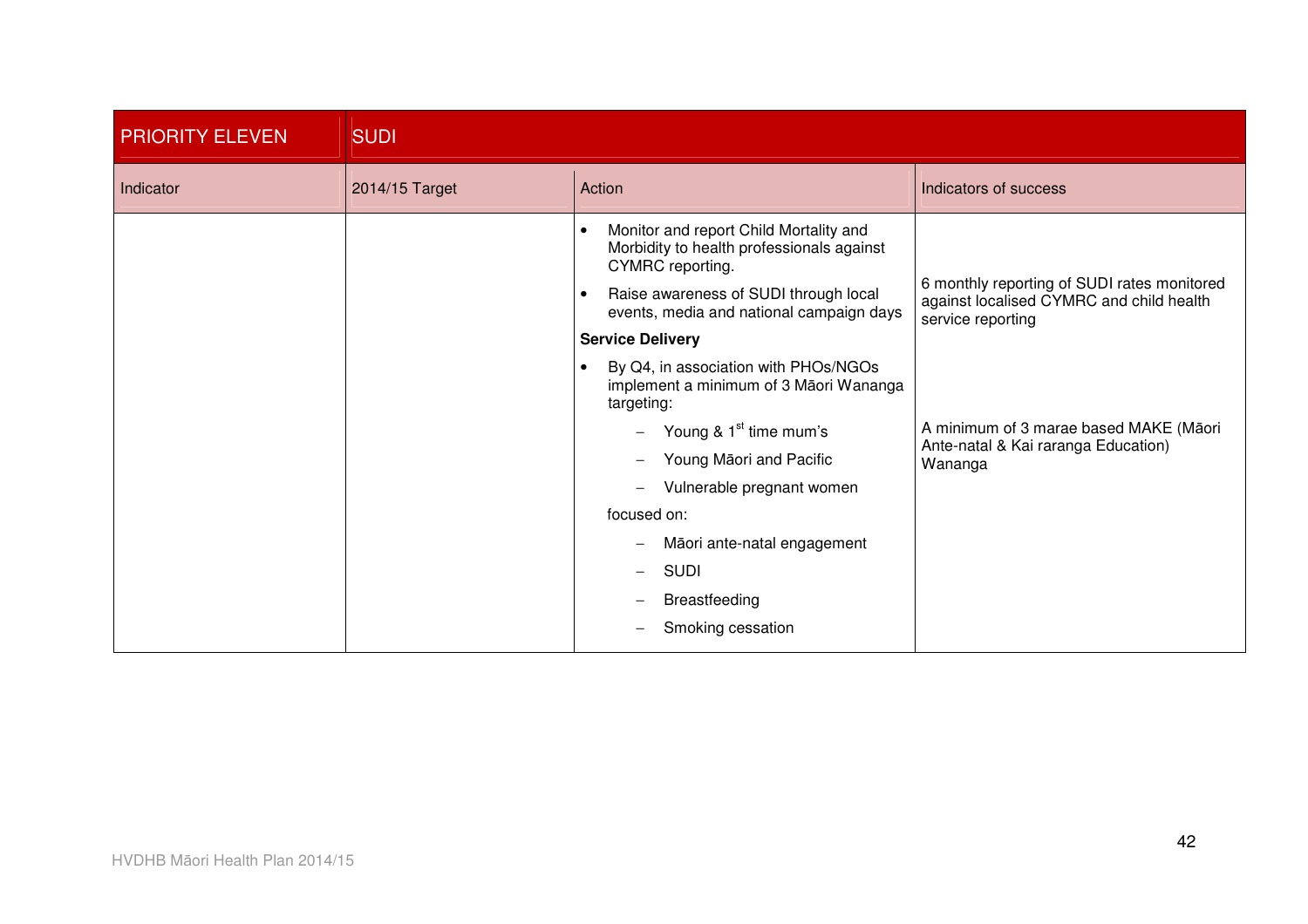## **10. Regional Priorities**

## **10.1. Regional M**ā**ori Health Plan <sup>15</sup>**

In collaboration with Technical Advisory Services (TAS), the development of a draft Regional Māori Health Plan, Tū Ora, has been completed for the Central Region. Tū Ora aspires to guide an ongoing improvement in Māori health and Māori health outcome.

## **10.2. Change Enablers**

To enable change, Tū Ora identifies four focus areas as key areas of action:

- Māori Workforce Development
- Quality Service Provision
- Collaborative Action
- Sharing and Measuring Information

It is envisaged that the targeted actions underlying these focus areas will support improvement and sustainability over time by optimising the planning, funding and delivery of health provision for Māori within the Central Region.

| <b>PRIORITY ONE</b>       | Māori Workforce Development                                                                                |                                                                                                                                                        |  |
|---------------------------|------------------------------------------------------------------------------------------------------------|--------------------------------------------------------------------------------------------------------------------------------------------------------|--|
| Area                      | Action                                                                                                     | I Indicators of success                                                                                                                                |  |
| Increased Māori Capacity. | Continue to roll out 'Kia Ora Hauora' Māori workforce<br>development programme.                            | Recruit 125 new Māori onto a health study pathway.<br>Recruit at least 25 new Māori into 1st year tertiary study<br>(including foundation programmes). |  |
|                           | Support current scholarship initiatives targeting Māori uptake of   A minimum of 20 scholarships per annum |                                                                                                                                                        |  |

**<sup>15</sup>** Technical Advisory Services. (2010). Central Region Māori Health Plan: Tū Ora.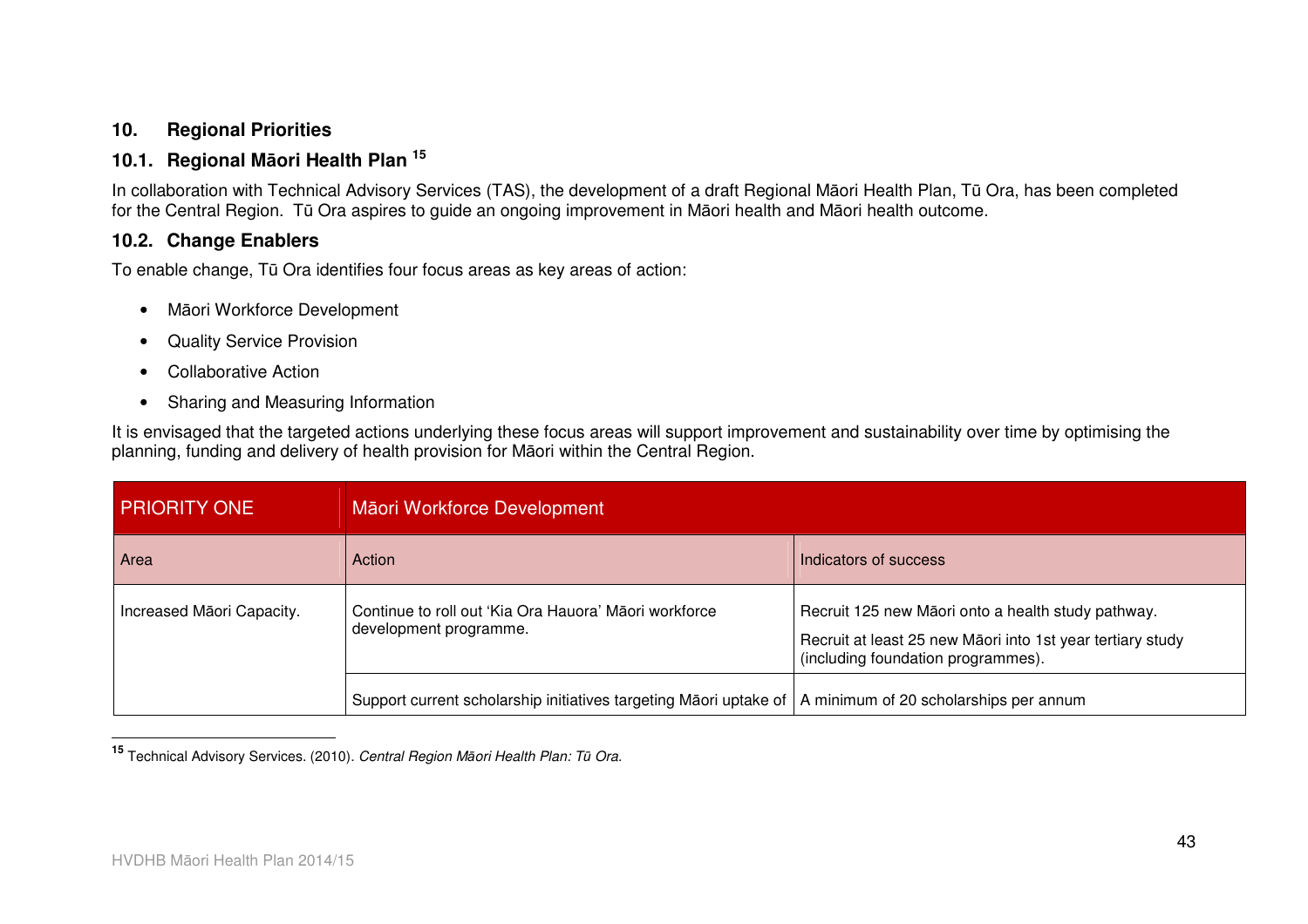| <b>PRIORITY ONE</b>        | Māori Workforce Development                                                                                                                                             |                                                                                                                      |  |
|----------------------------|-------------------------------------------------------------------------------------------------------------------------------------------------------------------------|----------------------------------------------------------------------------------------------------------------------|--|
| Area                       | Action                                                                                                                                                                  | Indicators of success                                                                                                |  |
|                            | Health related study pathways.                                                                                                                                          |                                                                                                                      |  |
|                            | Support CTAS to increase its Māori / Inequalities capacity &<br>capability and advance regional inequalities work.                                                      | Quarterly meetings                                                                                                   |  |
| Improved Māori Capability. | Provide regional support of the implementation of Nga<br>Manukura ō Āpōpō Emerging and Advanced Leaders<br>in Māori nursing and midwifery Clinical Leadership Training. | A minimum of three places filled by Central Region Māori<br>nurses annually                                          |  |
|                            | Pilot the implementation of the Regional Capability<br>Development Framework / Training programme.                                                                      | Number of staff enrolled (Maximum 40 regionally).<br>90% of staff achievement.<br>Report on Regional implementation. |  |
|                            | Implement a bi-annual Central Region DHB Maori health<br>development conference: Tu Kaha.                                                                               | Conference implemented                                                                                               |  |

| <b>PRIORITY TWO</b>    | <b>Collaborative Action</b>                                                                                                                                           |                                     |  |
|------------------------|-----------------------------------------------------------------------------------------------------------------------------------------------------------------------|-------------------------------------|--|
| Objective              | Action                                                                                                                                                                | Indicators of success               |  |
| Improved relationships | Support Māori relationship boards to implement at least one<br>joint Central Region DHB leadership hui per annum to create<br>an opportunity for regional engagement. | Annual joint Board hui implemented. |  |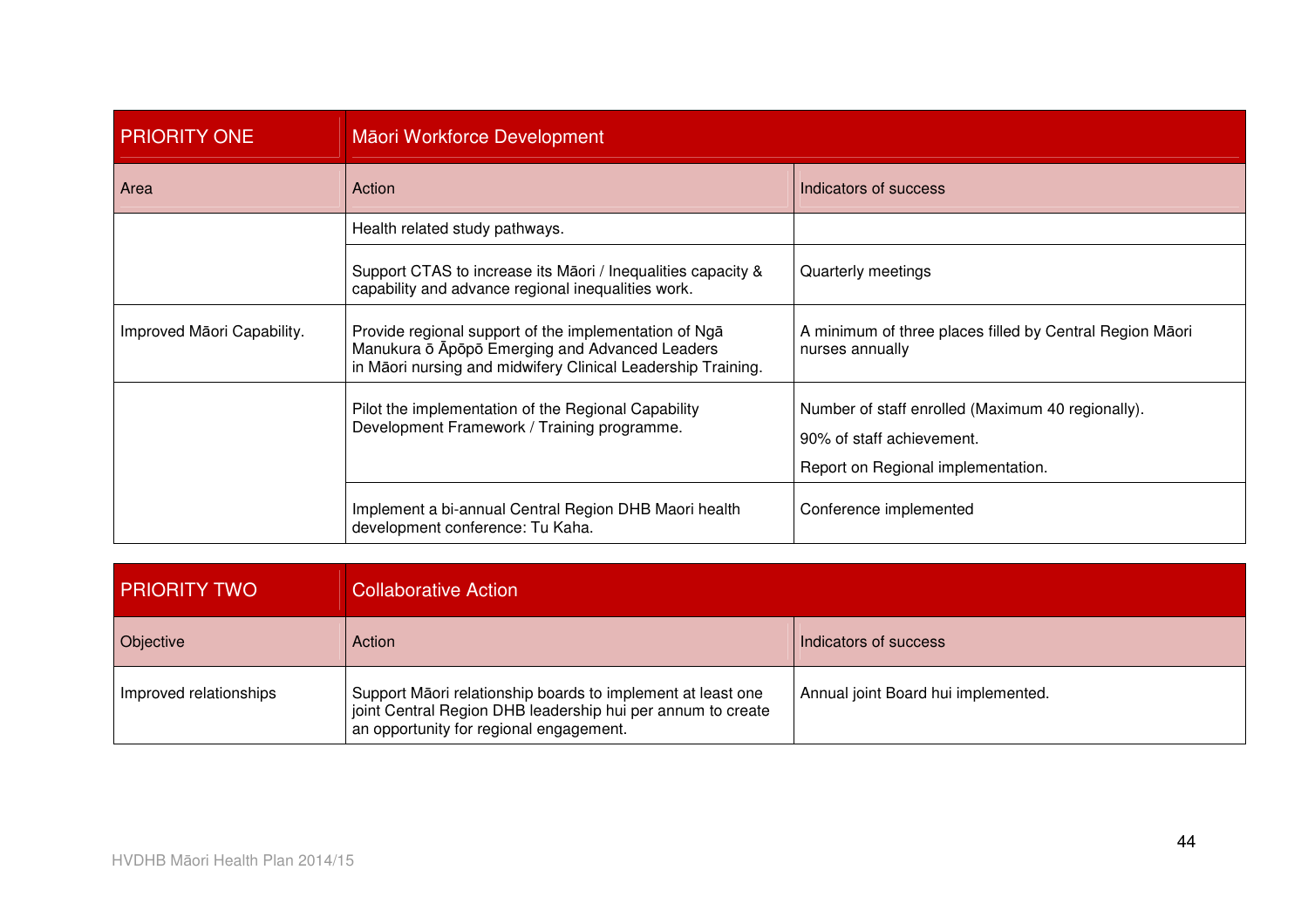## **11. Sub-Regional Priorities**

## **11.1. Sub-Regional Strategy Overview**

The sub-regional strategy of the 3DHBs is presented in a clear way for our communities, patients, staff and partners in healthcare delivery is:

Table 1: Sub-regional Strategy

| Sub-regional Vision                                                                                                                                                                                                   | <b>Strategic Areas of Focus</b>                                                                                                                                                                     | Through a system that                                                                                                                                                                                                                                                                                                                                                                                                | Enabled by                                                                                                                                                                                                                                                                                                                                                                                                                                                                                                |
|-----------------------------------------------------------------------------------------------------------------------------------------------------------------------------------------------------------------------|-----------------------------------------------------------------------------------------------------------------------------------------------------------------------------------------------------|----------------------------------------------------------------------------------------------------------------------------------------------------------------------------------------------------------------------------------------------------------------------------------------------------------------------------------------------------------------------------------------------------------------------|-----------------------------------------------------------------------------------------------------------------------------------------------------------------------------------------------------------------------------------------------------------------------------------------------------------------------------------------------------------------------------------------------------------------------------------------------------------------------------------------------------------|
| Healthy People, Families and<br>Communities<br>preventative health and<br>empowered self-care;<br>provision of relevant services<br>close to home;<br>quality hospital care and complex<br>care for those who need it | Acute demand management,<br>Older people's health and well-<br>2.<br>being,<br>Health promotion and prevention,<br>З.<br>Long term conditions<br>4.<br>management,<br>Improved health equity.<br>5. | Is configured to provide the right<br>mix of services to our populations<br>and where possible closer to<br>their homes;<br>2.<br>Is both clinically and financially<br>sustainable;<br>3.<br>Adopts unified models of best<br>practice that serve our<br>populations well;<br>Has developed a unified culture<br>4.<br>of working;<br>5.<br>Adopts a continuous<br>improvement approach to our<br>service delivery. | An active purchasing approach to<br>1.<br>service coverage and population<br>health<br>An organisational development<br>approach that creates the best<br>working and operating<br>environment<br>A system development approach<br>3.<br>that maximises efficiencies and<br>minimises waste<br>A quality and safety approach<br>4.<br>that improves patient outcomes<br>and eliminates risk<br>A governance and management<br>5.<br>approach that encourages<br>innovation and enables positive<br>change |
| Underpinned by Collective Values                                                                                                                                                                                      |                                                                                                                                                                                                     |                                                                                                                                                                                                                                                                                                                                                                                                                      |                                                                                                                                                                                                                                                                                                                                                                                                                                                                                                           |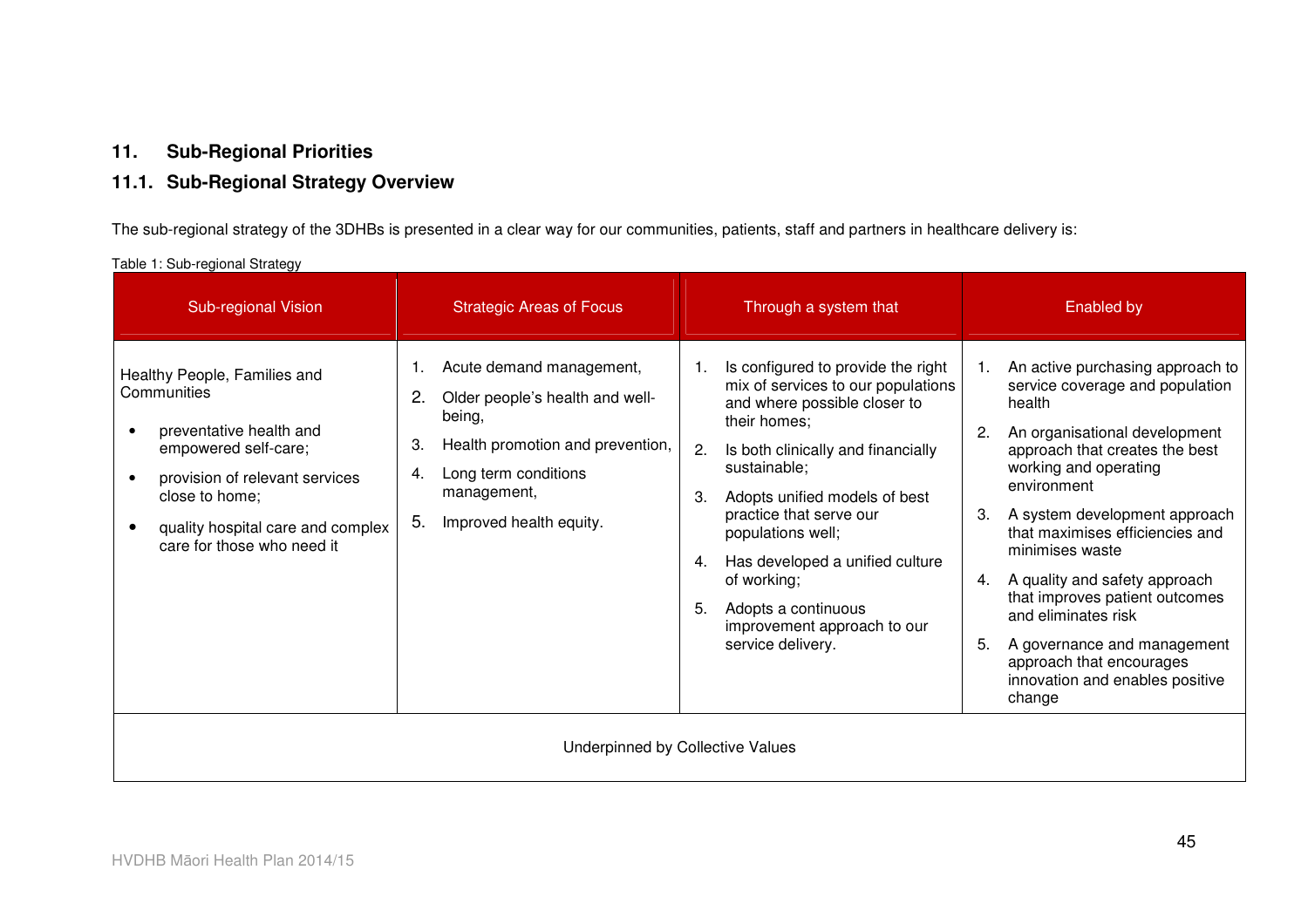| <b>PRIORITY ONE</b>                   | <b>Sub-Regional Collaboration</b>                                                          |                                                                                                                                                 |  |
|---------------------------------------|--------------------------------------------------------------------------------------------|-------------------------------------------------------------------------------------------------------------------------------------------------|--|
| Objective                             | Action                                                                                     | Indicators of success                                                                                                                           |  |
| Greater Sub-Regional<br>collaboration | Sub-regional Māori Partnership Board discussions are<br>concluded                          | Local and sub-regional MPB processes are in place and<br>functioning.                                                                           |  |
| Child Health DNA                      | Undertake a Health Literacy project to support a decrease of<br>DNA rates in Child Health. | Number of Māori children DNA episodes.<br>Number of Māori children DNA follow up events completed.<br>Decrease in DNA rates for Māori children. |  |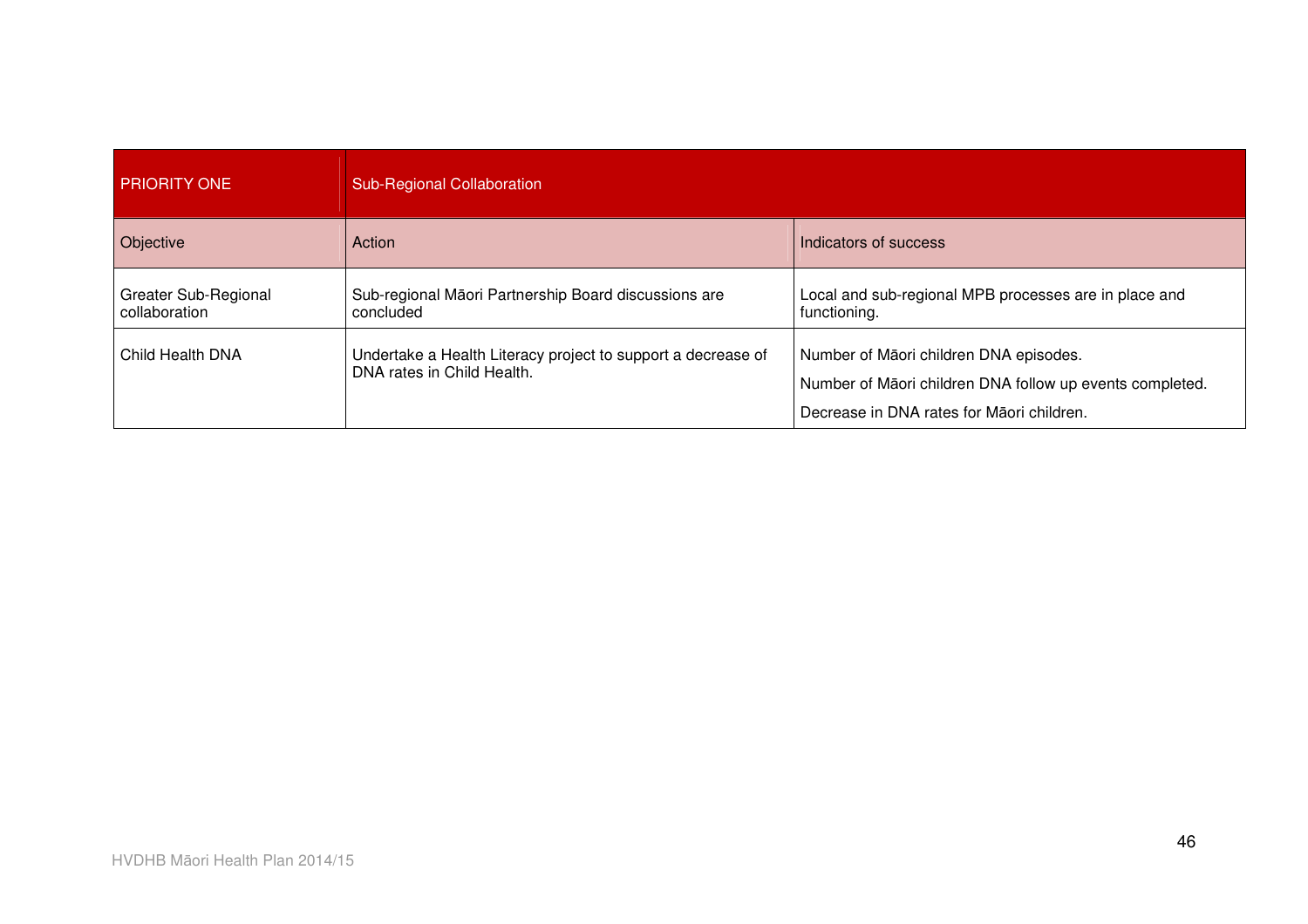## **12. Local Priorities – Hutt Valley DHB**

| PRIORITY                                    | Whānau Ora                                                                                                                                                                                                                                                                                                                                                                                                                                                                                                                                                                                                                                                                                                                                                                                                                                                                                                                                                                                                                                                                                                                                                                                                                                                                                                                                                                                                                                                                                                    |                                                                                                                                                                                                                                                                                                                                                                                                                                                                                                                                                                                                                                                                                                                                                                                                                                                                                                                                                                                                                                                                                                                                                                                                                                                      |  |
|---------------------------------------------|---------------------------------------------------------------------------------------------------------------------------------------------------------------------------------------------------------------------------------------------------------------------------------------------------------------------------------------------------------------------------------------------------------------------------------------------------------------------------------------------------------------------------------------------------------------------------------------------------------------------------------------------------------------------------------------------------------------------------------------------------------------------------------------------------------------------------------------------------------------------------------------------------------------------------------------------------------------------------------------------------------------------------------------------------------------------------------------------------------------------------------------------------------------------------------------------------------------------------------------------------------------------------------------------------------------------------------------------------------------------------------------------------------------------------------------------------------------------------------------------------------------|------------------------------------------------------------------------------------------------------------------------------------------------------------------------------------------------------------------------------------------------------------------------------------------------------------------------------------------------------------------------------------------------------------------------------------------------------------------------------------------------------------------------------------------------------------------------------------------------------------------------------------------------------------------------------------------------------------------------------------------------------------------------------------------------------------------------------------------------------------------------------------------------------------------------------------------------------------------------------------------------------------------------------------------------------------------------------------------------------------------------------------------------------------------------------------------------------------------------------------------------------|--|
| Area                                        | Action                                                                                                                                                                                                                                                                                                                                                                                                                                                                                                                                                                                                                                                                                                                                                                                                                                                                                                                                                                                                                                                                                                                                                                                                                                                                                                                                                                                                                                                                                                        | Indicators of success                                                                                                                                                                                                                                                                                                                                                                                                                                                                                                                                                                                                                                                                                                                                                                                                                                                                                                                                                                                                                                                                                                                                                                                                                                |  |
| Support the implementation of<br>Whānau Ora | Continue the development and implementation of a Te<br>Awakairangi Whanau Ora - Hauora Framework that<br>enables agreed actions and intentions of the DHB,<br>associated health sector partners and the Whanau Ora<br>Collectives (Te Runanganui O Taranaki Whanui led "Te<br>Awakairangi Whanau Ora" and Kokiri Hauora & Social<br>Services "Takiri Mai Te Ata" Programmes of Action), to<br>contribute to the collective impact of realising the vision<br>of "Whanau Ora for all", across all levels of the DHB,<br>Primary care and Public/Population health programmes<br>i.e. Governance, Strategic and Operational levels<br>Develop and implement effective contracting and<br>reporting processes which enable 'Whanau<br>Ora<br>Outcomes' to be achieved, improving on and expanding<br>the current Integrated Contracts in place and potential<br>opportunities for joint funding with PHO - primary care.<br>Identify workforce capability and capacity needs across<br>WO Collectives, DHB/SIDU and Primary care services<br>and workforce to utilise Results / Outcomes Based<br>Accountability tools and resources in conjunction with<br>Health Quality & Safety Commission (HQSC) Triple Aim<br>quality improvement across all health services<br>Build on Maori Health Services Development Group and<br>$\bullet$<br>specific Maori Health Services Management (inclusive of<br>WO Collective Programme Managers) 6mthly forum to<br>identify health workforce priorities across services, | 1. A re-established and strengthened Maori Relationship<br>Board at a Governance level between HVDHB,<br>Manawhenua - Te Atiawa and Taurahere Maori and<br><b>Whanau Ora Collectives</b><br>2.<br>Continued support for the Maori Health Service<br>development Group to provide operational level advice<br>guidance<br>planning,<br>and<br>to<br>funding<br>and<br>hospital/community level services.<br>3.<br>RBA and MBIE strategies and actions implemented<br>across all service development and contracts with<br>Whanau Ora Collective services, and others<br>Continue to support Manu Tipuranga Scholarship<br>4.<br>programmes and Hauora Maori opportunities to grow<br>local Te Awakairangi Maori health workforce through<br>tertiary study and training.<br>5.<br>Maori Health Service Provider Management forums<br>identify MPDS / MPCAT opportunities and options<br>Participate and support Secondary and community based<br>6.<br>services and Primary care presence at annual festival Te<br>Ra O Te Raukura, TRY-athalon events, Kaumatua<br>Olympics and other Maori/Iwi led activities<br>7.<br>Established pathways and referral systems in place, with<br>regular monitoring and measuring of improvements<br>reported on. |  |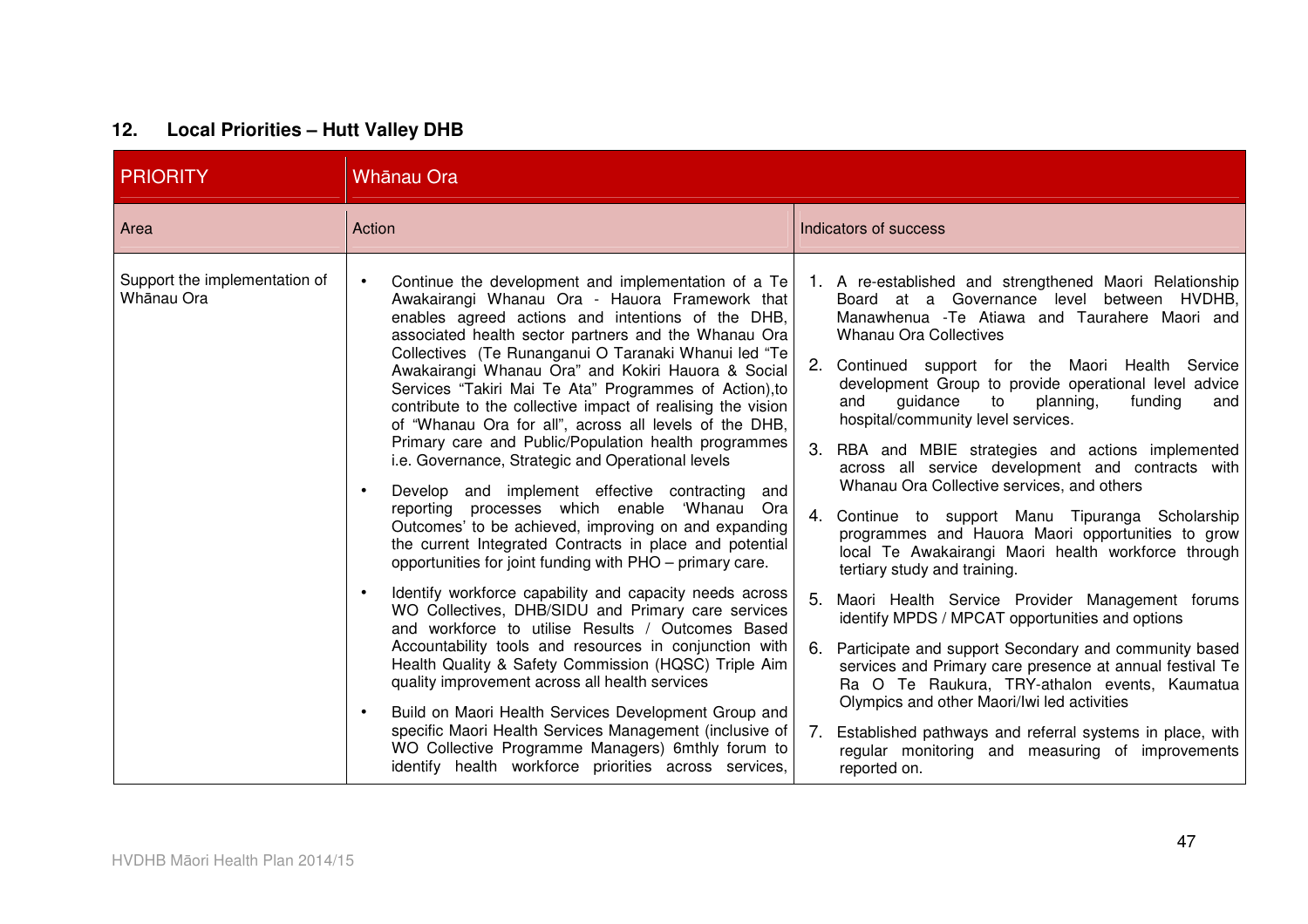| <b>PRIORITY</b> | Whānau Ora                                                                                                                                                                                                                                                                                                                                    |                                                                                                                                                              |  |
|-----------------|-----------------------------------------------------------------------------------------------------------------------------------------------------------------------------------------------------------------------------------------------------------------------------------------------------------------------------------------------|--------------------------------------------------------------------------------------------------------------------------------------------------------------|--|
| Area            | Action                                                                                                                                                                                                                                                                                                                                        | Indicators of success                                                                                                                                        |  |
|                 | planning and programme evaluation opportunities to<br>enhance professional development and Mäori health<br>workforce development i.e Summer Public Health<br>Programmes, Tu Kaha Central Regional bi-annual Maori<br>Health Workforce conference, PHA, Nursing, NZIM,<br>Mauri Ora specific to health and other determinants of<br>health     | Maori Health Plan priorities and actions agreed, supported<br>8.<br>and enabled across joint DHB, Primary care and Whanau<br>Ora/Maori Health Service sector |  |
|                 | Continue local work between primary care and Whanau<br>$\bullet$<br>Ora collectives to expand shared health promotion<br>initiatives, reduce the impact of long term conditions and<br>improve child health through collaborative initiatives that<br>identify and support whanau to determine their health<br>pathway of Whanau Ora journey. |                                                                                                                                                              |  |
|                 | Continue to improve on the pathways 'referrals and<br>$\bullet$<br>information sharing' across services at Primary health<br>care level, secondary and tertiary care services to<br>support whanau presenting to ED, ASH, Patient Clinics<br>etc picked up within the DNA project led by Maori Health<br>Unit                                 |                                                                                                                                                              |  |
|                 | Align and ensure the priorities and actions identified<br>$\bullet$<br>within the HVDHB Maori Health Plan are realised as a<br>joint DHB, Primary care and Whanau Ora action plan                                                                                                                                                             |                                                                                                                                                              |  |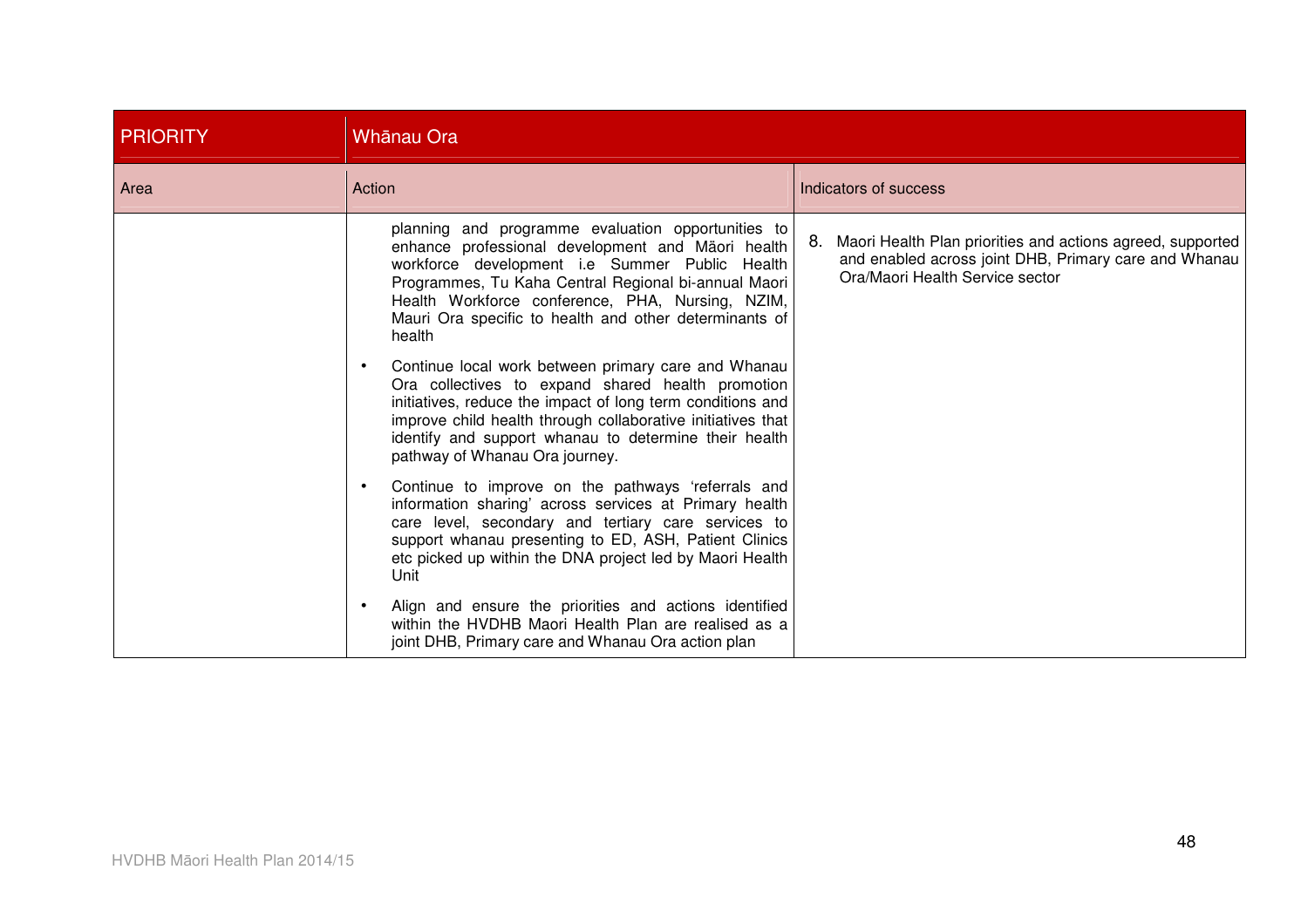| <b>PRIORITY</b>          | <b>Diabetes</b>                                                                                                                                                                                                                                                                                                                                                                                                                                                                                                                                                                                                                                                                                                                                                                                                                                                                                                     |                                                   |
|--------------------------|---------------------------------------------------------------------------------------------------------------------------------------------------------------------------------------------------------------------------------------------------------------------------------------------------------------------------------------------------------------------------------------------------------------------------------------------------------------------------------------------------------------------------------------------------------------------------------------------------------------------------------------------------------------------------------------------------------------------------------------------------------------------------------------------------------------------------------------------------------------------------------------------------------------------|---------------------------------------------------|
| Area                     | Action                                                                                                                                                                                                                                                                                                                                                                                                                                                                                                                                                                                                                                                                                                                                                                                                                                                                                                              | Indicators of success                             |
| <b>Improved Diabetes</b> | The current DCIP includes:<br>Funded annual reviews for targeted groups<br>$\bullet$<br>More individual patient education sessions<br>Continued access to podiatry, retinal screening and<br>dietetic services<br>Workforce development (including additional workforce<br>development from 2013/14)<br>Self management programmes<br>$\bullet$<br>We plan to continue at least the current service levels in<br>2014/15 (including the services provided with additional<br>funding)<br>It is now timely to review the DCIP with a view to providing<br>more flexibility for practices to provide services to meet the<br>needs of their populations. There has also been identified a<br>need for additional community podiatry services and outreach<br>services.<br>We plan to:<br>Review the DCIP in Q1 and present findings to Hutt<br>INC for a decision on any changes<br>Implement agreed changes from Q2. | Number of referrals to self-management programmes |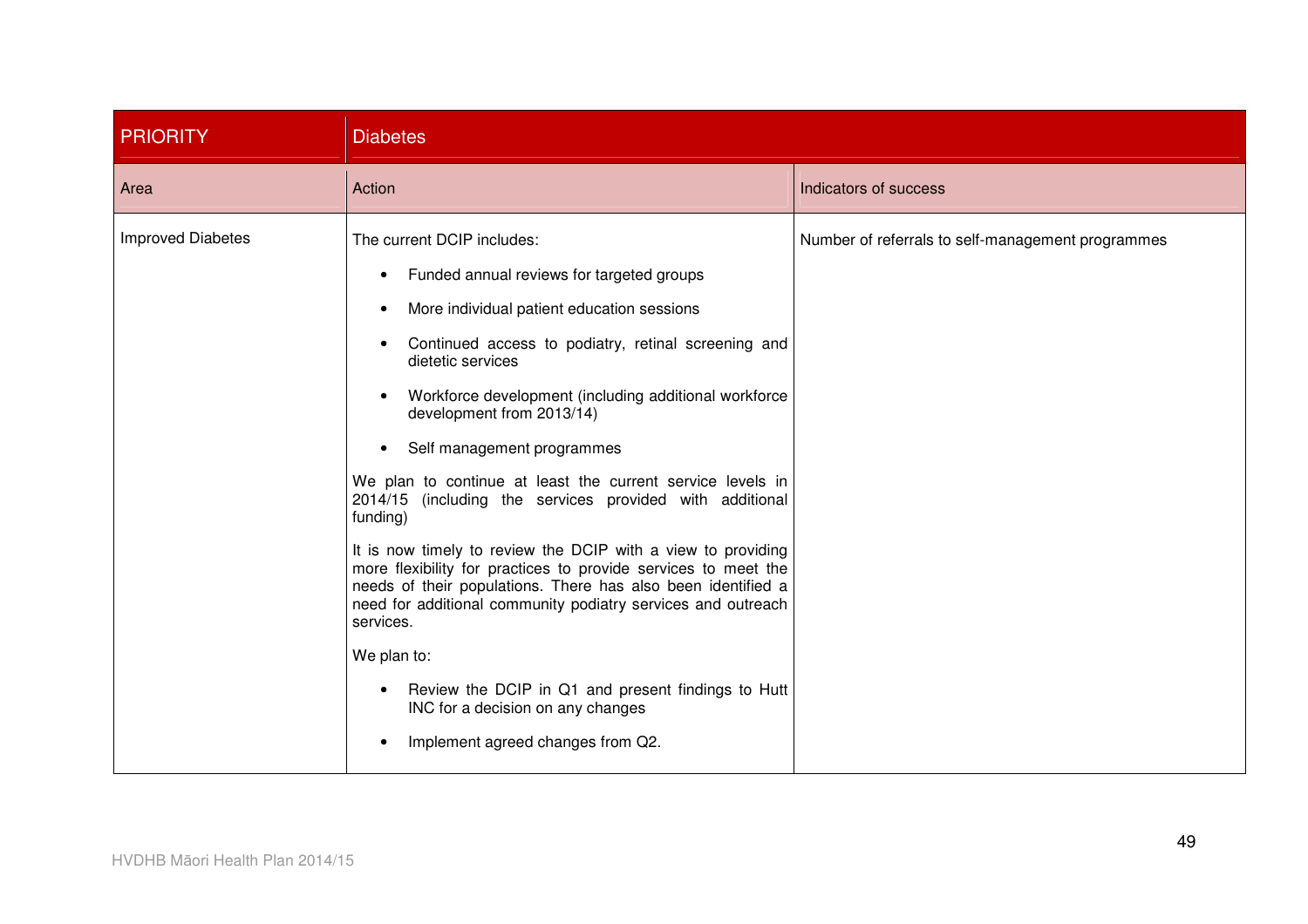| <b>PRIORITY</b> | <b>Diabetes</b>                                                                                                                                                                   |                       |  |
|-----------------|-----------------------------------------------------------------------------------------------------------------------------------------------------------------------------------|-----------------------|--|
| Area            | Action                                                                                                                                                                            | Indicators of success |  |
|                 | When the Atlas of Health Care Variation for Diabetes is<br>published we will review the information and adjust our DCIP if<br>required.                                           |                       |  |
|                 | Additionally, Primary care will develop an integrated model for<br>Long Term Conditions management with an initial focus on<br>diabetes. This will include the following actions: |                       |  |
|                 | 1. Develop specific improvement plans with practices and<br>their clinicians;                                                                                                     |                       |  |
|                 | 2. Assist practices to invite patients overdue for annual<br>reviews including a text reminder system;                                                                            |                       |  |
|                 | 3. Continue promotion activities that encourage people from<br>the target populations to seek a Heart and Diabetes<br>Check                                                       |                       |  |
|                 | 4. Promote self-management strategies and tools to people<br>with diabetes;                                                                                                       |                       |  |
|                 | 5. Investigate a shared care approach across general<br>practices, pharmacies and other providers                                                                                 |                       |  |
|                 | Implement a Primary Options coordination function to<br>6.<br>support general practice in managing patients with acute<br>and complex needs                                       |                       |  |
|                 | 7. Update education programmes for general practitioners,<br>practice nurses and other primary care staff;                                                                        |                       |  |
|                 | Invest in further Decision Support and Reporting Tools<br>8.<br>for both practices and other service providers within the                                                         |                       |  |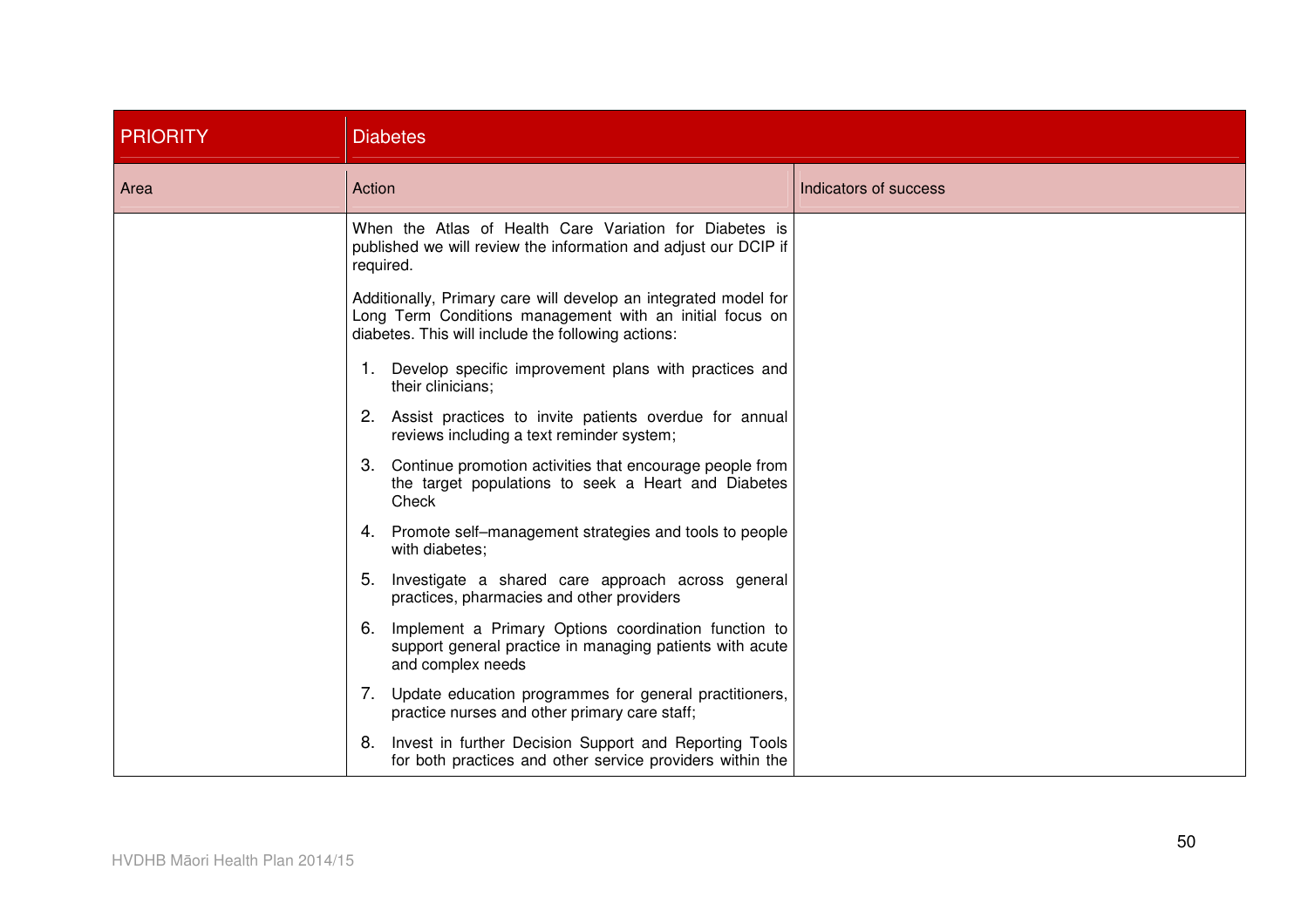| <b>PRIORITY</b> | <b>Diabetes</b>                                                                                                                                                               |  |
|-----------------|-------------------------------------------------------------------------------------------------------------------------------------------------------------------------------|--|
| Area            | Action<br>Indicators of success                                                                                                                                               |  |
|                 | Primary Care network.<br>9. An integrated provider approach e.g. with Pharmacies,<br>Kokiri, and Pacific Health workers will be investigated<br>and implemented if effective. |  |

| PRIORITY                                                | Prime Minister's Youth Mental Health Project                                                                                                                                                                                                                                                                                                                                                                                                                                                                                                                                                                                                                 |                                                                                                                                                                                                                                                                                                                                                                                                                                                                                                                                                                                                                                                                                                                            |  |
|---------------------------------------------------------|--------------------------------------------------------------------------------------------------------------------------------------------------------------------------------------------------------------------------------------------------------------------------------------------------------------------------------------------------------------------------------------------------------------------------------------------------------------------------------------------------------------------------------------------------------------------------------------------------------------------------------------------------------------|----------------------------------------------------------------------------------------------------------------------------------------------------------------------------------------------------------------------------------------------------------------------------------------------------------------------------------------------------------------------------------------------------------------------------------------------------------------------------------------------------------------------------------------------------------------------------------------------------------------------------------------------------------------------------------------------------------------------------|--|
| Area                                                    | Action                                                                                                                                                                                                                                                                                                                                                                                                                                                                                                                                                                                                                                                       | Indicators of success                                                                                                                                                                                                                                                                                                                                                                                                                                                                                                                                                                                                                                                                                                      |  |
| Youth Health Primary Care<br>Workforce Development Plan | Develop a Youth Health Primary Care Workforce Development<br>Plan, to build primary health workforce capacity and capability<br>in responding to youth health issues. Focusing on:<br>Improving youth mental health and AOD identification<br>and intervention<br>Work with PHOs and practices to make practices more<br>youth-friendly<br>Consideration of youth focused positions within general<br>practice<br>Combining training resources across the sub-region and<br>train a wider range of health professionals on youth<br>health issues.<br>Integrating training to ensure those working in NGOs,<br>general practice, DHB provider arms and youth | Youth Health Primary Care Workforce Development Plan<br>$\bullet$<br>by December 2014<br>Quantify some development eg primary mental health<br>workforce by 30 June 2015<br>Clinical Pathways for three youth health services<br>$\bullet$<br>Improved the follow-up in primary care of youth aged 12-<br>$\bullet$<br>19 years discharged from secondary mental health and<br>addiction<br>Improved follow-up care for those discharged from<br>$\bullet$<br>CAMHS and Youth AOD services.<br>Mental Health providers from primary and secondary<br>$\bullet$<br>services attending Strengthening Families, Youth<br>Offending Team, and High and Complex Needs<br>meetings, participating in Gateway Assessments and the |  |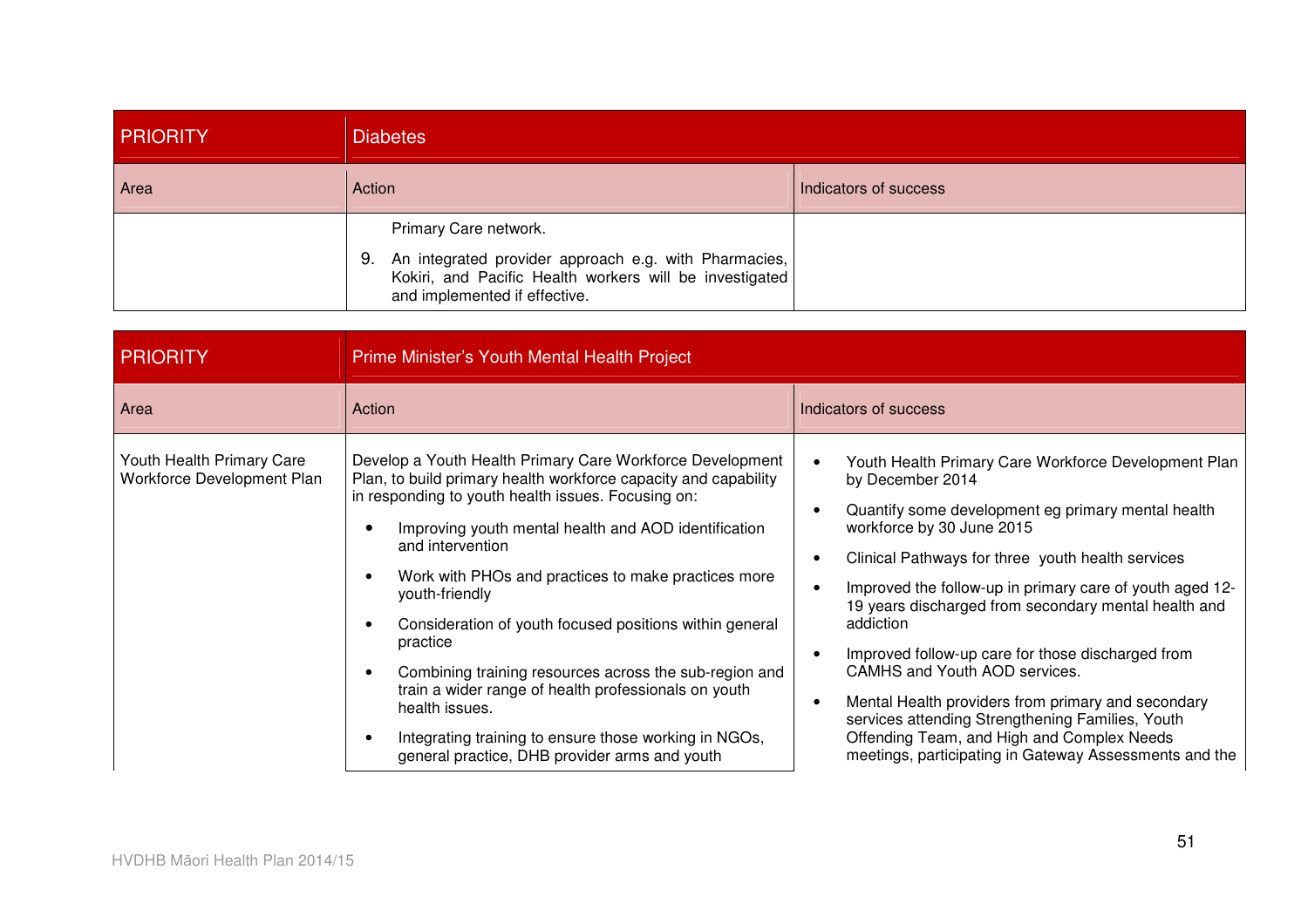| <b>PRIORITY</b> | Prime Minister's Youth Mental Health Project                                                                                                                                                                                                                                                                                                                                                                                                                                                                                                                                                                                                                                                                                                                                                                                                                                                                                                                                                                                                                                                                                                                                                                                                                                                           |                                                                                                                                                        |
|-----------------|--------------------------------------------------------------------------------------------------------------------------------------------------------------------------------------------------------------------------------------------------------------------------------------------------------------------------------------------------------------------------------------------------------------------------------------------------------------------------------------------------------------------------------------------------------------------------------------------------------------------------------------------------------------------------------------------------------------------------------------------------------------------------------------------------------------------------------------------------------------------------------------------------------------------------------------------------------------------------------------------------------------------------------------------------------------------------------------------------------------------------------------------------------------------------------------------------------------------------------------------------------------------------------------------------------|--------------------------------------------------------------------------------------------------------------------------------------------------------|
| Area            | Action                                                                                                                                                                                                                                                                                                                                                                                                                                                                                                                                                                                                                                                                                                                                                                                                                                                                                                                                                                                                                                                                                                                                                                                                                                                                                                 | Indicators of success                                                                                                                                  |
|                 | speciality services have the opportunity to learn from<br>each other.<br>Building the youth health workforce and the number of<br>trained youth specialist health professionals<br>Developing strategies to retain competent staff<br>Developing career pathways in youth health<br>Developing a workforce that is able to meet the needs of<br>Maori and Pacific young people<br>Improving access to training and post graduate study<br>within the sub-region<br>Support the Alliance Leadership Team - Hutt INC<br>Support the Alliance Leadership Team Hutt INC to implement<br>its work programme with the objective to improve the<br>responsiveness of primary care to youth.<br>Hutt INC is establishing a mental health workstream, with the<br>first initiative being a discharge planning project which will<br>cover adult and youth service users. The Mental Health<br>Discharge Planning (Adult and Youth) Project aims to smooth<br>transitions and improve outcomes for adult and youth service<br>users discharged from secondary mental health services to<br>primary care through clearer information, increased<br>collaboration and integration across the mental health sector,<br>and to increase confidence for all involved.<br>Support youth health pathway development and | functions of the Children's Action Plan.<br>Improved services for Maori and Pacific populations who<br>$\bullet$<br>choose to use mainstream services. |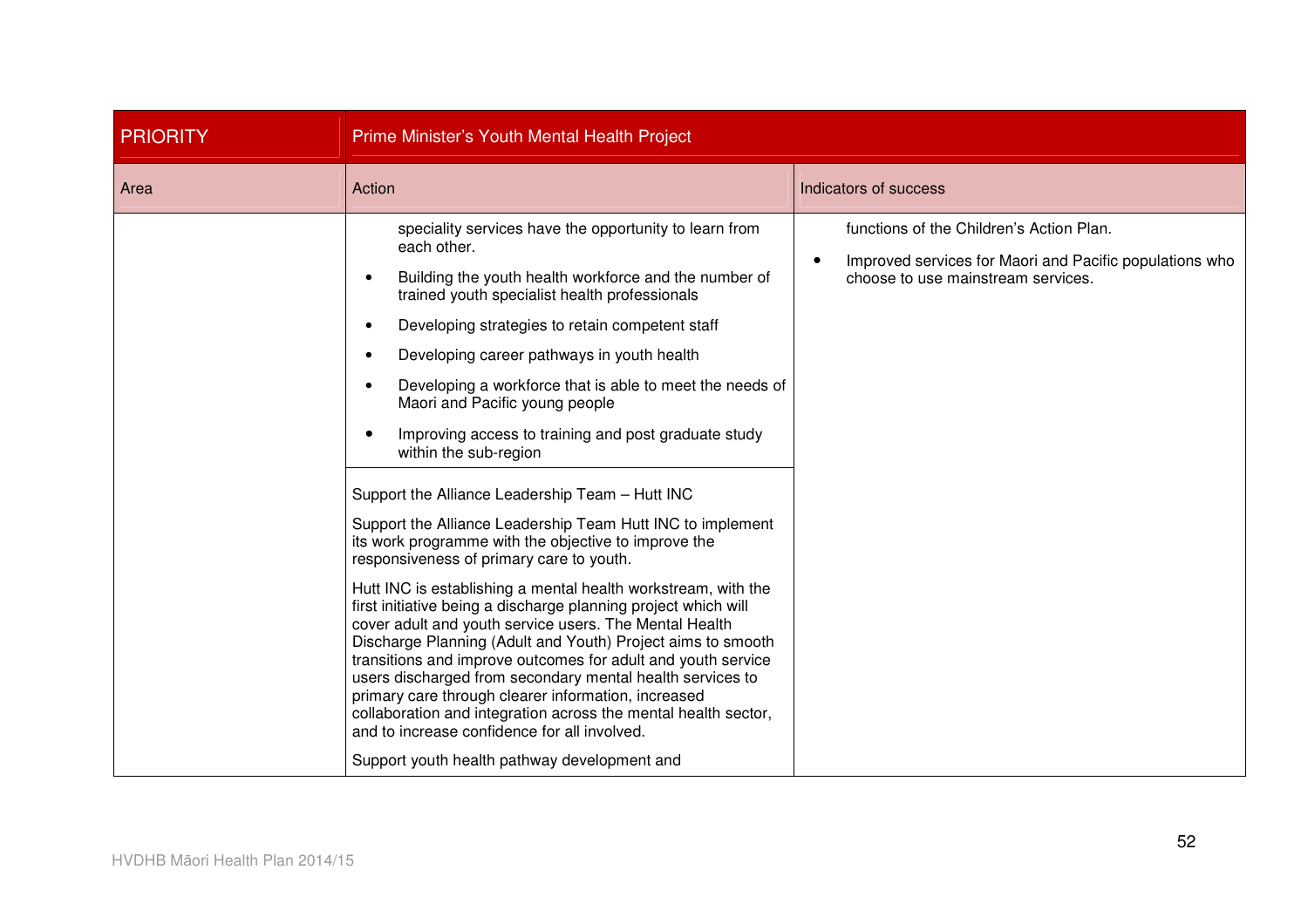| <b>PRIORITY</b> | Prime Minister's Youth Mental Health Project                                                                                                                                                                                                   |                       |  |
|-----------------|------------------------------------------------------------------------------------------------------------------------------------------------------------------------------------------------------------------------------------------------|-----------------------|--|
| Area            | Action                                                                                                                                                                                                                                         | Indicators of success |  |
|                 | implementation; tailor for Hutt Locality (TeAHN and VIBE);<br>identify issues that will be needed to provide follow up to issues                                                                                                               |                       |  |
|                 | Facilitate training and upskilling of general practice staff (GPs,<br>practice nurses, community health workers) in youth health<br>responsiveness, tools, referrals to and from other services<br>(VIBE, School health, specialists services) |                       |  |
|                 | Access to primary care to specialists youth health advice,<br>included adolescent physician and adolescent psychiatrist                                                                                                                        |                       |  |
|                 | Increase enrolment of young people with general practice and<br>monitor uptake                                                                                                                                                                 |                       |  |
|                 | Support further youth mental health service delivery as new<br>funding becomes available, ensure services are responsive to<br>Māori and Pacific young people                                                                                  |                       |  |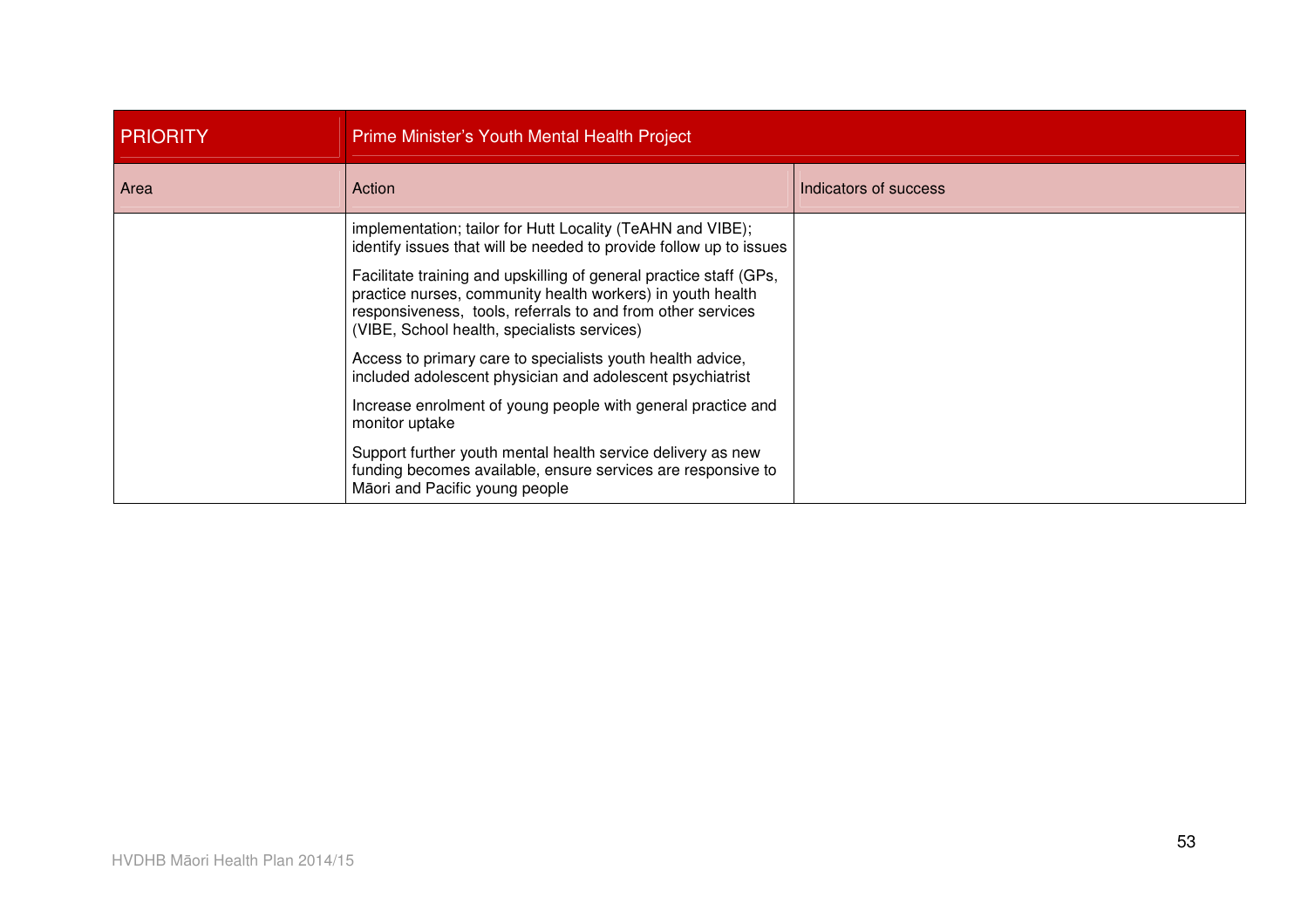| <b>PRIORITY</b>                                                                                                                                     | People with Disabilities                                                                                                                                                                                                                                                                                                                                                                                                           |                                                                                                                                              |
|-----------------------------------------------------------------------------------------------------------------------------------------------------|------------------------------------------------------------------------------------------------------------------------------------------------------------------------------------------------------------------------------------------------------------------------------------------------------------------------------------------------------------------------------------------------------------------------------------|----------------------------------------------------------------------------------------------------------------------------------------------|
| Area                                                                                                                                                | Action                                                                                                                                                                                                                                                                                                                                                                                                                             | Indicators of success                                                                                                                        |
| Improved access to services by<br>vulnerable population groups<br>Improved health and well-being<br>outcomes within vulnerable<br>population groups | Sub-regional Disability Advisory Group with support from Maori<br>and Pacific representatives integrates needs of Maori and<br>Pacific people with disability into existing plans<br>Identify research findings to analyse gaps in access to<br>disability support services for Maori and Pacific people led by<br>Maori and Pacific disabled people<br>Disability icon data increases and dashboard of indicators is<br>developed | Maori Partnership Board and Sub Regional Pacific Health<br>Group endorse representatives on Sub-regional Disability<br><b>Advisory Group</b> |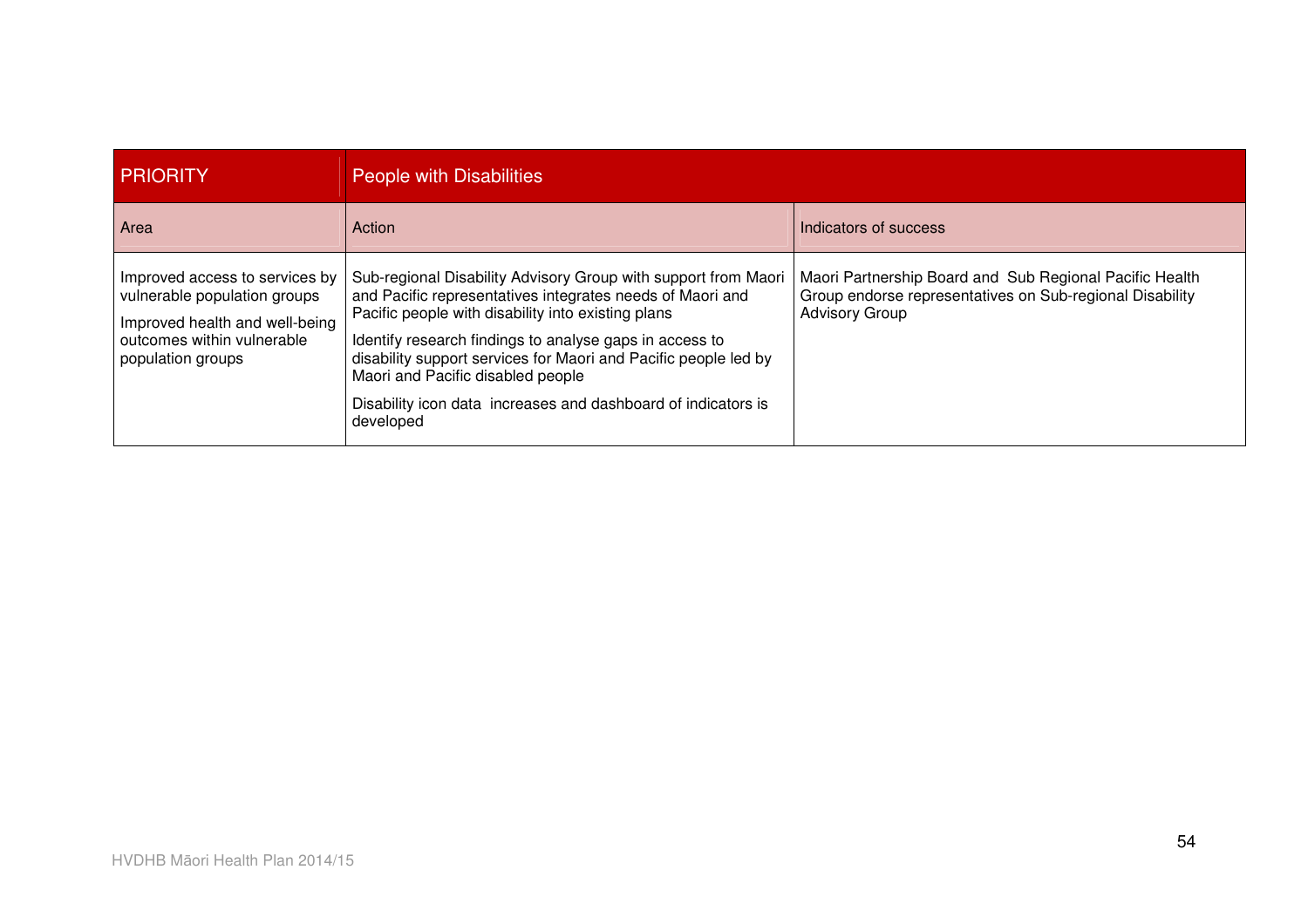#### **13. Appendices**

## **13.1. Hutt Valley DHB Whânau Ora Intervention Logic**

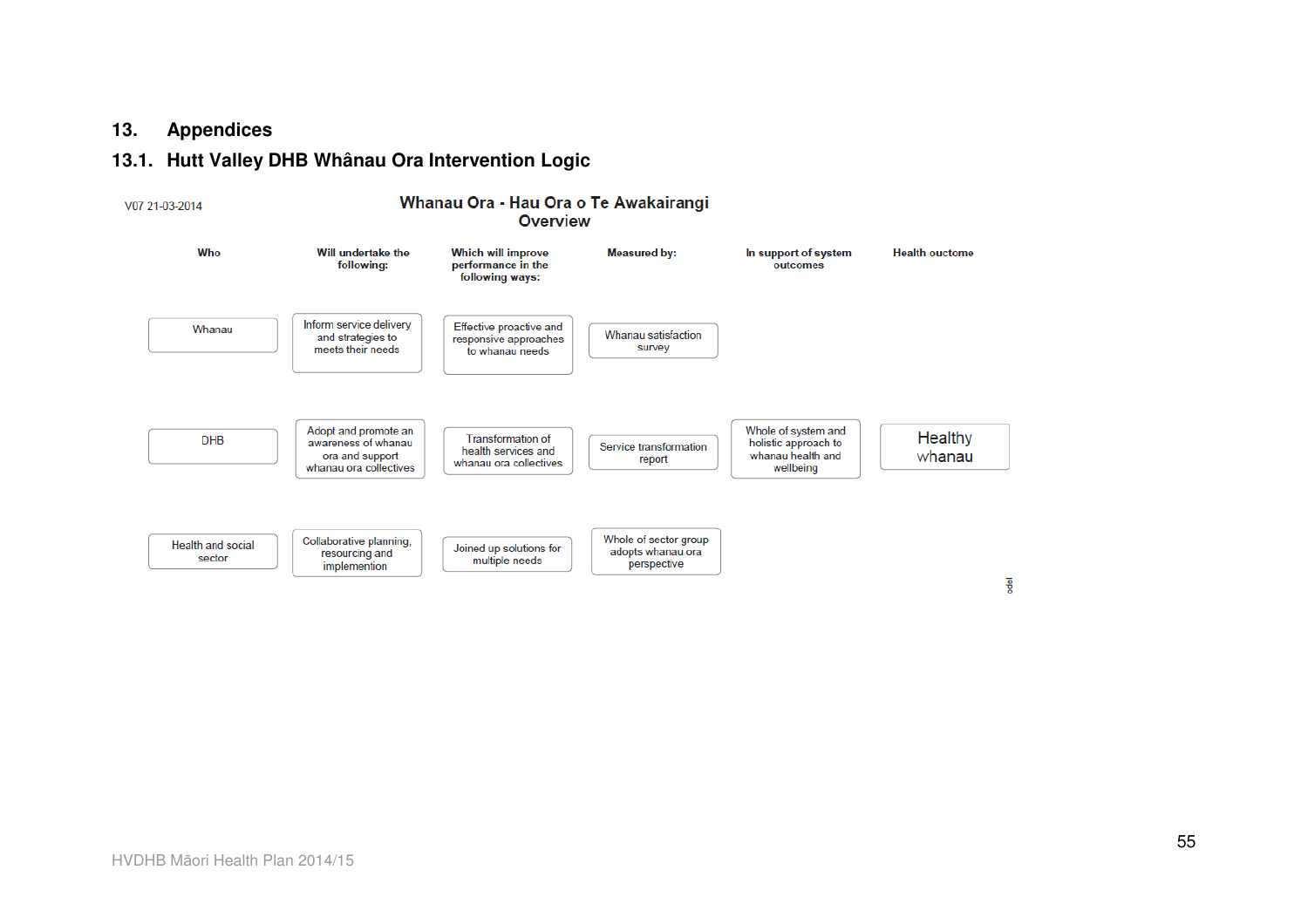

#### Whanau Ora - Hau Ora o Te Awakairangi **Whanau**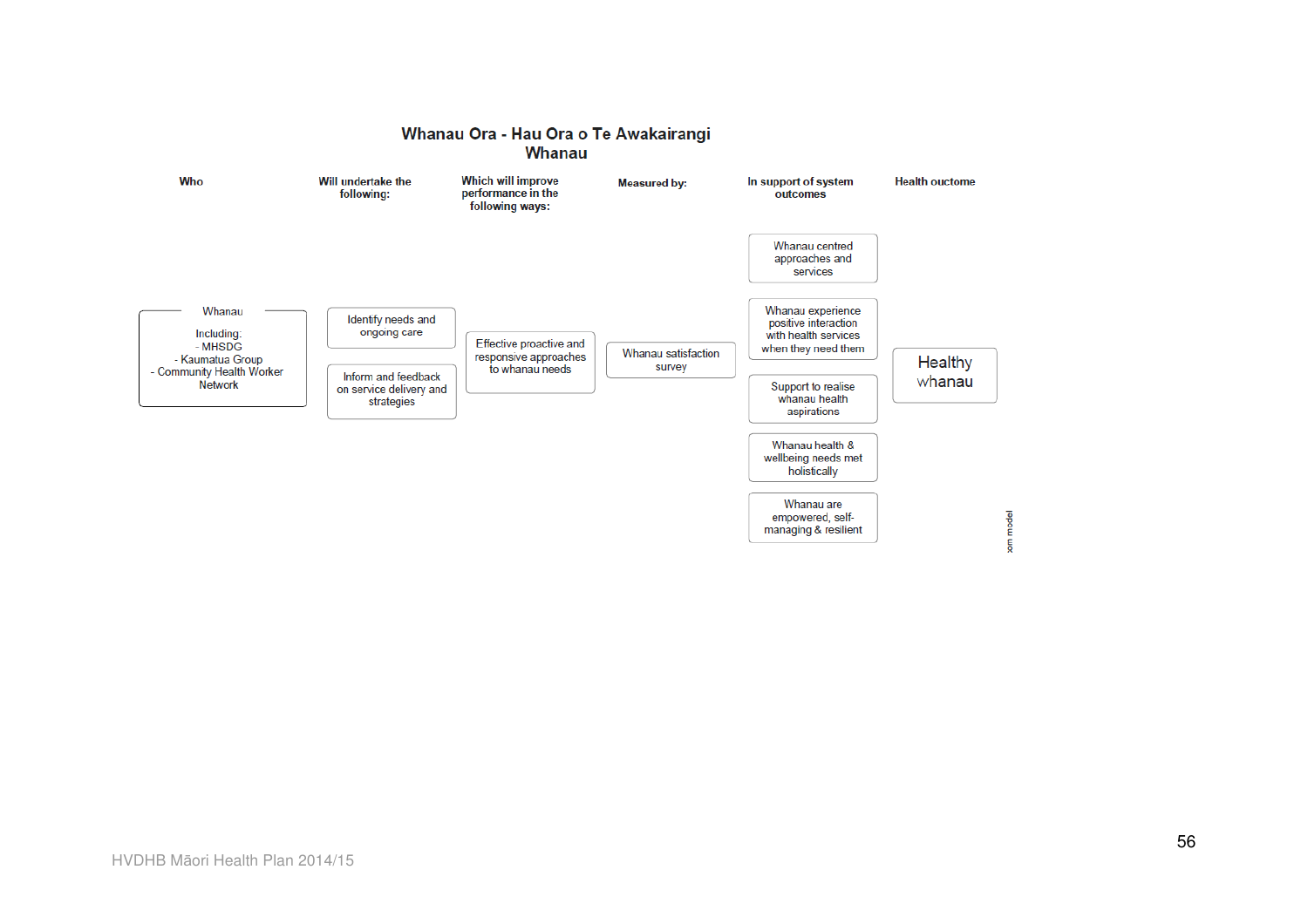#### Whanau Ora - Hau Ora o Te Awakairangi **DHB**

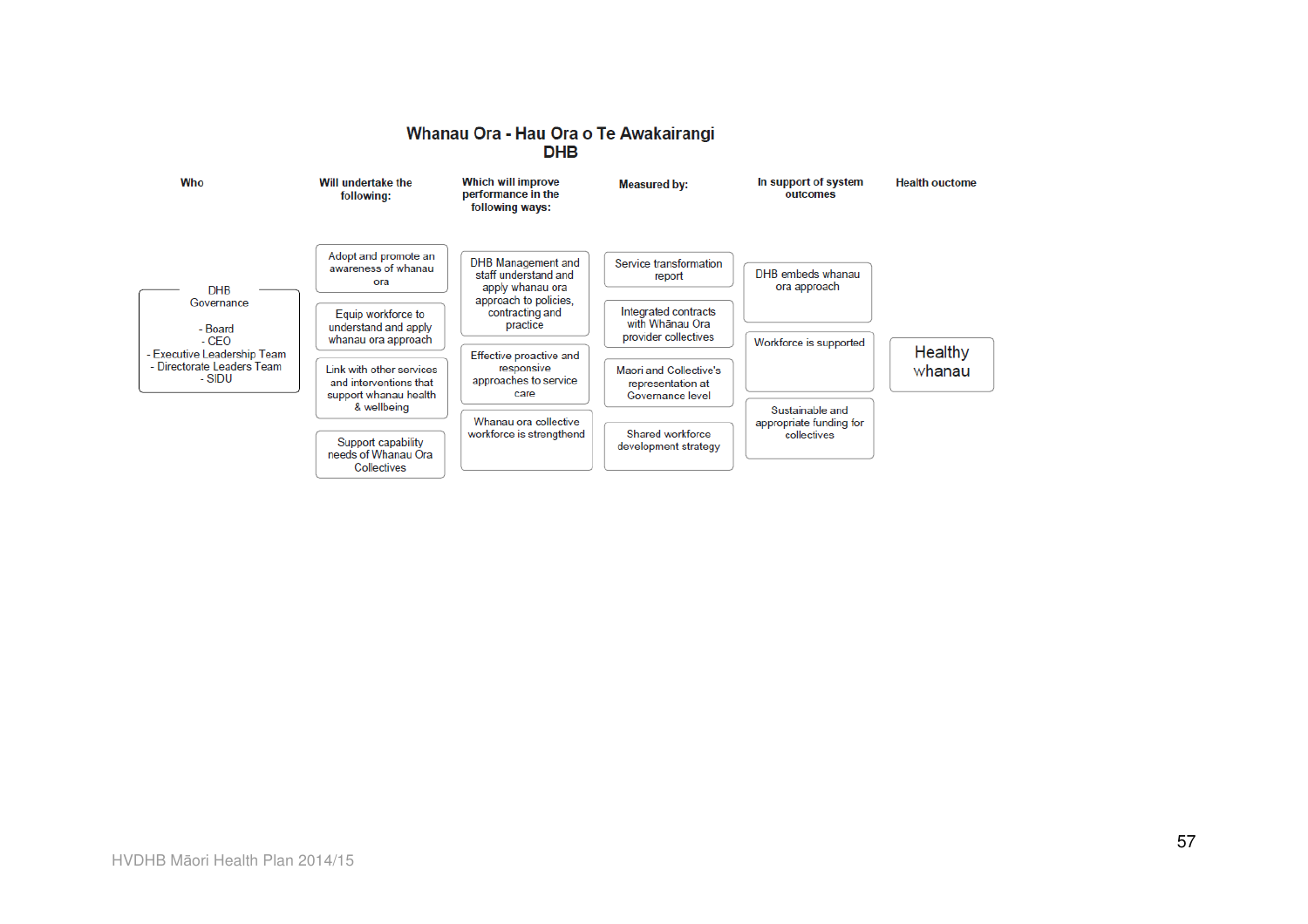#### Whanau Ora - Hau Ora o Te Awakairangi **Health and Social Sector**

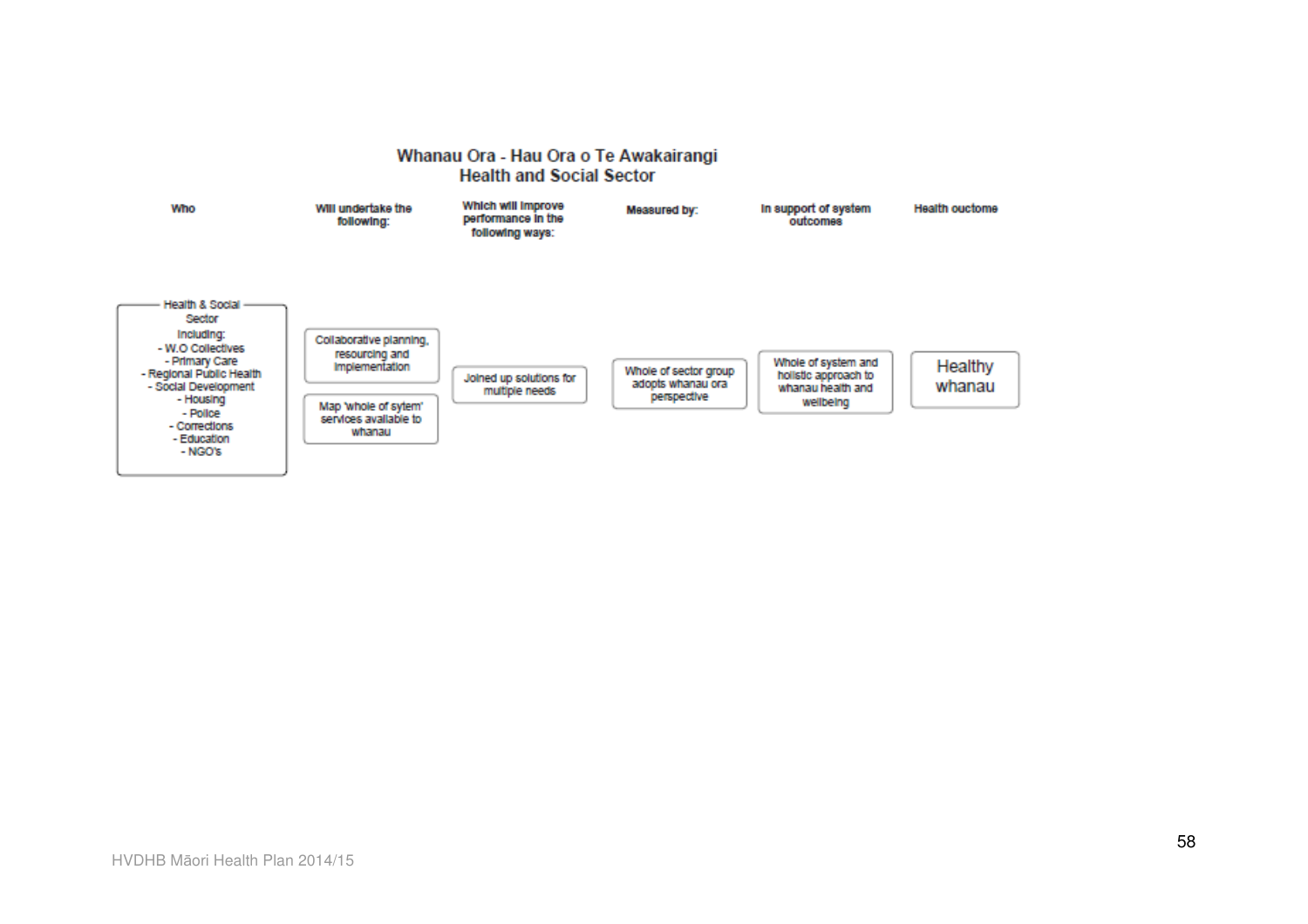## **13.2. Hutt Valley DHB Rheumatic Fever Intervention Logic**

V01 16-05-2014

## **HVDHB Maori Health Action Plan - Rheumatic Fever**

**OVERVIEW** 

| Who                                                                                                                          | Will undertake the<br>following:                                                              | <b>Measured by:</b>                                            | Outcome |
|------------------------------------------------------------------------------------------------------------------------------|-----------------------------------------------------------------------------------------------|----------------------------------------------------------------|---------|
| Cosine PHO<br><b>Healthy Housing Coalition</b><br><b>Housing New Zealand</b><br>Ministry of Social<br>Development            | <b>Prevent the</b><br>transmission of<br>Group A<br>streptococcal throat<br><b>infections</b> | 40 % reduction from<br>baseline in rates of<br>rheumatic fever | Healthy |
| <b>Pacific Health Services</b><br><b>Regional Public Health</b><br><b>SIDU</b><br>Takiri Mai te Ata<br>Te Awakairangi Health | Quick and effective<br>treatment of Group<br>A streptococcal<br><i>infections</i>             | hospitalisations<br>cases/100,000)<br>population)              | Whanau  |
| <b>Network</b><br>Te Awakairangi Whanau<br>Ora                                                                               | Effective follow-up<br>of identified<br>rheumatic fever<br>cases                              |                                                                |         |

doview.com model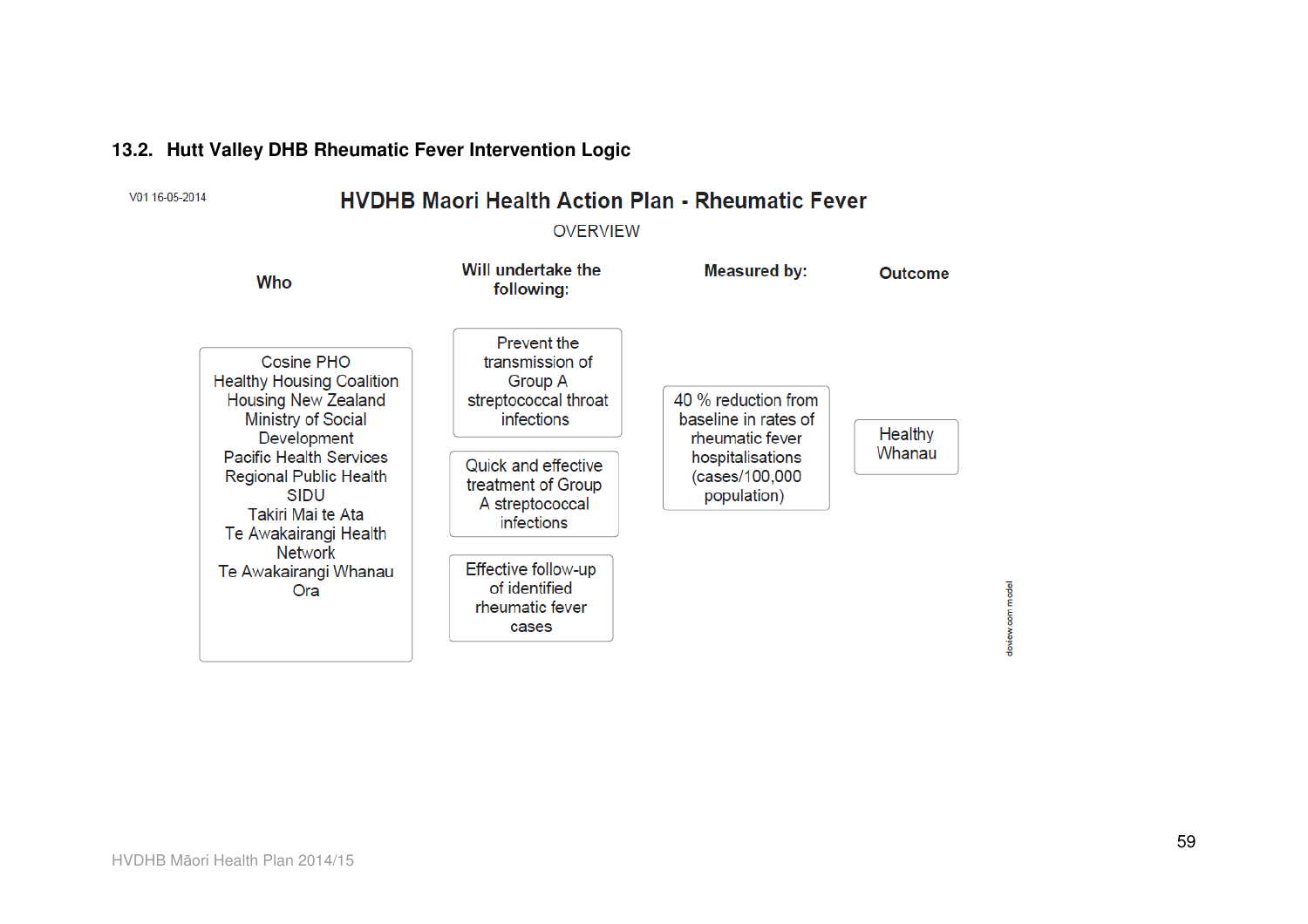| Who                                                                                                                                                                     | Will undertake the following:                                                                                                                               | In support of systems<br>outcome                                                              |  |
|-------------------------------------------------------------------------------------------------------------------------------------------------------------------------|-------------------------------------------------------------------------------------------------------------------------------------------------------------|-----------------------------------------------------------------------------------------------|--|
| Cosine PHO<br><b>Healthy Housing Coalition</b><br><b>Housing New Zealand</b><br>Ministry of Social<br>Development                                                       | Develop and implement a<br>pathway to identify and refer<br>high risk children to<br>comprehensive housing, health<br>assessment and referrals<br>services. |                                                                                               |  |
| <b>Pacific Health Services</b><br><b>Regional Public Health</b><br><b>SIDU</b><br>Takiri Mai te Ata<br>Te Awakairangi Health<br><b>Network</b><br>Te Awakairangi Whanau | Develop a Housing and Health<br><b>Capability Building Programme</b><br>and implement an insulation<br>referral process for high-risk<br>patients.          | <b>Prevent the</b><br>transmission of<br>Group A<br>streptococcal throat<br><b>infections</b> |  |
| Ora                                                                                                                                                                     | Raise community awareness                                                                                                                                   |                                                                                               |  |

Page 2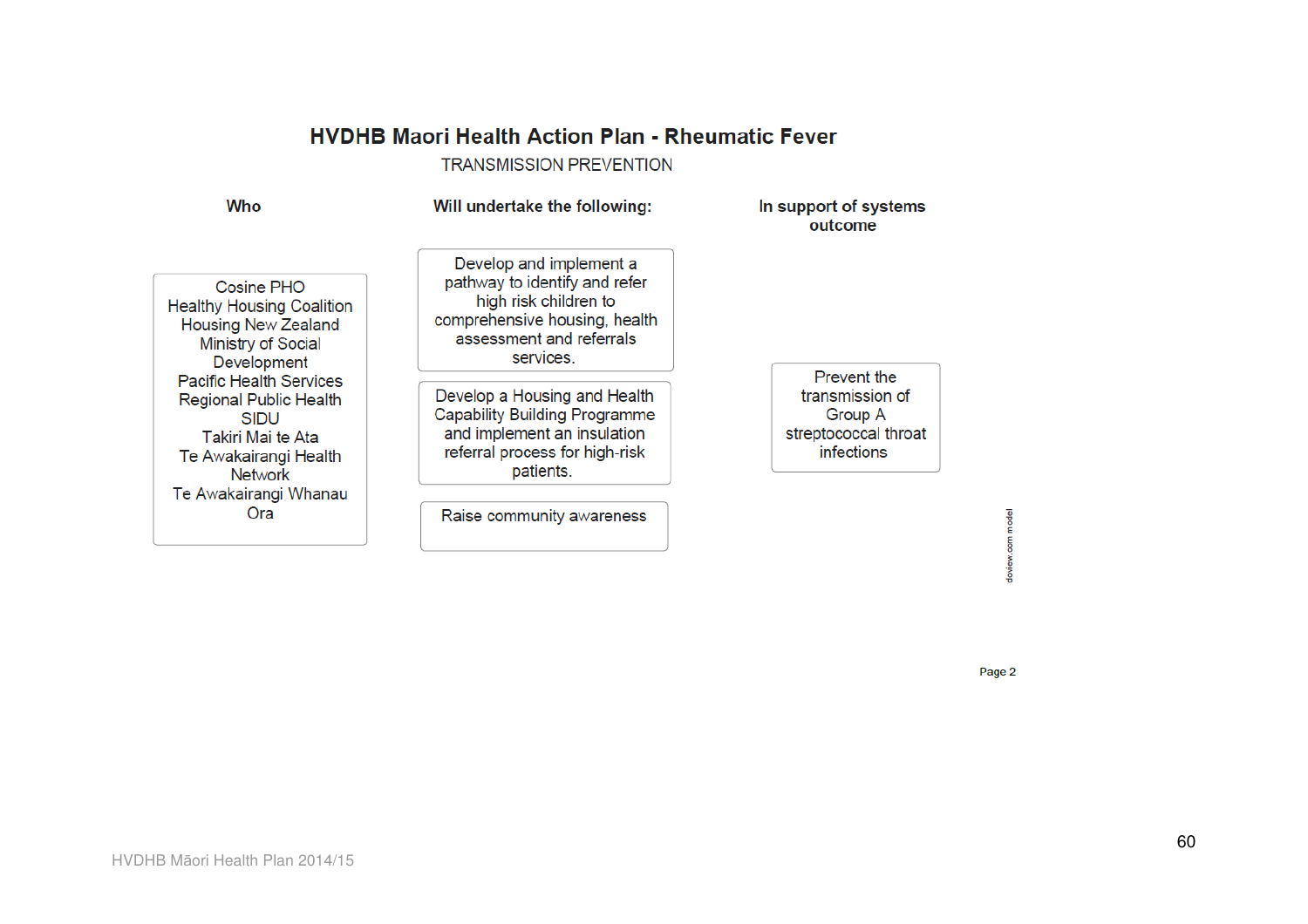## **HVDHB Maori Health Action Plan - Rheumatic Fever**

#### QUICK & EFFECTIVE TREATMENT

**Establish Rapid Response Clinics** 

Developmand promote

wider use of standing orders for primary care (high risk practices).

Cosine PHO **Pacific Health Services Regional Public Health SIDU** Takiri Mai te Ata Te Awakairangi Health Network Te Awakairangi Whanau Ora

#### In support of systems Will undertake the following: outcome Provide training and information for primary care providers Develope an audit tool for the treatment of sore throats in primary care Provide sore throat swabbing in schools and review this model

Quick and effective treatment of Group A streptococcal infections

Page 3

doview.com model